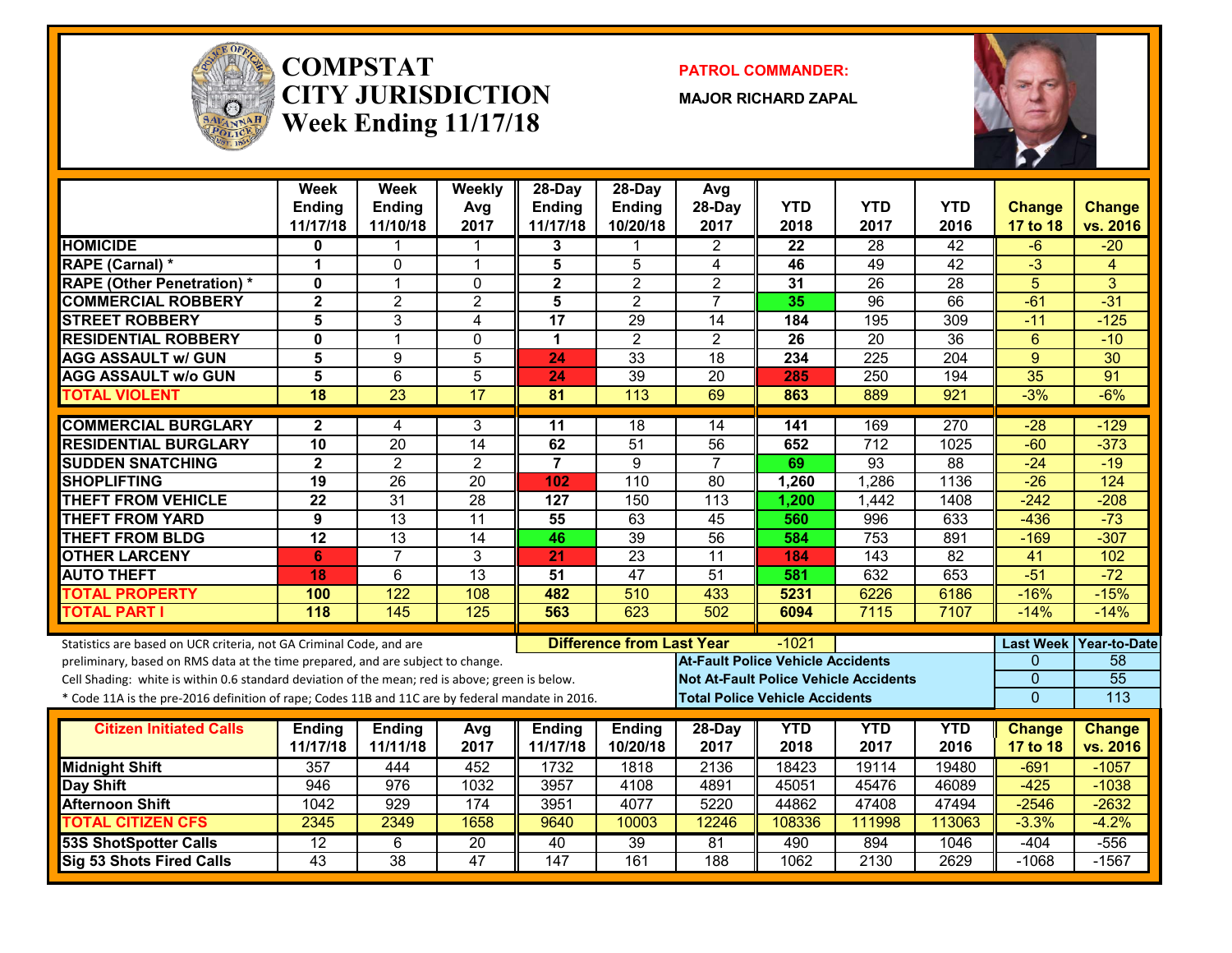

#### **COMPSTATNORTH PRECINCTWeek Ending 11/17/18**

**PRECINCT COMMANDER:**

**CAPT. CARY HILL**



|                                                                                                  | <b>Week</b><br>Ending<br>11/17/18 | <b>Week</b><br><b>Ending</b><br>11/10/18 | Weekly<br>Avg<br>2017 | 28-Day<br><b>Ending</b><br>11/17/10 | 28-Day<br>Ending<br>10/20/18     | Avg<br>28-Day<br>2017                    | <b>YTD</b><br>2018 | <b>YTD</b><br>2017                           | YTD<br>2016     | <b>Change</b>              | <b>Change</b><br>vs. 2016 |
|--------------------------------------------------------------------------------------------------|-----------------------------------|------------------------------------------|-----------------------|-------------------------------------|----------------------------------|------------------------------------------|--------------------|----------------------------------------------|-----------------|----------------------------|---------------------------|
| <b>HOMICIDE</b>                                                                                  | 0                                 | $\Omega$                                 | $\Omega$              | 1                                   | 1                                | $\Omega$                                 | 5                  | 3                                            | 3               | 17 to 18<br>$\overline{2}$ | $\overline{2}$            |
| <b>RAPE (Carnal) *</b>                                                                           | 1                                 | $\Omega$                                 | $\Omega$              | 3                                   | $\overline{2}$                   | $\mathbf 1$                              | 13                 | $\overline{18}$                              | 13              | $-5$                       | $\Omega$                  |
| <b>RAPE (Other Penetration) *</b>                                                                | $\mathbf{0}$                      | $\Omega$                                 | 0                     | 1                                   | 1                                | $\mathbf{0}$                             | 5                  | 4                                            | $\overline{7}$  | 1                          | $-2$                      |
| <b>COMMERCIAL ROBBERY</b>                                                                        | 0                                 | $\mathbf 0$                              | 0                     | 0                                   | $\Omega$                         | $\mathbf 1$                              | 6                  | $\overline{14}$                              | $\overline{7}$  | $-8$                       | $-1$                      |
| <b>STREET ROBBERY</b>                                                                            | 1                                 | $\overline{2}$                           | 1                     | $\overline{7}$                      | $\overline{11}$                  | 4                                        | 61                 | 68                                           | 133             | $-7$                       | $-72$                     |
| <b>RESIDENTIAL ROBBERY</b>                                                                       | $\bf{0}$                          | $\Omega$                                 | 0                     | $\mathbf{0}$                        | $\Omega$                         | $\Omega$                                 | 5                  | 1                                            | $\overline{7}$  | 4                          | $-2$                      |
| <b>AGG ASSAULT w/ GUN</b>                                                                        | 1                                 | $\mathbf{1}$                             | $\mathbf{1}$          | $\overline{\mathbf{5}}$             | $\overline{5}$                   | $\overline{4}$                           | $\overline{54}$    | 49                                           | 42              | $\overline{5}$             | $\overline{12}$           |
| <b>AGG ASSAULT w/o GUN</b>                                                                       | 3                                 | 0                                        | $\overline{2}$        | $\boldsymbol{9}$                    | 10                               | 6                                        | 88                 | $\overline{73}$                              | 63              | 15                         | 25                        |
| <b>TOTAL VIOLENT</b>                                                                             | 6                                 | $\overline{3}$                           | $\overline{4}$        | $\overline{26}$                     | $\overline{30}$                  | 17                                       | 237                | 230                                          | 275             | 3%                         | $-14%$                    |
| <b>COMMERCIAL BURGLARY</b>                                                                       | 1                                 | $\mathbf{0}$                             | 1                     | $\mathbf{2}$                        | 7                                | 4                                        | 32                 | 46                                           | $\overline{55}$ | $-14$                      | $-23$                     |
| <b>RESIDENTIAL BURGLARY</b>                                                                      | $\mathbf 0$                       | 3                                        | $\overline{2}$        | 4                                   | 4                                | $\overline{7}$                           | 70                 | 85                                           | 107             | $-15$                      | $-37$                     |
| <b>SUDDEN SNATCHING</b>                                                                          | $\bf{0}$                          | $\mathbf 0$                              | $\mathbf{1}$          | $\overline{2}$                      | 3                                | 3                                        | 28                 | $\overline{43}$                              | 50              | $-15$                      | $-22$                     |
| <b>SHOPLIFTING</b>                                                                               |                                   | 3                                        | 3                     | 8                                   | $\overline{10}$                  | $\overline{12}$                          | 209                | 169                                          | 188             | $\overline{40}$            | $\overline{21}$           |
| <b>THEFT FROM VEHICLE</b>                                                                        | 6                                 | $\overline{8}$                           | 6                     | $\overline{27}$                     | $\overline{28}$                  | $\overline{24}$                          | 244                | $\overline{347}$                             | 466             | $-103$                     | $-222$                    |
| <b>THEFT FROM YARD</b>                                                                           | 3                                 | 4                                        | $\overline{3}$        | $\overline{14}$                     | $\overline{21}$                  | 11                                       | 152                | $\overline{578}$                             | 196             | $-426$                     | $-44$                     |
| <b>THEFT FROM BLDG</b>                                                                           | 4                                 | 3                                        | 4                     | $\overline{13}$                     | 12                               | $\overline{15}$                          | 163                | 209                                          | 267             | $-46$                      | $-104$                    |
| <b>OTHER LARCENY</b>                                                                             | $\mathbf{2}$                      | 4                                        | $\overline{1}$        | $\mathbf{9}$                        | 9                                | $\overline{2}$                           | 53                 | $\overline{38}$                              | $\overline{26}$ | $\overline{15}$            | $\overline{27}$           |
| <b>AUTO THEFT</b>                                                                                | $\overline{2}$                    | $\Omega$                                 | 3                     | 8                                   | $\overline{15}$                  | $\overline{12}$                          | 124                | 155                                          | 197             | $-31$                      | $-73$                     |
| <b>TOTAL PROPERTY</b>                                                                            | 19                                | $\overline{25}$                          | $\overline{22}$       | $\overline{\overline{87}}$          | 109                              | $\overline{90}$                          | 1075               | 1670                                         | 1552            | $-36%$                     | $-31%$                    |
| <b>TOTAL PART I</b>                                                                              | $\overline{25}$                   | $\overline{28}$                          | $\overline{27}$       | $\overline{113}$                    | 139                              | 107                                      | 1312               | 1900                                         | 1827            | $-31%$                     | $-28%$                    |
| Statistics are based on UCR criteria, not GA Criminal Code, and are                              |                                   |                                          |                       |                                     | <b>Difference from Last Year</b> |                                          | -588               |                                              |                 | <b>Last Week</b>           | Year-to-Date              |
| preliminary, based on RMS data at the time prepared, and are subject to change.                  |                                   |                                          |                       |                                     |                                  | <b>At-Fault Police Vehicle Accidents</b> |                    |                                              |                 | $\Omega$                   | 12                        |
| Cell Shading: white is within 0.6 standard deviation of the mean; red is above; green is below.  |                                   |                                          |                       |                                     |                                  |                                          |                    | <b>Not At-Fault Police Vehicle Accidents</b> |                 | $\overline{0}$             | $\overline{13}$           |
| * Code 11A is the pre-2016 definition of rape; Codes 11B and 11C are by federal mandate in 2016. |                                   |                                          |                       |                                     |                                  | <b>Total Police Vehicle Accidents</b>    |                    |                                              |                 | $\overline{0}$             | 25                        |
|                                                                                                  | Week                              | Week                                     | <b>Weekly</b>         | 28-Day                              | 28-Day                           | Avg                                      |                    |                                              |                 |                            |                           |
| <b>Citizen Initiated Calls</b>                                                                   | Ending                            | <b>Ending</b>                            | Avg                   | Ending                              | Ending                           | 28-Day                                   | <b>YTD</b>         | <b>YTD</b>                                   | <b>YTD</b>      | <b>Change</b>              | <b>Change</b>             |
|                                                                                                  | 11/17/18                          | 11/10/18                                 | 2017                  | 11/17/18                            | 10/20/18                         | 2017                                     | 2018               | 2017                                         | 2016            | 17 to 18                   | vs. 2016                  |
| <b>Midnight Shift</b>                                                                            | 111                               | 148                                      | 121                   | 573                                 | 600                              | 484                                      | 5545               | 5412                                         | 5573            | 133                        | $-28$                     |
| <b>Day Shift</b>                                                                                 | 220                               | 227                                      | 233                   | 920                                 | 1093                             | 931                                      | 11256              | 10577                                        | 11011           | 679                        | 245                       |
| <b>Afternoon Shift</b>                                                                           | 235                               | 250                                      | 40                    | 1040                                | 1066                             | 1010                                     | 11014              | 11069                                        | 11296           | $-55$                      | $-282$                    |
| <b>TOTAL CITIZEN CFS</b>                                                                         | 566                               | 625                                      | 394                   | 2533                                | 2759                             | 2425                                     | 27815              | 27058                                        | 27880           | 2.8%                       | $-0.2%$                   |
| <b>53S ShotSpotter Calls</b>                                                                     | 1                                 | 1                                        | 3                     | 6                                   | 6                                | $\overline{12}$                          | 68                 | 141                                          | 168             | $-73$                      | $-100$                    |
| Sig 53 Shots Fired Calls                                                                         | 3                                 | 9                                        | $\overline{7}$        | $\overline{22}$                     | $\overline{24}$                  | 29                                       | 283                | 319                                          | 403             | $-36$                      | $-120$                    |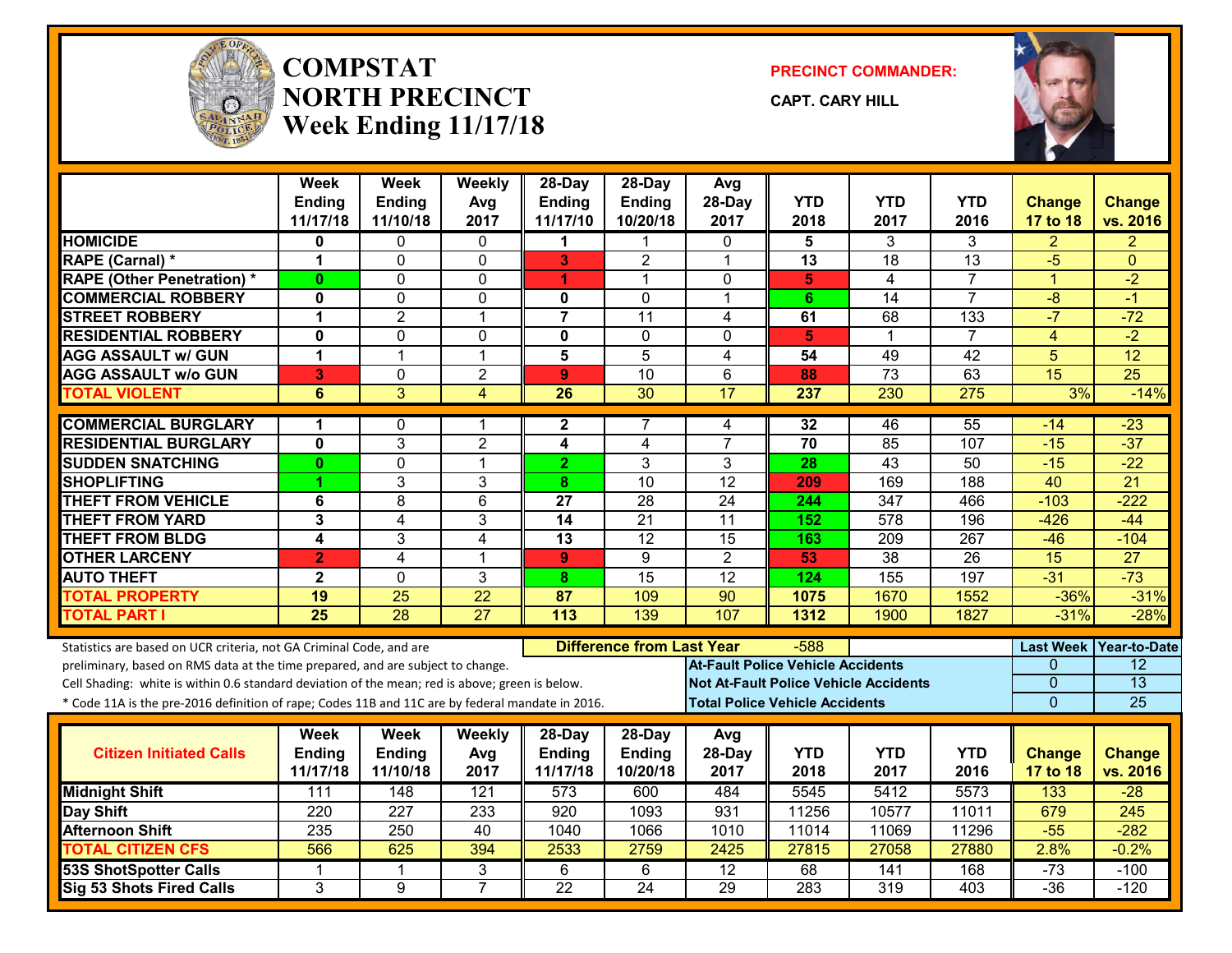# **BEAT 21 North Precinct Week Ending 11/17/18**

|                                   |                          |                | <b>Last 4 Weeks</b> |                | 28 Days       | 28 Day  |              |                |              |               |                      |
|-----------------------------------|--------------------------|----------------|---------------------|----------------|---------------|---------|--------------|----------------|--------------|---------------|----------------------|
|                                   | <b>Ending</b>            | <b>Ending</b>  | <b>Ending</b>       | <b>Ending</b>  | <b>Ending</b> | Average | <b>YTD</b>   | <b>YTD</b>     | <b>YTD</b>   | <b>Change</b> | <b>Change</b>        |
|                                   | 10/27/18                 | 11/03/18       | 11/10/18            | 11/17/18       | 11/17/18      | 2017    | 2018         | 2017           | 2016         | 17 to 18      | vs. 2016             |
| <b>HOMICIDE</b>                   | $\Omega$                 | 0              | 0                   | 0              | 0             | 0.0     | $\Omega$     | $\Omega$       | 0            | $\mathbf{0}$  | $\mathbf{0}$         |
| RAPE (Carnal) *                   | $\Omega$                 | 0              | $\mathbf 0$         | 0              | 0             | 0.1     | $\mathbf 0$  | $\mathbf{1}$   | $\mathbf{1}$ | $-1$          | $-1$                 |
| <b>RAPE (Other Penetration) *</b> | $\Omega$                 | 0              | $\mathbf{0}$        | $\Omega$       | 0             | 0.0     | 1            | $\Omega$       | $\Omega$     | $\mathbf{1}$  | $\blacktriangleleft$ |
| <b>COMMERCIAL ROBBERY</b>         | $\Omega$                 | 0              | $\mathbf{0}$        | $\Omega$       | $\Omega$      | 0.1     | $\Omega$     | $\mathbf{1}$   | $\mathbf{1}$ | $-1$          | $-1$                 |
| <b>STREET ROBBERY</b>             | $\Omega$                 | 0              | $\mathbf{0}$        | $\Omega$       | 0             | 0.2     | $\Omega$     | $\overline{2}$ | $\Omega$     | $-2$          | $\mathbf{0}$         |
| <b>RESIDENTIAL ROBBERY</b>        | $\Omega$                 | 0              | $\mathbf{0}$        | $\Omega$       | $\Omega$      | 0.0     | $\Omega$     | $\Omega$       | $\Omega$     | $\mathbf{0}$  | $\mathbf{0}$         |
| <b>AGG ASSAULT w/ GUN</b>         | 0                        | 0              | $\mathbf 0$         | $\Omega$       | 0             | 0.2     | 2            | $\mathbf{1}$   | 0            | $\mathbf{1}$  | $\overline{2}$       |
| <b>AGG ASSAULT w/o GUN</b>        | 0                        | 0              | 0                   | 0              | 0             | 0.2     | $\mathbf{3}$ | $\overline{2}$ | 4            | $\mathbf{1}$  | $-1$                 |
| <b>TOTAL VIOLENT</b>              | $\mathbf{0}$             | $\overline{0}$ | $\mathbf{0}$        | $\overline{0}$ | $\mathbf{0}$  | 0.7     | 6            | 7 <sup>1</sup> | 6            | $-14%$        | 0%                   |
| <b>COMMERCIAL BURGLARY</b>        |                          |                |                     |                |               |         |              |                |              |               |                      |
|                                   | $\mathbf{0}$<br>$\Omega$ | 0              | 0                   | 0              | $\Omega$      | 0.2     | 5            | $\overline{2}$ | 2            | 3             | 3                    |
|                                   |                          |                | $\mathbf 0$         | $\Omega$       | 0             | 1.1     | 12           | 13             | 6            | $-1$          | $6\phantom{a}$       |
| <b>RESIDENTIAL BURGLARY</b>       |                          | 0              |                     |                |               |         |              |                |              |               |                      |
| <b>SUDDEN SNATCHING</b>           | 0                        | 0              | $\mathbf{0}$        | 0              | $\Omega$      | 0.1     | $\mathbf{0}$ | $\mathbf{1}$   | $\Omega$     | $-1$          | $\mathbf{0}$         |
| <b>SHOPLIFTING</b>                | $\Omega$                 | 0              | $\mathbf 0$         | $\Omega$       | 0             | 0.2     | 2            | $\overline{2}$ | $\Omega$     | $\mathbf{0}$  | $\overline{2}$       |
| <b>THEFT FROM VEHICLE</b>         | 3                        | 1              | $\mathbf{1}$        | 0              | 5             | 2.8     | 37           | 32             | 20           | 5             | 17                   |
| <b>THEFT FROM YARD</b>            | 0                        | 0              | $\mathbf{0}$        | $\Omega$       | $\Omega$      | 1.2     | 14           | 14             | 18           | $\mathbf{0}$  | $-4$                 |
| <b>THEFT FROM BLDG</b>            | $\mathbf{1}$             | 0              | $\mathbf{1}$        | $\mathbf{1}$   | 3             | 3.0     | 15           | 38             | 27           | $-23$         | $-12$                |
| <b>OTHER LARCENY</b>              | 0                        | 0              | $\mathbf{1}$        | 0              | $\mathbf{1}$  | 0.2     | 13           | 3              | 5.           | 10            | 8                    |
| <b>AUTO THEFT</b>                 | $\overline{2}$           | 0              | $\mathbf{0}$        | $\mathbf{1}$   | 3             | 1.1     | 20           | 12             | 16           | 8             | $\overline{4}$       |
| <b>TOTAL PROPERTY</b>             | 6                        | $\mathbf{1}$   | $\overline{3}$      | $\overline{2}$ | 12            | 9.7     | 118          | 117            | 94           | 1%            | 26%                  |
| <b>TOTAL PART I</b>               | 6                        | $\mathbf{1}$   | 3                   | $\overline{2}$ | 12            | 10.4    | 124          | 124            | 100          | 0%            | 24%                  |

 **Difference from Last Year**r 0

Statistics are based on UCR criteria, not GA Criminal Code.

\* Rape Code 11A is the historical definition of rape (aka Legacy Rape); Rape Codes 11B and 11C are those moved from Part II to Part I in 2017.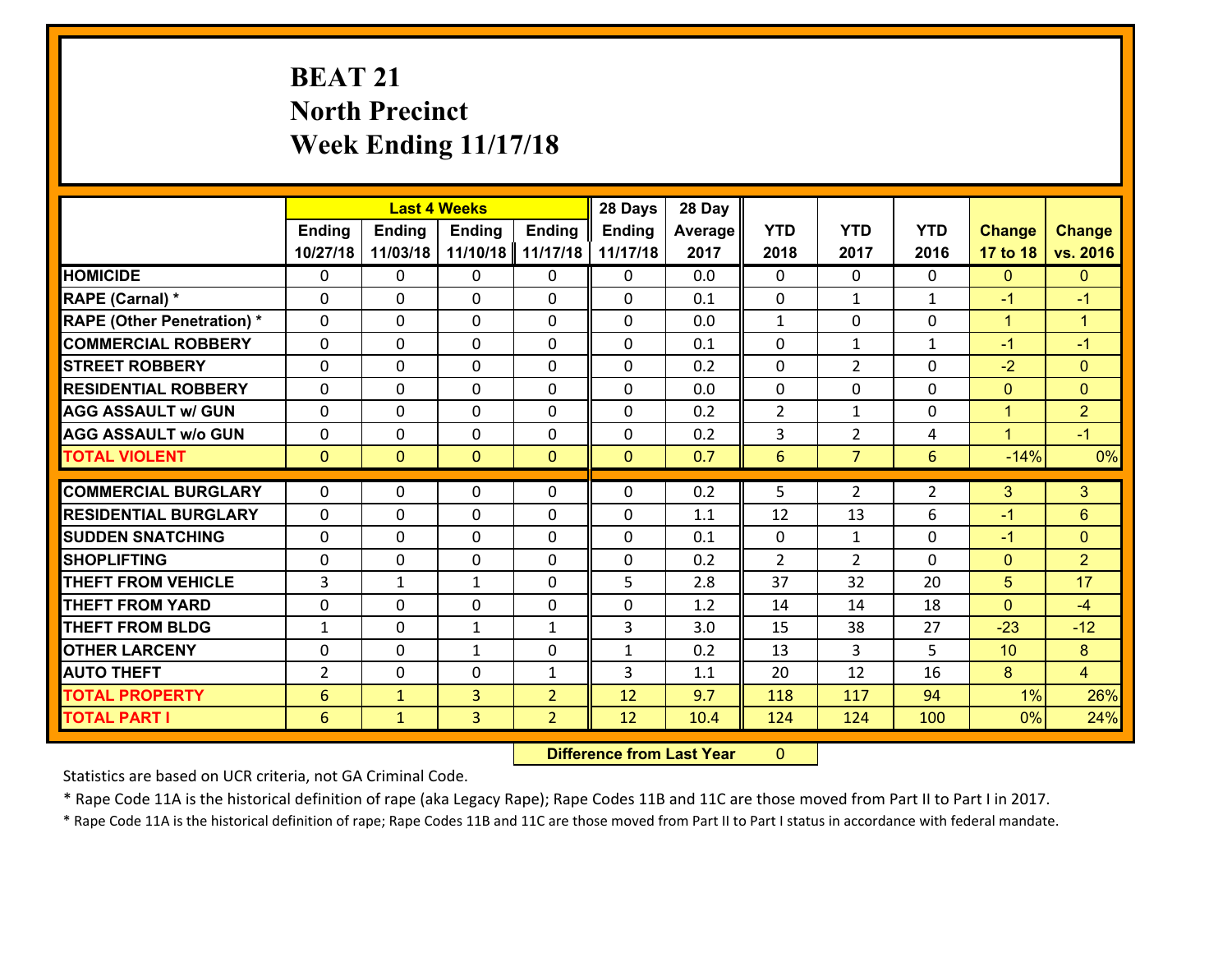# **BEAT 22 North Precinct Week Ending 11/17/18**

|                                   |                |                | <b>Last 4 Weeks</b> |                | 28 Days        | 28 Day  |              |                    |                |                |                |
|-----------------------------------|----------------|----------------|---------------------|----------------|----------------|---------|--------------|--------------------|----------------|----------------|----------------|
|                                   | <b>Ending</b>  | <b>Ending</b>  | <b>Ending</b>       | <b>Ending</b>  | <b>Ending</b>  | Average | <b>YTD</b>   | <b>YTD</b>         | <b>YTD</b>     | <b>Change</b>  | <b>Change</b>  |
|                                   | 10/27/18       | 11/03/18       | 11/10/18            | 11/17/18       | 11/17/18       | 2017    | 2018         | 2017               | 2016           | 17 to 18       | vs. 2016       |
| <b>HOMICIDE</b>                   | $\mathbf{1}$   | 0              | 0                   | 0              | $\mathbf{1}$   | 0.0     | 4            | 0                  | $\overline{2}$ | $\overline{4}$ | 2 <sup>1</sup> |
| <b>RAPE (Carnal) *</b>            | 0              | 0              | $\mathbf{0}$        | 0              | $\Omega$       | 0.2     | 3            | $\overline{2}$     | $\mathbf{1}$   | $\mathbf{1}$   | $\overline{2}$ |
| <b>RAPE (Other Penetration) *</b> | $\Omega$       | 0              | $\Omega$            | $\Omega$       | $\Omega$       | 0.1     | $\mathbf{1}$ | $\mathbf{1}$       | $\mathbf{1}$   | $\mathbf{0}$   | $\mathbf{0}$   |
| <b>COMMERCIAL ROBBERY</b>         | $\Omega$       | 0              | $\mathbf 0$         | $\Omega$       | 0              | 0.2     | 3            | 3                  | 4              | $\mathbf{0}$   | $-1$           |
| <b>STREET ROBBERY</b>             | 0              | $\overline{2}$ | $\mathbf 0$         | 0              | $\overline{2}$ | 0.8     | 12           | 9                  | 9              | 3              | 3              |
| <b>RESIDENTIAL ROBBERY</b>        | 0              | 0              | $\mathbf 0$         | 0              | 0              | 0.0     | $\mathbf{0}$ | $\mathbf{0}$       | $\overline{2}$ | $\mathbf{0}$   | $-2$           |
| <b>AGG ASSAULT w/ GUN</b>         | $\mathbf{1}$   | $\overline{2}$ | $\mathbf 0$         | 0              | 3              | 2.2     | 14           | 24                 | 11             | $-10$          | 3 <sup>1</sup> |
| <b>AGG ASSAULT w/o GUN</b>        | $\overline{2}$ | 0              | $\mathbf 0$         | $\overline{2}$ | 4              | 1.8     | 22           | 18                 | 17             | $\overline{4}$ | 5 <sup>5</sup> |
| <b>TOTAL VIOLENT</b>              | $\overline{4}$ | $\overline{4}$ | $\mathbf{0}$        | $\overline{2}$ | 10             | 5.2     | 59           | 57                 | 47             | 4%             | 26%            |
| <b>COMMERCIAL BURGLARY</b>        | $\Omega$       | 0              | 0                   | $\mathbf{1}$   | $\mathbf{1}$   | 1.0     | 6            | 8                  | 8              | $-2$           | $-2$           |
| <b>RESIDENTIAL BURGLARY</b>       | $\Omega$       | 0              | $\mathbf{0}$        | $\Omega$       | 0              | 2.2     | 20           | 26                 | 28             | $-6$           | $-8$           |
| <b>SUDDEN SNATCHING</b>           | $\Omega$       | 1              | $\mathbf 0$         | $\Omega$       | $\mathbf{1}$   | 0.1     | 4            |                    | $\mathbf{1}$   | 3              | 3              |
| <b>SHOPLIFTING</b>                | $\mathbf{1}$   | 0              | 1                   | $\Omega$       | $\overline{2}$ | 2.7     | 35           | $\mathbf{1}$<br>34 | 23             | $\mathbf{1}$   | 12             |
| <b>THEFT FROM VEHICLE</b>         | 1              | 0              | 1                   | 0              | $\overline{2}$ | 2.8     | 22           | 29                 | 36             | $-7$           | $-14$          |
| <b>THEFT FROM YARD</b>            | $\mathbf{1}$   | $\mathbf{1}$   | $\mathbf 0$         | 0              | $\overline{2}$ | 1.2     | 21           | 13                 | 21             | 8              | $\Omega$       |
| <b>THEFT FROM BLDG</b>            | 0              | 0              | $\mathbf 0$         | 0              | 0              | 2.1     | 16           | 26                 | 30             | $-10$          | $-14$          |
| <b>OTHER LARCENY</b>              |                |                |                     |                |                |         |              | 4                  | 4              |                | $-3$           |
|                                   | 0              | 0              | $\mathbf 0$         | 0              | 0              | 0.4     | $\mathbf{1}$ |                    |                | $-3$           |                |
| <b>AUTO THEFT</b>                 | 0              | 0              | 0                   | 0              | 0              | 2.6     | 24           | 29                 | 33             | $-5$           | $-9$           |
| <b>TOTAL PROPERTY</b>             | $\overline{3}$ | $\overline{2}$ | $\overline{2}$      | $\mathbf{1}$   | 8              | 15.1    | 149          | 170                | 184            | $-12%$         | $-19%$         |
| <b>TOTAL PART I</b>               | $\overline{7}$ | 6              | $\overline{2}$      | 3              | 18             | 20.3    | 208          | 227                | 231            | $-8%$          | $-10%$         |

 **Difference from Last Year**r -19

Statistics are based on UCR criteria, not GA Criminal Code.

\* Rape Code 11A is the historical definition of rape (aka Legacy Rape); Rape Codes 11B and 11C are those moved from Part II to Part I in 2017.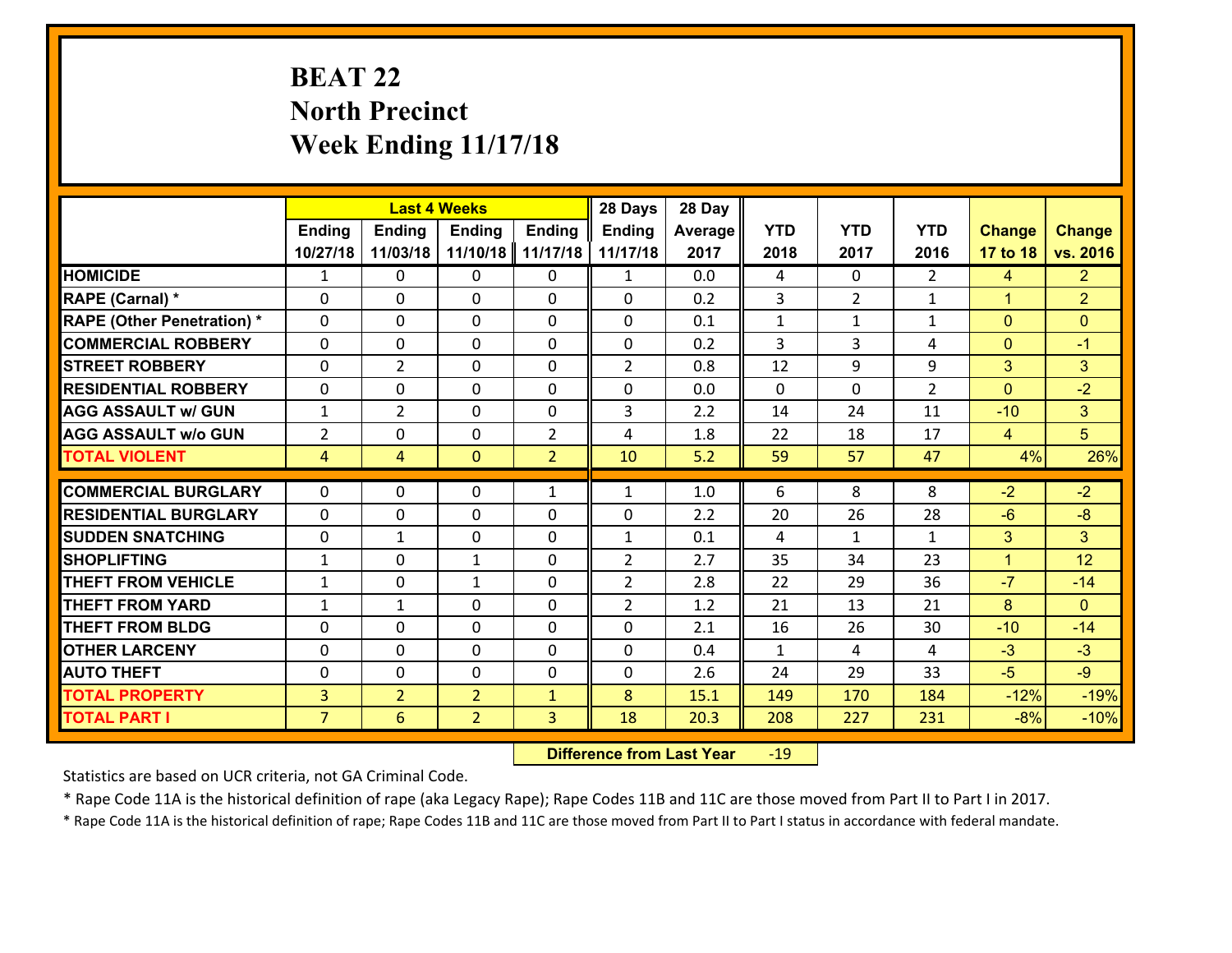# **BEAT 23 North Precinct Week Ending 11/17/18**

|                                               |               |                | <b>Last 4 Weeks</b> |                | 28 Days        | 28 Day  |                      |                |                    |                |                            |
|-----------------------------------------------|---------------|----------------|---------------------|----------------|----------------|---------|----------------------|----------------|--------------------|----------------|----------------------------|
|                                               | <b>Ending</b> | <b>Ending</b>  | <b>Ending</b>       | <b>Ending</b>  | <b>Ending</b>  | Average | <b>YTD</b>           | <b>YTD</b>     | <b>YTD</b>         | <b>Change</b>  | <b>Change</b>              |
|                                               | 10/27/18      | 11/03/18       | 11/10/18            | 11/17/18       | 11/17/18       | 2017    | 2018                 | 2017           | 2016               | 17 to 18       | vs. 2016                   |
| <b>HOMICIDE</b>                               | 0             | 0              | $\Omega$            | 0              | $\Omega$       | 0.1     | 1                    | $\mathbf{1}$   | 0                  | $\mathbf{0}$   | $\mathbf{1}$               |
| RAPE (Carnal) *                               | 0             | 0              | $\mathbf{0}$        | 0              | 0              | 0.2     | 3                    | $\overline{2}$ | 5                  | $\mathbf{1}$   | $-2$                       |
| <b>RAPE (Other Penetration) *</b>             | $\Omega$      | 0              | $\mathbf{0}$        | $\Omega$       | 0              | 0.0     | 0                    | $\Omega$       | $\overline{2}$     | $\mathbf{0}$   | $-2$                       |
| <b>COMMERCIAL ROBBERY</b>                     | 0             | 0              | 0                   | 0              | 0              | 0.2     | $\mathbf{1}$         | $\overline{2}$ | $\Omega$           | $-1$           | $\mathbf{1}$               |
| <b>STREET ROBBERY</b>                         | $\Omega$      | 0              | $\mathbf 0$         | $\mathbf{1}$   | $\mathbf{1}$   | 0.5     | 6                    | 6              | 17                 | $\overline{0}$ | $-11$                      |
| <b>RESIDENTIAL ROBBERY</b>                    | $\Omega$      | $\Omega$       | $\mathbf 0$         | $\Omega$       | 0              | 0.1     | $\overline{3}$       | $\mathbf{1}$   | $\mathbf{1}$       | 2              | $\overline{2}$             |
| <b>AGG ASSAULT w/ GUN</b>                     | $\Omega$      | 0              | $\mathbf 0$         | $\mathbf{1}$   | $\mathbf{1}$   | 0.7     | 18                   | 9              | 17                 | 9              | $\mathbf{1}$               |
| <b>AGG ASSAULT w/o GUN</b>                    | 0             | 0              | $\mathbf 0$         | 0              | 0              | 1.2     | 17                   | 14             | 12                 | 3              | 5 <sup>5</sup>             |
| <b>TOTAL VIOLENT</b>                          | $\mathbf{0}$  | $\overline{0}$ | $\mathbf{O}$        | $\overline{2}$ | $\overline{2}$ | 2.8     | 49                   | 35             | 54                 | 40%            | $-9%$                      |
| <b>COMMERCIAL BURGLARY</b>                    | $\Omega$      | 1              | $\mathbf{0}$        | $\Omega$       | $\mathbf{1}$   | 1.9     | 11                   | 17             | 10                 | $-6$           | $\blacktriangleleft$       |
|                                               |               |                |                     |                |                |         |                      |                |                    |                |                            |
| <b>RESIDENTIAL BURGLARY</b>                   | $\mathbf{1}$  | 0              | $\mathbf 0$         | 0              | $\mathbf{1}$   | 1.8     | 15                   | 20             | 26                 | $-5$           | $-11$                      |
| <b>SUDDEN SNATCHING</b><br><b>SHOPLIFTING</b> | 0<br>$\Omega$ | 0              | $\mathbf 0$         | 0              | 0              | 0.3     | $\overline{2}$<br>31 | 4<br>13        | $\mathbf{1}$<br>17 | $-2$<br>18     | $\blacktriangleleft$<br>14 |
|                                               |               | 0              | $\mathbf 0$         | $\mathbf{1}$   | $\mathbf{1}$   | 1.0     |                      |                |                    |                |                            |
| <b>THEFT FROM VEHICLE</b>                     | $\Omega$      | 0              | $\mathbf 0$         | $\mathbf{1}$   | $\mathbf{1}$   | 3.1     | 31                   | 37             | 56                 | $-6$           | $-25$                      |
| <b>THEFT FROM YARD</b>                        | 0             | 0              | 1                   | 0              | $\mathbf{1}$   | 1.9     | 26                   | 25             | 22                 | $\mathbf{1}$   | $\overline{4}$             |
| <b>THEFT FROM BLDG</b>                        | 0             | 0              | 1                   | 0              | $\mathbf{1}$   | 1.9     | 22                   | 23             | 25                 | $-1$           | $-3$                       |
| <b>OTHER LARCENY</b>                          | 0             | 0              | $\mathbf{1}$        | 0              | $\mathbf{1}$   | 0.3     | $\overline{7}$       | $\overline{4}$ | $\mathbf{1}$       | 3              | $6\phantom{1}$             |
| <b>AUTO THEFT</b>                             | 0             | 0              | $\mathbf{0}$        | 0              | 0              | 3.1     | 14                   | 37             | 28                 | $-23$          | $-14$                      |
| <b>TOTAL PROPERTY</b>                         | $\mathbf{1}$  | $\mathbf{1}$   | $\overline{3}$      | $\overline{2}$ | $\overline{7}$ | 15.3    | 159                  | 180            | 186                | $-12%$         | $-15%$                     |
| <b>TOTAL PART I</b>                           | $\mathbf{1}$  | $\mathbf{1}$   | 3                   | 4              | 9              | 18.1    | 208                  | 215            | 240                | $-3%$          | $-13%$                     |

 **Difference from Last Year**‐7

Statistics are based on UCR criteria, not GA Criminal Code.

\* Rape Code 11A is the historical definition of rape (aka Legacy Rape); Rape Codes 11B and 11C are those moved from Part II to Part I in 2017.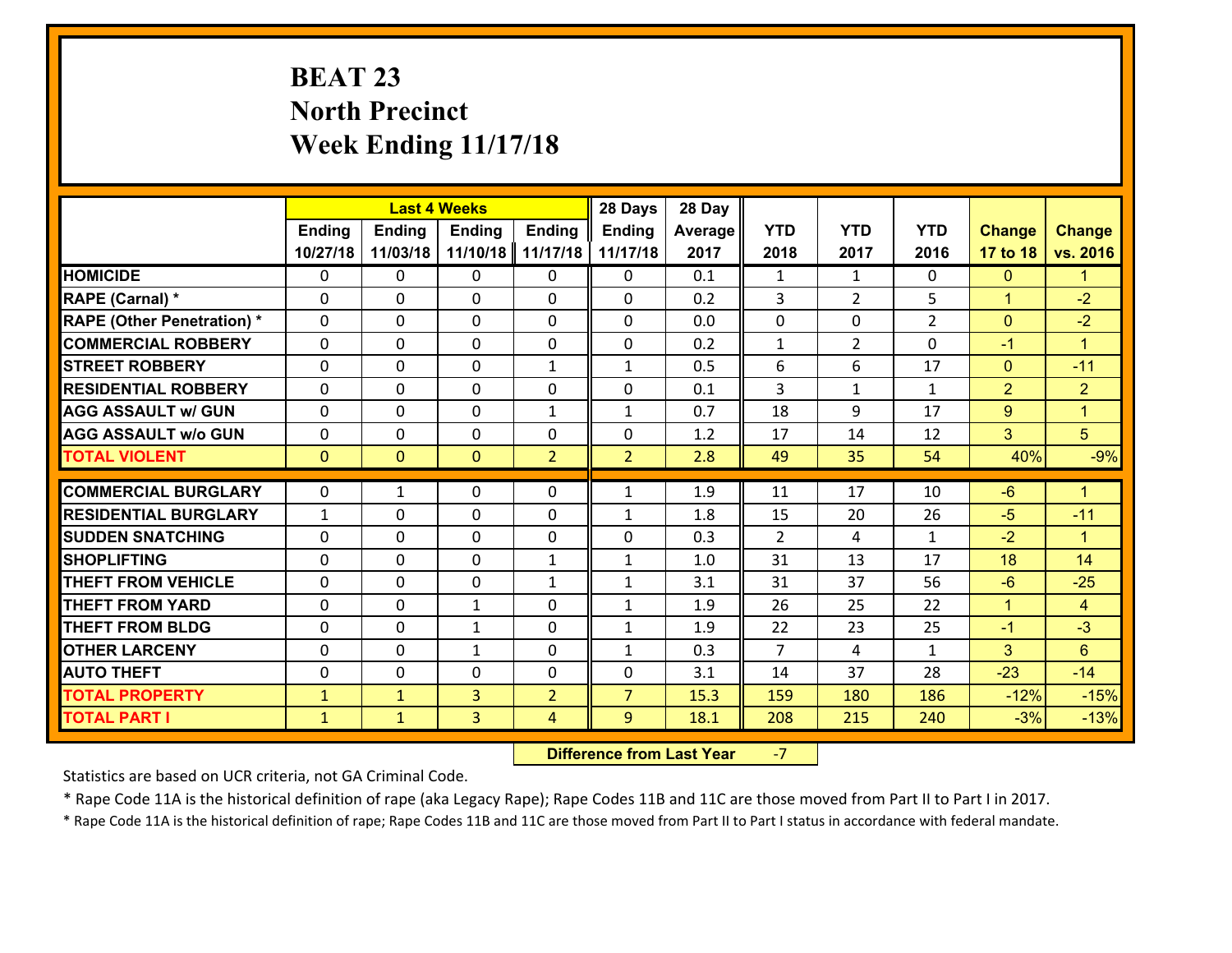# **BEAT 24 North Precinct Week Ending 11/17/18**

|                                   |               | <b>Last 4 Weeks</b> |                 |              | 28 Days        | 28 Day  |                |              |                |                |                 |
|-----------------------------------|---------------|---------------------|-----------------|--------------|----------------|---------|----------------|--------------|----------------|----------------|-----------------|
|                                   | <b>Ending</b> | <b>Ending</b>       | <b>Ending</b>   | Ending       | <b>Ending</b>  | Average | <b>YTD</b>     | <b>YTD</b>   | <b>YTD</b>     | <b>Change</b>  | <b>Change</b>   |
|                                   | 10/27/18      | 11/03/18            | 11/10/18        | 11/17/18     | 11/17/18       | 2017    | 2018           | 2017         | 2016           | 17 to 18       | vs. 2016        |
| <b>HOMICIDE</b>                   | $\Omega$      | 0                   | 0               | 0            | 0              | 0.1     | $\Omega$       | $\Omega$     | $\mathbf{1}$   | $\mathbf{0}$   | $-1$            |
| RAPE (Carnal) *                   | $\Omega$      | 0                   | $\Omega$        | 0            | $\Omega$       | 0.1     | $\Omega$       | $\mathbf{1}$ | $\mathbf{1}$   | $-1$           | $-1$            |
| <b>RAPE (Other Penetration) *</b> | $\Omega$      | 0                   | $\mathbf 0$     | 0            | 0              | 0.0     | 0              | 0            | 0              | $\mathbf{0}$   | $\mathbf{0}$    |
| <b>COMMERCIAL ROBBERY</b>         | 0             | 0                   | $\mathbf 0$     | 0            | 0              | 0.4     | $\mathbf 0$    | 4            | $\mathbf{1}$   | $-4$           | $-1$            |
| <b>STREET ROBBERY</b>             | $\mathbf{1}$  | 0                   | $\mathbf{1}$    | 0            | $\overline{2}$ | 1.0     | $\overline{7}$ | 13           | 29             | $-6$           | $-22$           |
| <b>RESIDENTIAL ROBBERY</b>        | $\Omega$      | 0                   | $\mathbf 0$     | 0            | 0              | 0.0     | $\mathbf 0$    | $\mathbf{0}$ | $\overline{2}$ | $\mathbf{0}$   | $-2$            |
| <b>AGG ASSAULT w/ GUN</b>         | 0             | 0                   | 1               | 0            | $\mathbf{1}$   | 0.4     | $\overline{2}$ | 4            | $\overline{2}$ | $-2$           | $\overline{0}$  |
| <b>AGG ASSAULT w/o GUN</b>        | 0             | 1                   | $\mathbf 0$     | $\mathbf{1}$ | $\overline{2}$ | 0.4     | 11             | 4            | 5              | $\overline{7}$ | $6\overline{6}$ |
| <b>TOTAL VIOLENT</b>              | $\mathbf{1}$  | $\mathbf{1}$        | $\overline{2}$  | $\mathbf{1}$ | 5              | 2.3     | 20             | 26           | 41             | $-23%$         | $-51%$          |
| <b>COMMERCIAL BURGLARY</b>        | $\Omega$      | 0                   | $\mathbf{0}$    | 0            | 0              | 0.3     | 2              | 3            | 12             | $-1$           | $-10$           |
|                                   |               |                     |                 |              |                |         |                |              |                |                |                 |
| <b>RESIDENTIAL BURGLARY</b>       | 0             | 0                   | $\overline{2}$  | 0            | $\overline{2}$ | 1.2     | 9              | 14           | 19             | $-5$           | $-10$           |
| <b>SUDDEN SNATCHING</b>           | $\mathbf{1}$  | 0                   | $\mathbf 0$     | 0            | $\mathbf{1}$   | 0.2     | 4              | 3            | 4              | $\mathbf{1}$   | $\overline{0}$  |
| <b>SHOPLIFTING</b>                | $\mathbf{1}$  | 0                   | $\mathbf 0$     | 0            | $\mathbf{1}$   | 4.2     | 59             | 50           | 57             | 9              | $\overline{2}$  |
| <b>THEFT FROM VEHICLE</b>         | 0             | 3                   | $\overline{2}$  | $\mathbf{1}$ | 6              | 7.9     | 44             | 91           | 71             | $-47$          | $-27$           |
| <b>THEFT FROM YARD</b>            | $\mathbf{1}$  | $\mathbf{1}$        | $\mathbf 0$     | $\mathbf{1}$ | 3              | 2.8     | 22             | 431          | 39             | $-409$         | $-17$           |
| <b>THEFT FROM BLDG</b>            | 0             | 1                   | $\mathbf 0$     | $\mathbf{1}$ | $\overline{2}$ | 1.2     | 25             | 14           | 30             | 11             | $-5$            |
| <b>OTHER LARCENY</b>              | $\mathbf 0$   | $\mathbf{1}$        | $\mathbf 0$     | 0            | $\mathbf{1}$   | 0.9     | 6              | 10           | 6              | $-4$           | $\overline{0}$  |
| <b>AUTO THEFT</b>                 | 2             | 0                   | $\mathbf 0$     | $\mathbf 0$  | $\overline{2}$ | 2.4     | 12             | 29           | 41             | $-17$          | $-29$           |
| <b>TOTAL PROPERTY</b>             | 5             | $6\overline{6}$     | 4               | 3            | 18             | 21.2    | 183            | 645          | 279            | $-72%$         | $-34%$          |
| <b>TOTAL PART I</b>               | 6             | $\overline{7}$      | $6\overline{6}$ | 4            | 23             | 23.5    | 203            | 671          | 320            | $-70%$         | $-37%$          |

 **Difference from Last Year**‐468

Statistics are based on UCR criteria, not GA Criminal Code.

\* Rape Code 11A is the historical definition of rape (aka Legacy Rape); Rape Codes 11B and 11C are those moved from Part II to Part I in 2017.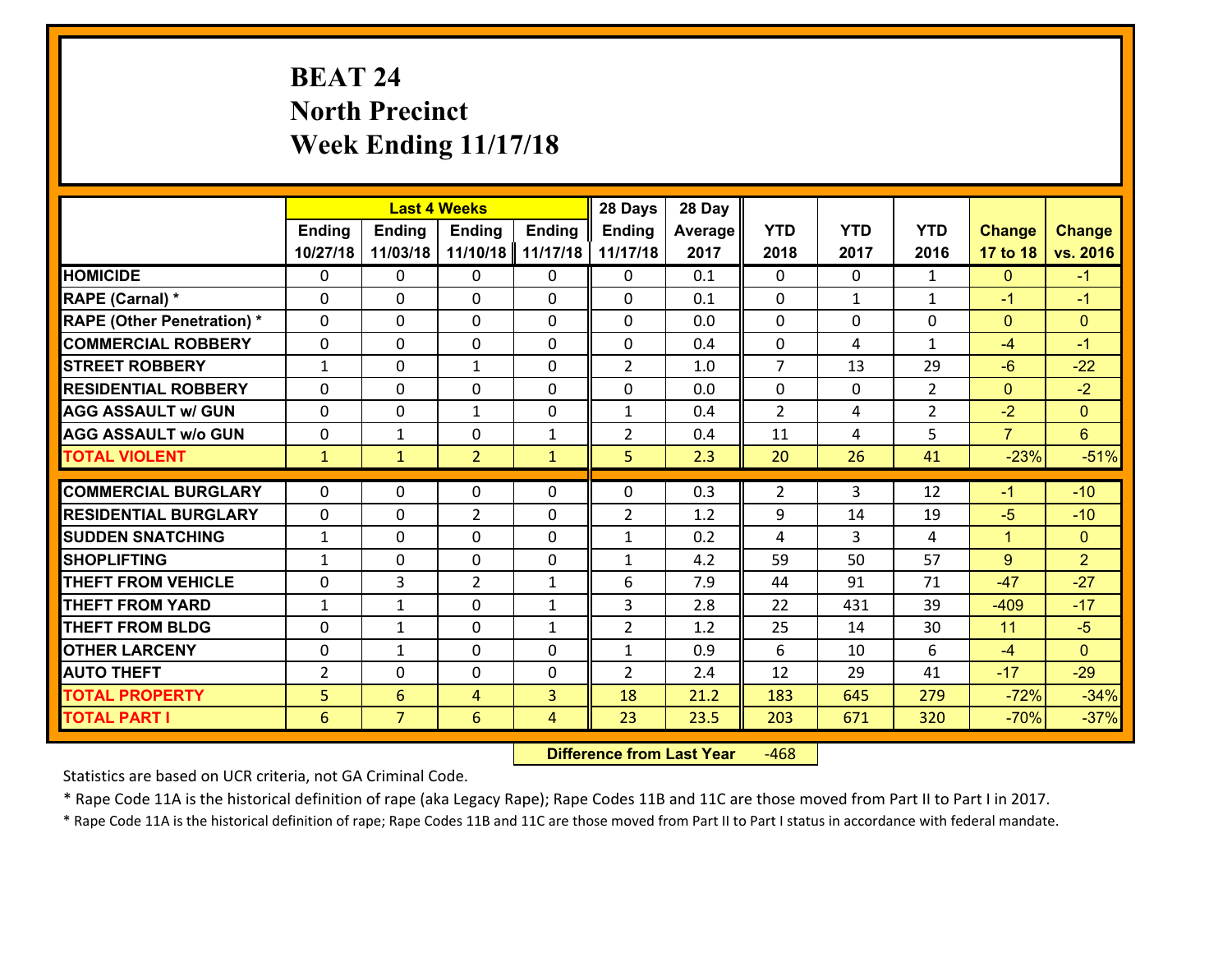# **BEAT 25 North Precinct Week Ending 11/17/18**

|                                   |                | <b>Last 4 Weeks</b> |                             |               | 28 Days           | 28 Day     |                |                    |                |               |                |
|-----------------------------------|----------------|---------------------|-----------------------------|---------------|-------------------|------------|----------------|--------------------|----------------|---------------|----------------|
|                                   | Ending         | <b>Ending</b>       | <b>Ending</b>               | <b>Ending</b> | <b>Ending</b>     | Average    | <b>YTD</b>     | <b>YTD</b>         | <b>YTD</b>     | <b>Change</b> | <b>Change</b>  |
|                                   | 10/27/18       | 11/03/18            | 11/10/18                    | 11/17/18      | 11/17/18          | 2017       | 2018           | 2017               | 2016           | 17 to 18      | vs. 2016       |
| <b>HOMICIDE</b>                   | 0              | 0                   | 0                           | 0             | 0                 | 0.0        | $\mathbf 0$    | $\Omega$           | 0              | $\mathbf{0}$  | $\mathbf{0}$   |
| RAPE (Carnal) *                   | $\Omega$       | 0                   | 0                           | $\Omega$      | 0                 | 0.0        | $\overline{2}$ | 3                  | $\Omega$       | $-1$          | $\overline{2}$ |
| <b>RAPE (Other Penetration) *</b> | $\Omega$       | $\Omega$            | $\Omega$                    | $\Omega$      | $\Omega$          | 0.0        | $\Omega$       | $\Omega$           | $\mathcal{L}$  | $\mathbf{0}$  | $-2$           |
| <b>COMMERCIAL ROBBERY</b>         | $\Omega$       | $\Omega$            | $\mathbf 0$                 | $\Omega$      | 0                 | 0.0        | $\Omega$       | $\mathbf{1}$       | $\Omega$       | $-1$          | $\Omega$       |
| <b>STREET ROBBERY</b>             | 0              | 1                   | $\mathbf{0}$                | 0             | $\mathbf{1}$      | 0.0        | 14             | 19                 | 27             | $-5$          | $-13$          |
| <b>RESIDENTIAL ROBBERY</b>        | $\mathbf{0}$   | 0                   | $\mathbf{0}$                | 0             | 0                 | 0.0        | $\mathbf 0$    | $\mathbf{0}$       | 0              | $\mathbf{0}$  | $\mathbf{0}$   |
| <b>AGG ASSAULT w/ GUN</b>         | 0              | 0                   | $\mathbf 0$                 | 0             | 0                 | 0.0        | 3              | $\overline{2}$     | 0              | $\mathbf{1}$  | 3              |
| <b>AGG ASSAULT w/o GUN</b>        | 0              | 0                   | $\mathbf 0$                 | 0             | 0                 | 0.0        | 4              | 3                  | 3              | $\mathbf{1}$  | $\blacksquare$ |
| <b>TOTAL VIOLENT</b>              | $\mathbf{0}$   | $\mathbf{1}$        | $\overline{0}$              | $\mathbf{0}$  | $\mathbf{1}$      | 0.0        | 23             | 28                 | 32             | $-18%$        | $-28%$         |
| <b>COMMERCIAL BURGLARY</b>        | $\Omega$       | 0                   | $\mathbf{0}$                | $\Omega$      | $\Omega$          | 0.0        | $\mathbf{1}$   | 3                  | 12             | $-2$          | $-11$          |
| <b>RESIDENTIAL BURGLARY</b>       | $\Omega$       | 0                   | $\mathbf 0$                 | $\Omega$      | 0                 | 0.0        | 3              | 4                  | $\overline{7}$ | $-1$          | $-4$           |
| <b>SUDDEN SNATCHING</b>           | $\Omega$       |                     |                             | $\Omega$      |                   |            | $\Omega$       |                    | 5              | $-1$          | $-5$           |
| <b>SHOPLIFTING</b>                | 0              | 0<br>0              | $\mathbf 0$<br>$\mathbf{1}$ | 0             | 0<br>$\mathbf{1}$ | 0.0<br>0.0 | 16             | $\mathbf{1}$<br>27 | 34             | $-11$         | $-18$          |
| <b>THEFT FROM VEHICLE</b>         | $\mathbf{1}$   | $\mathbf{1}$        | 3                           | 3             | 8                 | 0.0        | 54             | 69                 | 128            | $-15$         | $-74$          |
| <b>THEFT FROM YARD</b>            |                |                     |                             |               |                   |            | 26             | 49                 |                | $-23$         | $-18$          |
| <b>THEFT FROM BLDG</b>            | $\overline{2}$ | 0                   | $\mathbf{1}$                | $\mathbf{1}$  | 4                 | 0.0        |                |                    | 44             | $-12$         | $-14$          |
|                                   | $\mathbf 0$    | 0                   | $\mathbf 0$                 | $\mathbf{1}$  | $\mathbf{1}$      | 0.0        | 18             | 30                 | 32             |               |                |
| <b>OTHER LARCENY</b>              | $\mathbf{1}$   | 0                   | 1                           | 0             | $\overline{2}$    | 0.0        | 9              | 10                 | 5              | $-1$          | $\overline{4}$ |
| <b>AUTO THEFT</b>                 | 0              | 1                   | 0                           | $\mathbf{1}$  | $\overline{2}$    | 0.0        | 18             | 22                 | 23             | $-4$          | $-5$           |
| <b>TOTAL PROPERTY</b>             | $\overline{4}$ | $\overline{2}$      | 6                           | 6             | 18                | 0.0        | 145            | 215                | 290            | $-33%$        | $-50%$         |
| <b>TOTAL PART I</b>               | $\overline{4}$ | $\overline{3}$      | $6\phantom{a}$              | 6             | 19                | 0.0        | 168            | 243                | 322            | $-31%$        | $-48%$         |

 **Difference from Last Year**‐75

Statistics are based on UCR criteria, not GA Criminal Code.

\* Rape Code 11A is the historical definition of rape (aka Legacy Rape); Rape Codes 11B and 11C are those moved from Part II to Part I in 2017.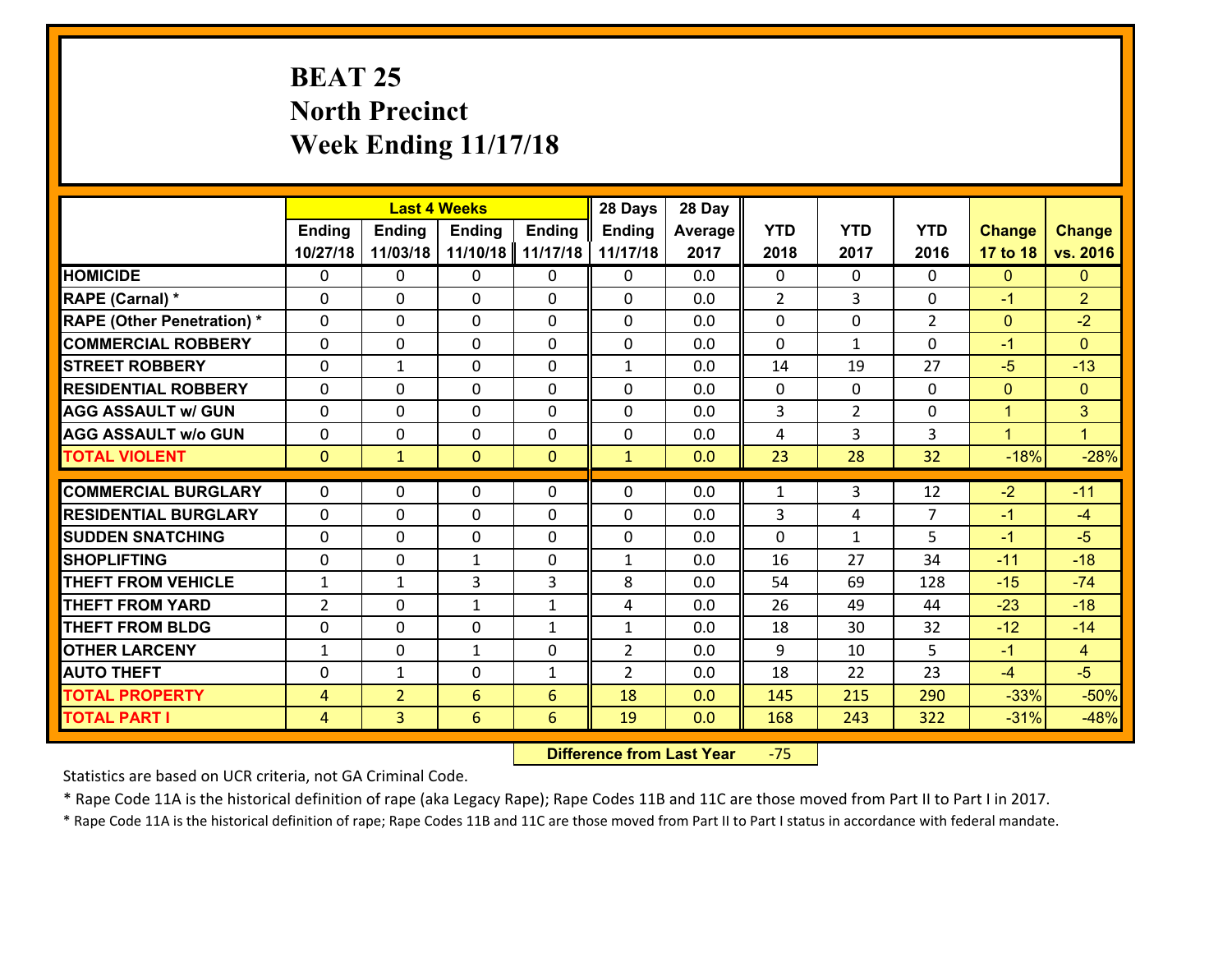# **BEAT 26 North Precinct Week Ending 11/17/18**

|                                   |                | <b>Last 4 Weeks</b> |                |                | 28 Days        | 28 Day  |                |                |                |                |                |
|-----------------------------------|----------------|---------------------|----------------|----------------|----------------|---------|----------------|----------------|----------------|----------------|----------------|
|                                   | Ending         | <b>Ending</b>       | <b>Ending</b>  | <b>Ending</b>  | <b>Ending</b>  | Average | <b>YTD</b>     | <b>YTD</b>     | <b>YTD</b>     | <b>Change</b>  | <b>Change</b>  |
|                                   | 10/27/18       | 11/03/18            | 11/10/18       | 11/17/18       | 11/17/18       | 2017    | 2018           | 2017           | 2016           | 17 to 18       | vs. 2016       |
| <b>HOMICIDE</b>                   | $\Omega$       | 0                   | 0              | $\Omega$       | 0              | 0.0     | $\Omega$       | $\Omega$       | 0              | $\mathbf{0}$   | $\Omega$       |
| RAPE (Carnal) *                   | $\mathbf{1}$   | 0                   | $\mathbf{0}$   | 0              | $\mathbf{1}$   | 0.1     | 3              | $\overline{2}$ | 3              | $\mathbf{1}$   | $\mathbf{0}$   |
| <b>RAPE (Other Penetration) *</b> | $\Omega$       | 0                   | $\mathbf{0}$   | $\Omega$       | $\Omega$       | 0.1     | $\Omega$       | $\mathbf{1}$   | $\mathbf{1}$   | $-1$           | $-1$           |
| <b>COMMERCIAL ROBBERY</b>         | 0              | 0                   | 0              | 0              | 0              | 0.2     | $\mathbf{0}$   | 3              | $\mathbf{1}$   | $-3$           | $-1$           |
| <b>STREET ROBBERY</b>             | $\Omega$       | 0                   | $\mathbf{1}$   | 0              | $\mathbf{1}$   | 0.6     | 14             | 8              | 27             | 6              | $-13$          |
| <b>RESIDENTIAL ROBBERY</b>        | $\Omega$       | 0                   | 0              | $\Omega$       | $\Omega$       | 0.0     | $\mathbf 0$    | $\Omega$       | 0              | $\mathbf{0}$   | $\overline{0}$ |
| <b>AGG ASSAULT w/ GUN</b>         | $\Omega$       | 0                   | 0              | 0              | 0              | 0.2     | $\overline{2}$ | 3              | 4              | $-1$           | $-2$           |
| <b>AGG ASSAULT w/o GUN</b>        | 0              | $\mathbf{1}$        | 0              | 0              | $\mathbf{1}$   | 0.5     | 20             | 10             | 11             | 10             | 9 <sup>°</sup> |
| <b>TOTAL VIOLENT</b>              | $\mathbf{1}$   | $\mathbf{1}$        | $\mathbf{1}$   | $\overline{0}$ | $\overline{3}$ | 1.6     | 39             | 27             | 47             | 44%            | $-17%$         |
| <b>COMMERCIAL BURGLARY</b>        | $\Omega$       | 0                   | $\mathbf{0}$   | $\Omega$       | $\Omega$       | 0.7     | $\overline{2}$ | 9              | $\overline{7}$ | $-7$           | $-5$           |
| <b>RESIDENTIAL BURGLARY</b>       | $\Omega$       | 0                   | $\mathbf{1}$   | 0              | $\mathbf{1}$   | 0.0     | $\overline{2}$ | $\mathbf{1}$   | 6              | $\mathbf{1}$   | $-4$           |
| <b>SUDDEN SNATCHING</b>           | 0              | 0                   | 0              | 0              | 0              | 0.5     | 11             | 16             | 17             | $-5$           | $-6$           |
| <b>SHOPLIFTING</b>                | $\mathbf{1}$   | 0                   | 0              | 0              | $\mathbf{1}$   | 2.0     | 27             | 28             | 27             | $-1$           | $\Omega$       |
| <b>THEFT FROM VEHICLE</b>         | 0              | $\mathbf{1}$        | 0              | 0              | $\mathbf{1}$   | 3.3     | 30             | 41             | 99             | $-11$          | $-69$          |
| <b>THEFT FROM YARD</b>            | 0              | $\mathbf{1}$        | $\overline{2}$ | 0              | 3              | 2.2     | 25             | 27             | 30             | $-2$           | $-5$           |
| <b>THEFT FROM BLDG</b>            | 0              | $\mathbf{1}$        | $\mathbf{1}$   | $\mathbf{1}$   | 3              | 2.5     | 33             | 43             | 64             | $-10$          | $-31$          |
| <b>OTHER LARCENY</b>              | 0              | 0                   | 0              | $\mathbf{1}$   | $\mathbf{1}$   | 0.3     | 11             | 4              | 3              | $\overline{7}$ | 8              |
| <b>AUTO THEFT</b>                 | $\mathbf{1}$   | 0                   | $\mathbf{0}$   | 0              | $\mathbf{1}$   | 1.3     | 20             | 14             | 27             | $6^{\circ}$    | $-7$           |
| <b>TOTAL PROPERTY</b>             | $\overline{2}$ | 3                   | 4              | $\overline{2}$ | 11             | 12.7    | 161            | 183            | 280            | $-12%$         | $-43%$         |
| <b>TOTAL PART I</b>               | $\overline{3}$ | $\overline{4}$      | 5              | $\overline{2}$ | 14             | 14.3    | 200            | 210            | 327            | $-5%$          | $-39%$         |
|                                   |                |                     |                |                |                |         |                |                |                |                |                |

 **Difference from Last Year**r -10

Statistics are based on UCR criteria, not GA Criminal Code.

\* Rape Code 11A is the historical definition of rape (aka Legacy Rape); Rape Codes 11B and 11C are those moved from Part II to Part I in 2017.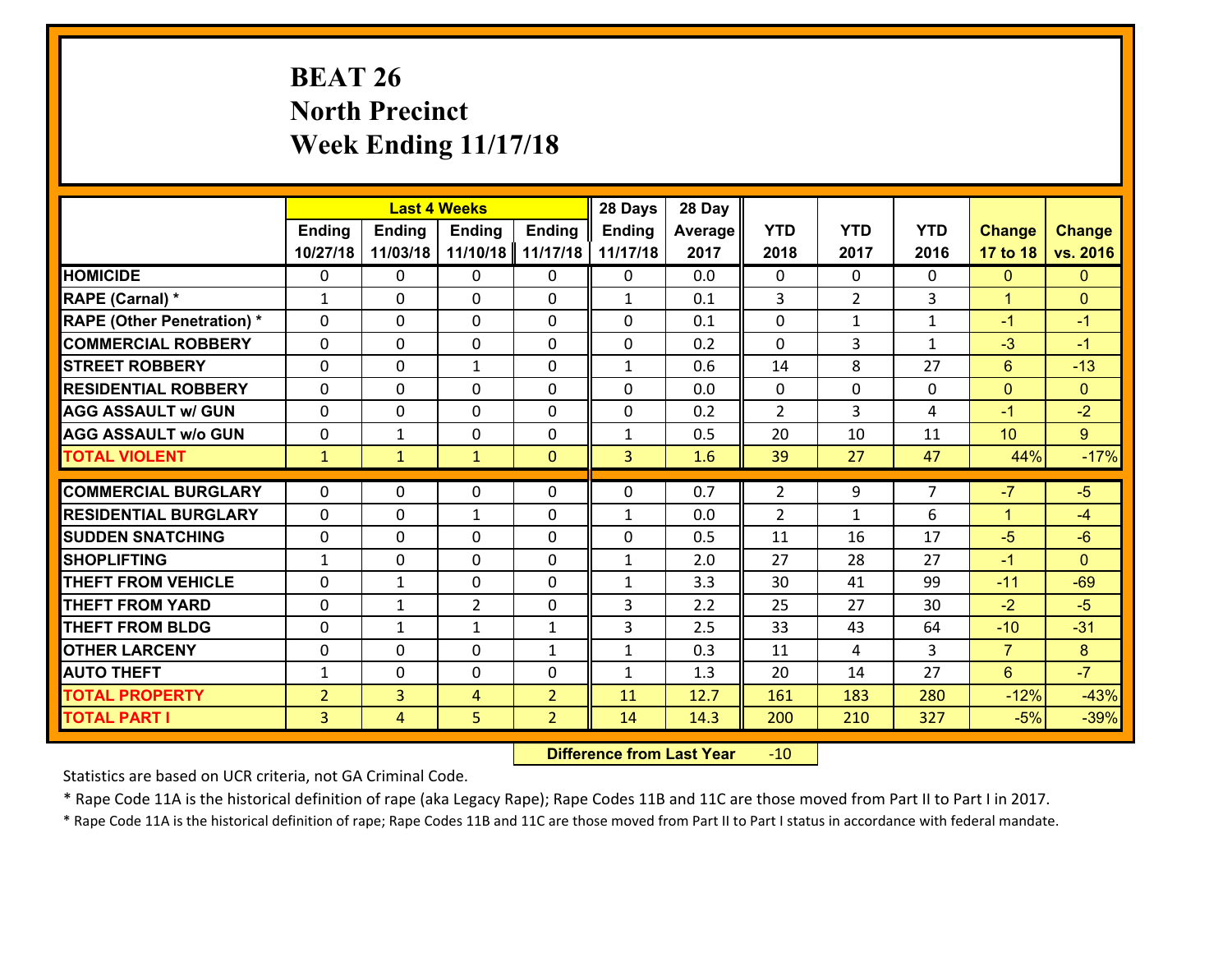# **BEAT 27 North Precinct Week Ending 11/17/18**

|                                   |                |                | <b>Last 4 Weeks</b> |               | 28 Days        | 28 Day  |                |                |                |                      |                |
|-----------------------------------|----------------|----------------|---------------------|---------------|----------------|---------|----------------|----------------|----------------|----------------------|----------------|
|                                   | <b>Ending</b>  | Ending         | <b>Ending</b>       | <b>Ending</b> | Ending         | Average | <b>YTD</b>     | <b>YTD</b>     | <b>YTD</b>     | <b>Change</b>        | <b>Change</b>  |
|                                   | 10/27/18       | 11/03/18       | 11/10/18            | 11/17/18      | 11/17/18       | 2017    | 2018           | 2017           | 2016           | 17 to 18             | vs. 2016       |
| <b>HOMICIDE</b>                   | $\Omega$       | 0              | $\mathbf{0}$        | $\Omega$      | 0              | 0.2     | 0              | $\overline{2}$ | $\Omega$       | $-2$                 | $\mathbf{0}$   |
| RAPE (Carnal) *                   | $\Omega$       | $\mathbf{1}$   | $\mathbf{0}$        | $\mathbf{1}$  | $\overline{2}$ | 0.6     | 2              | $\overline{7}$ | $\overline{2}$ | $-5$                 | $\mathbf{0}$   |
| <b>RAPE (Other Penetration) *</b> | $\mathbf{1}$   | 0              | $\mathbf 0$         | 0             | $\mathbf{1}$   | 0.2     | 3              | $\overline{2}$ | $\mathbf{1}$   | $\mathbf{1}$         | $\overline{2}$ |
| <b>COMMERCIAL ROBBERY</b>         | 0              | 0              | 0                   | 0             | 0              | 0.0     | $\overline{2}$ | $\mathbf{0}$   | $\Omega$       | $\overline{2}$       | $\overline{2}$ |
| <b>STREET ROBBERY</b>             | $\Omega$       | 0              | $\mathbf 0$         | $\Omega$      | 0              | 1.0     | 8              | 11             | 24             | $-3$                 | $-16$          |
| <b>RESIDENTIAL ROBBERY</b>        | 0              | 0              | $\mathbf 0$         | 0             | 0              | 0.0     | $\overline{2}$ | $\mathbf 0$    | $\overline{2}$ | $\overline{2}$       | $\overline{0}$ |
| <b>AGG ASSAULT w/ GUN</b>         | 0              | 0              | $\mathbf 0$         | 0             | 0              | 0.5     | 13             | 6              | 8              | $\overline{7}$       | 5              |
| <b>AGG ASSAULT w/o GUN</b>        | $\mathbf{1}$   | 1              | $\mathbf 0$         | 0             | $\overline{2}$ | 2.1     | 11             | 22             | 11             | $-11$                | $\overline{0}$ |
| <b>TOTAL VIOLENT</b>              | 2 <sup>1</sup> | $\overline{2}$ | $\mathbf{0}$        | $\mathbf{1}$  | 5              | 4.5     | 41             | 50             | 48             | $-18%$               | $-15%$         |
| <b>COMMERCIAL BURGLARY</b>        | $\Omega$       | 0              | $\mathbf{0}$        | 0             | $\Omega$       | 0.3     | 5              |                |                | $\blacktriangleleft$ | $\mathbf{1}$   |
|                                   |                |                |                     |               |                |         |                | 4              | 4              |                      |                |
| <b>RESIDENTIAL BURGLARY</b>       | $\Omega$       | 0              | $\mathbf 0$         | 0             | 0              | 0.5     | 9              | 7              | 15             | $\overline{2}$       | $-6$           |
| <b>SUDDEN SNATCHING</b>           | 0              | 0              | $\mathbf{0}$        | $\Omega$      | 0              | 2.2     | 7              | 17             | 22             | $-10$                | $-15$          |
| <b>SHOPLIFTING</b>                | $\Omega$       | 1              | $\mathbf{1}$        | $\Omega$      | $\overline{2}$ | 1.6     | 39             | 15             | 30             | 24                   | 9              |
| <b>THEFT FROM VEHICLE</b>         | 0              | $\overline{2}$ | $\mathbf{1}$        | $\mathbf{1}$  | 4              | 3.9     | 26             | 48             | 56             | $-22$                | $-30$          |
| <b>THEFT FROM YARD</b>            | 0              | 0              | 0                   | $\mathbf{1}$  | $\mathbf{1}$   | 1.5     | 18             | 19             | 22             | $-1$                 | $-4$           |
| <b>THEFT FROM BLDG</b>            | $\overline{2}$ | 1              | $\mathbf 0$         | 0             | 3              | 4.3     | 34             | 35             | 59             | $-1$                 | $-25$          |
| <b>OTHER LARCENY</b>              | $\mathbf{1}$   | 0              | $\mathbf{1}$        | $\mathbf{1}$  | 3              | 0.2     | 6              | 3              | $\overline{2}$ | 3                    | $\overline{4}$ |
| <b>AUTO THEFT</b>                 | $\mathbf{0}$   | 0              | 0                   | 0             | 0              | 1.1     | 16             | 12             | 29             | $\overline{4}$       | $-13$          |
| <b>TOTAL PROPERTY</b>             | $\overline{3}$ | 4              | 3                   | 3             | 13             | 15.7    | 160            | 160            | 239            | 0%                   | $-33%$         |
| <b>TOTAL PART I</b>               | 5              | 6              | 3                   | 4             | 18             | 20.3    | 201            | 210            | 287            | $-4%$                | $-30%$         |

 **Difference from Last Year**r -9

Statistics are based on UCR criteria, not GA Criminal Code.

\* Rape Code 11A is the historical definition of rape (aka Legacy Rape); Rape Codes 11B and 11C are those moved from Part II to Part I in 2017.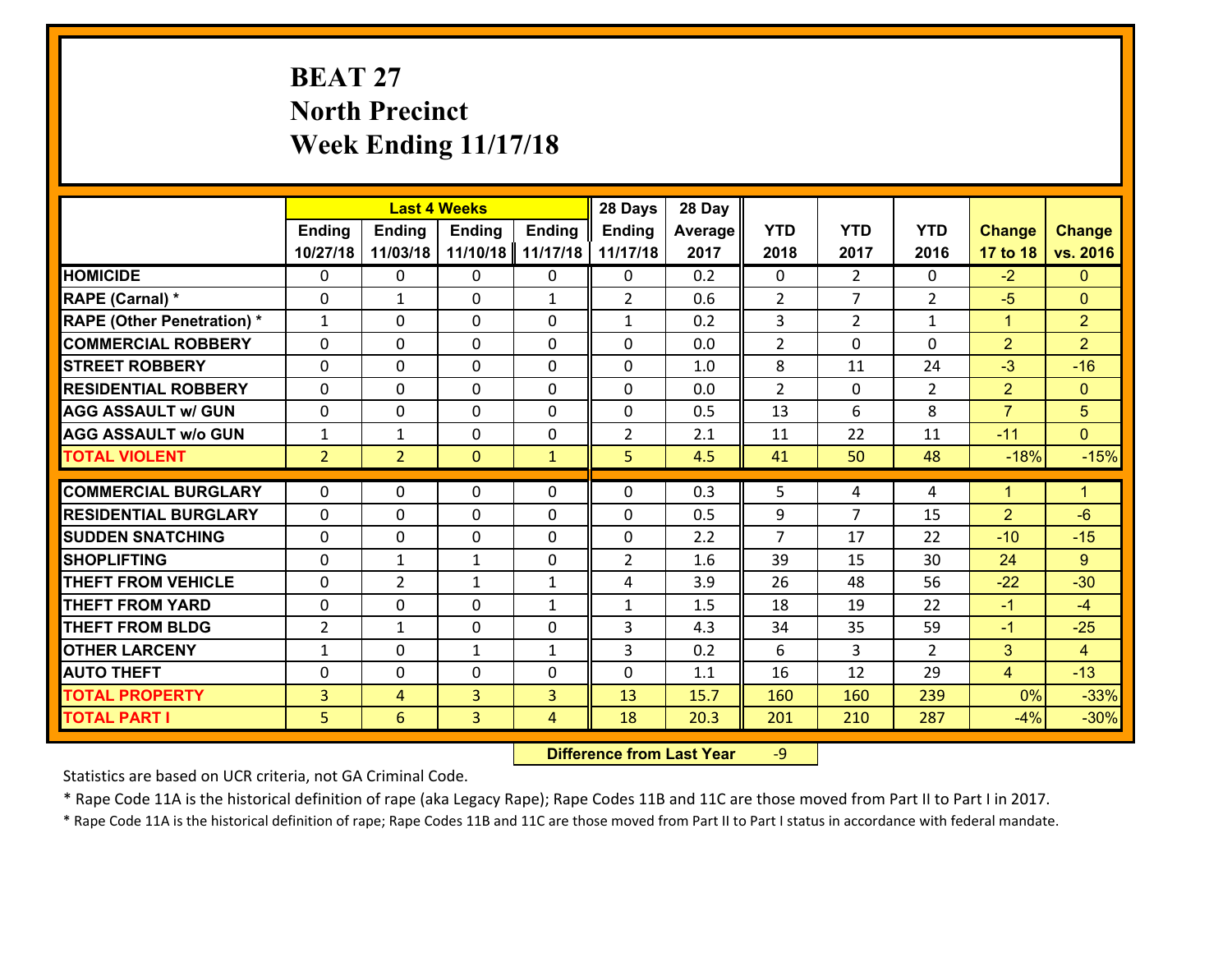

#### **COMPSTATCENTRAL PRECINCTWeek Ending 11/17/18**

**PRECINCT COMMANDER:**

**CAPT. BEN HERRON**



|                                                                                                  | <b>Week</b>             | <b>Week</b>     | Weekly          | 28-Day                  | 28-Day                           | Avg                                      |                  |                                              |                 |                  |                     |
|--------------------------------------------------------------------------------------------------|-------------------------|-----------------|-----------------|-------------------------|----------------------------------|------------------------------------------|------------------|----------------------------------------------|-----------------|------------------|---------------------|
|                                                                                                  | <b>Ending</b>           | <b>Ending</b>   | Avg             | <b>Ending</b>           | <b>Ending</b>                    | 28-Day                                   | <b>YTD</b>       | <b>YTD</b>                                   | <b>YTD</b>      | <b>Change</b>    | <b>Change</b>       |
|                                                                                                  | 11/17/18                | 11/10/18        | 2017            | 11/17/18                | 10/20/18                         | 2017                                     | 2018             | 2017                                         | 2016            | 17 to 18         | vs. 2016            |
| <b>HOMICIDE</b>                                                                                  | 0                       | 0               | 0               | 0                       | 0                                |                                          | 3.               | 8                                            | $\overline{23}$ | -5               | $-20$               |
| RAPE (Carnal) *                                                                                  | $\mathbf 0$             | 0               | $\mathbf 0$     | $\mathbf{0}$            | $\Omega$                         | 1                                        | 11               | 15                                           | 11              | $-4$             | $\Omega$            |
| <b>RAPE (Other Penetration) *</b>                                                                | 0                       | 1               | 0               | 1                       | $\mathbf{0}$                     | 1                                        | 9                | $\overline{7}$                               | 6               | $\overline{2}$   | 3                   |
| <b>COMMERCIAL ROBBERY</b>                                                                        | $\mathbf 0$             | 0               | $\mathbf 0$     | $\mathbf{0}$            | $\Omega$                         | $\overline{2}$                           | 8                | $\overline{21}$                              | $\overline{15}$ | $-13$            | $-7$                |
| <b>STREET ROBBERY</b>                                                                            | $\overline{\mathbf{2}}$ | $\mathbf{1}$    | $\mathbf{1}$    | 5                       | 10                               | 5                                        | 53               | 52                                           | 79              | $\mathbf{1}$     | $-26$               |
| <b>RESIDENTIAL ROBBERY</b>                                                                       | $\overline{\mathbf{0}}$ | 0               | $\mathbf 0$     | $\overline{\mathbf{0}}$ | $\mathbf 0$                      | 1                                        | 8                | $\overline{9}$                               | $\overline{10}$ | $-1$             | $-2$                |
| <b>AGG ASSAULT w/ GUN</b>                                                                        | $\bf{0}$                | 4               | $\overline{2}$  | 5 <sup>5</sup>          | 14                               | $\overline{7}$                           | 80               | 83                                           | 58              | $\overline{3}$   | $\overline{22}$     |
| <b>AGG ASSAULT W/o GUN</b>                                                                       | 4                       | $\overline{2}$  | $\overline{2}$  | $\overline{\mathbf{5}}$ | 10                               | 6                                        | $\overline{71}$  | 73                                           | 48              | $-2$             | $\overline{23}$     |
| <b>TOTAL VIOLENT</b>                                                                             | 3                       | 8               | 6               | 16                      | 34                               | 23                                       | $\overline{243}$ | 268                                          | 250             | $-9%$            | $-3%$               |
| <b>COMMERCIAL BURGLARY</b>                                                                       | $\mathbf 0$             | 1               | 1               | $\mathbf{2}$            | 1                                | 4                                        | 32               | 39                                           | 102             | $-7$             | $-70$               |
| <b>RESIDENTIAL BURGLARY</b>                                                                      | $\overline{\mathbf{2}}$ | 6               | 4               | 14                      | 12                               | $\overline{17}$                          | 181              | 197                                          | 306             | $-16$            | $-125$              |
| <b>SUDDEN SNATCHING</b>                                                                          | 4                       | $\overline{0}$  | $\overline{0}$  | $\overline{\mathbf{2}}$ | $\mathbf{1}$                     | $\overline{2}$                           | $\overline{12}$  | $\overline{22}$                              | $\overline{18}$ | $-10$            | $-6$                |
| <b>SHOPLIFTING</b>                                                                               | 5                       | 3               | 5               | 13                      | 27                               | 18                                       | 195              | 219                                          | 153             | $-24$            | 42                  |
| <b>THEFT FROM VEHICLE</b>                                                                        | 4                       | $\overline{8}$  | 8               | 41                      | $\overline{45}$                  | $\overline{32}$                          | 307              | 358                                          | 392             | $-51$            | $-85$               |
| <b>THEFT FROM YARD</b>                                                                           | 6                       | 5               | 4               | 24                      | $\overline{25}$                  | 16                                       | 184              | 187                                          | 209             | $\overline{3}$   | $-25$               |
| <b>THEFT FROM BLDG</b>                                                                           | 3                       | $\overline{3}$  | $\overline{4}$  | 11                      | $\overline{7}$                   | 16                                       | 148              | 186                                          | 250             | $-38$            | $-102$              |
| <b>OTHER LARCENY</b>                                                                             | $\bf{0}$                | $\overline{2}$  | $\mathbf 1$     | 3                       | 6                                | 3                                        | 48               | 38                                           | 20              | 10               | $\overline{28}$     |
| <b>AUTO THEFT</b>                                                                                | 3                       | $\overline{2}$  | 4               | $\overline{12}$         | $\overline{12}$                  | $\overline{16}$                          | 171              | 186                                          | 166             | $-15$            | 5                   |
| <b>TOTAL PROPERTY</b>                                                                            | 24                      | 30              | 31              | 122                     | 136                              | 124                                      | 1278             | 1432                                         | 1616            | $-11%$           | $-21%$              |
| <b>TOTAL PART I</b>                                                                              | $\overline{27}$         | $\overline{38}$ | $\overline{37}$ | $\overline{138}$        | 170                              | $\overline{147}$                         | 1521             | 1700                                         | 1866            | $-11%$           | $-18%$              |
| Statistics are based on UCR criteria, not GA Criminal Code, and are                              |                         |                 |                 |                         | <b>Difference from Last Year</b> |                                          | -179             |                                              |                 | <b>Last Week</b> | <b>Year-to-Date</b> |
| preliminary, based on RMS data at the time prepared, and are subject to change.                  |                         |                 |                 |                         |                                  | <b>At-Fault Police Vehicle Accidents</b> |                  |                                              |                 | $\Omega$         | 21                  |
| Cell Shading: white is within 0.6 standard deviation of the mean; red is above; green is below.  |                         |                 |                 |                         |                                  |                                          |                  | <b>Not At-Fault Police Vehicle Accidents</b> |                 | $\Omega$         | 13                  |
| * Code 11A is the pre-2016 definition of rape; Codes 11B and 11C are by federal mandate in 2016. |                         |                 |                 |                         |                                  | <b>Total Police Vehicle Accidents</b>    |                  |                                              |                 | $\overline{0}$   | 34                  |
|                                                                                                  | Week                    | Week            | <b>Weekly</b>   | $28-Day$                | 28-Day                           | Avg                                      |                  |                                              |                 |                  |                     |
| <b>Citizen Initiated Calls</b>                                                                   | <b>Ending</b>           | Ending          | Avg             | <b>Ending</b>           | <b>Ending</b>                    | 28-Day                                   | <b>YTD</b>       | <b>YTD</b>                                   | <b>YTD</b>      | <b>Change</b>    | <b>Change</b>       |
|                                                                                                  | 11/17/18                | 11/10/18        | 2017            | 11/17/18                | 10/20/18                         | 2017                                     | 2018             | 2017                                         | 2016            | 17 to 18         | vs. 2016            |
| <b>Midnight Shift</b>                                                                            | 99                      | $\overline{98}$ | 126             | 404                     | 443                              | 503                                      | 4747             | 4938                                         | 5089            | $-191$           | $-342$              |
| Day Shift                                                                                        | 230                     | 263             | 271             | 1039                    | 1048                             | 1085                                     | 11285            | 11641                                        | 11858           | $-356$           | $-573$              |
| <b>Afternoon Shift</b>                                                                           | 204                     | 224             | 47              | 924                     | 1049                             | 1176                                     | 11049            | 12378                                        | 12111           | $-1329$          | $-1062$             |
| <b>TOTAL CITIZEN CFS</b>                                                                         | 533                     | 585             | 444             | 2367                    | 2540                             | 2764                                     | 27081            | 28957                                        | 29058           | $-6.5%$          | $-6.8%$             |
| <b>53S ShotSpotter Calls</b>                                                                     | $\overline{8}$          | 3               | 9               | $\overline{23}$         | $\overline{14}$                  | $\overline{37}$                          | 174              | 423                                          | 396             | $-249$           | $-222$              |
| <b>Sig 53 Shots Fired Calls</b>                                                                  | $\overline{12}$         | $\overline{13}$ | $\overline{15}$ | 44                      | $\overline{34}$                  | 62                                       | 431              | 708                                          | 757             | $-277$           | $-326$              |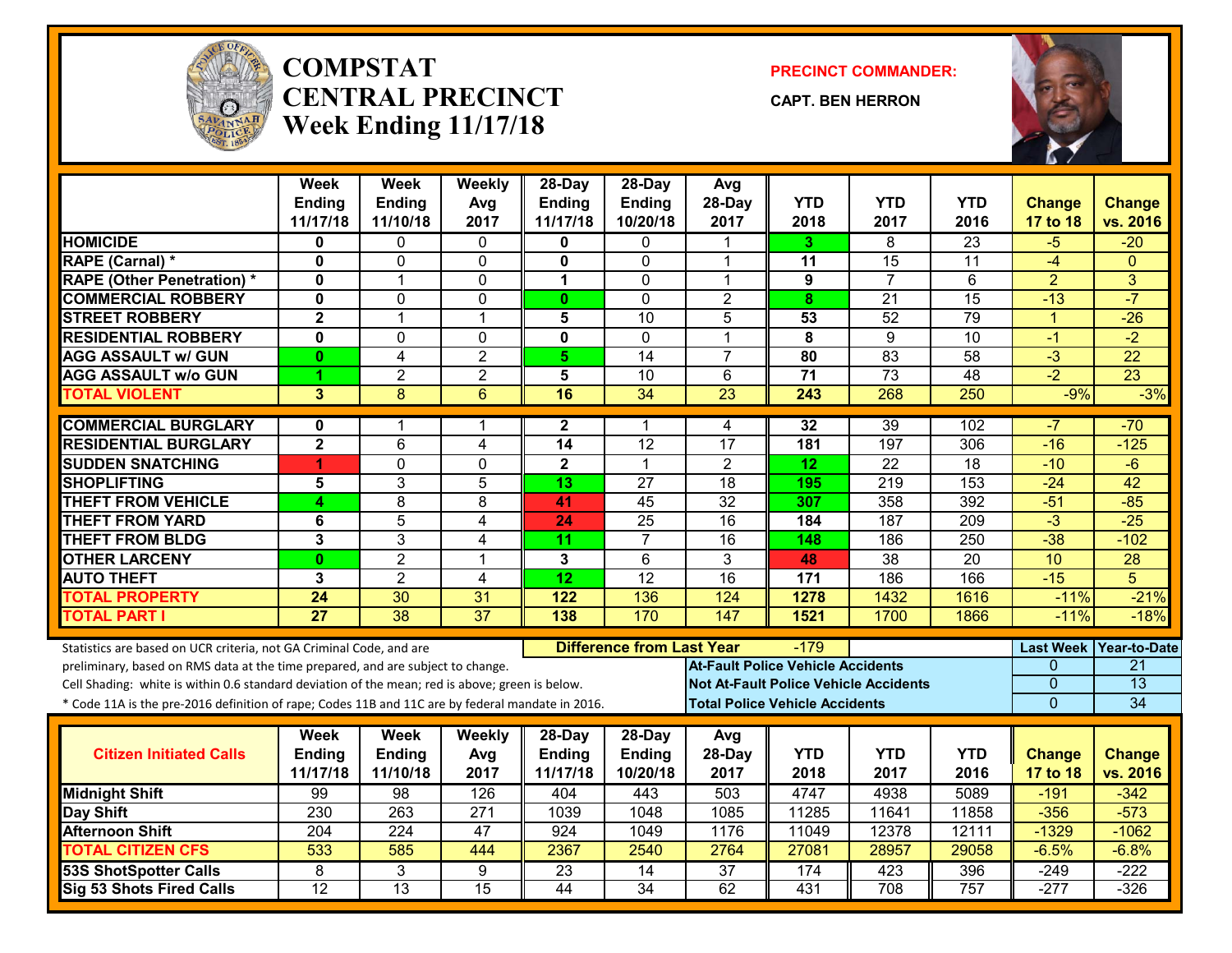# **BEAT 31 Central Precinct Week Ending 11/17/18**

|                                   |                |                | <b>Last 4 Weeks</b> |               | 28 Days        | 28 Day  |                |                |                |                |                      |
|-----------------------------------|----------------|----------------|---------------------|---------------|----------------|---------|----------------|----------------|----------------|----------------|----------------------|
|                                   | <b>Ending</b>  | <b>Ending</b>  | <b>Ending</b>       | <b>Ending</b> | <b>Ending</b>  | Average | <b>YTD</b>     | <b>YTD</b>     | <b>YTD</b>     | <b>Change</b>  | <b>Change</b>        |
|                                   | 10/27/18       | 11/03/18       | 11/10/18            | 11/17/18      | 11/17/18       | 2017    | 2018           | 2017           | 2016           | 17 to 18       | vs. 2016             |
| <b>HOMICIDE</b>                   | $\Omega$       | 0              | 0                   | 0             | 0              | 0.1     | 1              | $\mathbf{1}$   | 8              | $\mathbf{0}$   | $-7$                 |
| RAPE (Carnal) *                   | $\Omega$       | 0              | $\Omega$            | 0             | $\Omega$       | 0.2     | $\Omega$       | $\mathbf{1}$   | 3              | $-1$           | $-3$                 |
| <b>RAPE (Other Penetration) *</b> | 0              | 0              | $\mathbf 0$         | 0             | 0              | 0.3     | $\mathbf{1}$   | 4              | 0              | $-3$           | $\blacktriangleleft$ |
| <b>COMMERCIAL ROBBERY</b>         | 0              | 0              | $\mathbf 0$         | 0             | 0              | 0.0     | $\mathbf{1}$   | $\mathbf 0$    | $\mathbf{1}$   | $\mathbf{1}$   | $\mathbf{0}$         |
| <b>STREET ROBBERY</b>             | 0              | 0              | $\mathbf 0$         | 0             | $\mathbf 0$    | 1.1     | 8              | 14             | 17             | $-6$           | $-9$                 |
| <b>RESIDENTIAL ROBBERY</b>        | 0              | 0              | $\mathbf 0$         | 0             | 0              | 0.2     | $\mathbf 0$    | $\overline{2}$ | $\overline{2}$ | $-2$           | $-2$                 |
| <b>AGG ASSAULT w/ GUN</b>         | $\mathbf{1}$   | 0              | 1                   | 0             | $\overline{2}$ | 1.0     | 10             | 13             | $\overline{7}$ | $-3$           | 3 <sup>1</sup>       |
| <b>AGG ASSAULT w/o GUN</b>        | 0              | 0              | 1                   | $\Omega$      | $\mathbf{1}$   | 1.1     | 9              | 12             | 12             | $-3$           | $-3$                 |
| <b>TOTAL VIOLENT</b>              | $\mathbf{1}$   | $\overline{0}$ | $\overline{2}$      | $\mathbf{0}$  | 3              | 3.8     | 30             | 47             | 50             | $-36%$         | $-40%$               |
|                                   |                |                |                     |               |                |         |                |                |                |                |                      |
| <b>COMMERCIAL BURGLARY</b>        | $\Omega$       | 0              | $\mathbf{0}$        | 0             | $\Omega$       | 0.5     | 8              | 4              | 22             | $\overline{4}$ | $-14$                |
| <b>RESIDENTIAL BURGLARY</b>       | $\mathbf{1}$   | 0              | 0                   | $\mathbf{1}$  | $\overline{2}$ | 2.3     | 24             | 28             | 61             | $-4$           | $-37$                |
| <b>SUDDEN SNATCHING</b>           | 0              | 0              | $\mathbf 0$         | $\mathbf{1}$  | $\mathbf{1}$   | 0.4     | $\overline{2}$ | 5              | 5              | $-3$           | $-3$                 |
| <b>SHOPLIFTING</b>                | 0              | 0              | $\mathbf 0$         | 0             | 0              | 1.5     | $\overline{2}$ | 17             | 19             | $-15$          | $-17$                |
| <b>THEFT FROM VEHICLE</b>         | $\overline{2}$ | 3              | $\mathbf{1}$        | 0             | 6              | 7.0     | 61             | 82             | 74             | $-21$          | $-13$                |
| <b>THEFT FROM YARD</b>            | $\mathbf{1}$   | $\mathbf 1$    | $\overline{2}$      | 4             | 8              | 4.9     | 45             | 54             | 51             | $-9$           | $-6$                 |
| <b>THEFT FROM BLDG</b>            | $\mathbf{1}$   | 0              | $\mathbf{1}$        | $\mathbf{0}$  | $\overline{2}$ | 2.8     | 23             | 32             | 54             | $-9$           | $-31$                |
| <b>OTHER LARCENY</b>              | $\mathbf{1}$   | 0              | $\overline{2}$      | 0             | 3              | 0.7     | 10             | $\overline{7}$ | 5              | 3              | 5                    |
| <b>AUTO THEFT</b>                 | $\mathbf{1}$   | 1              | $\mathbf 0$         | 0             | $\overline{2}$ | 3.0     | 22             | 35             | 44             | $-13$          | $-22$                |
| <b>TOTAL PROPERTY</b>             | $\overline{7}$ | 5              | 6                   | 6             | 24             | 22.9    | 197            | 264            | 335            | $-25%$         | $-41%$               |
| <b>TOTAL PART I</b>               | 8              | 5              | 8                   | 6             | 27             | 26.8    | 227            | 311            | 385            | $-27%$         | $-41%$               |

 **Difference from Last Year**r -84

Statistics are based on UCR criteria, not GA Criminal Code.

\* Rape Code 11A is the historical definition of rape (aka Legacy Rape); Rape Codes 11B and 11C are those moved from Part II to Part I in 2017.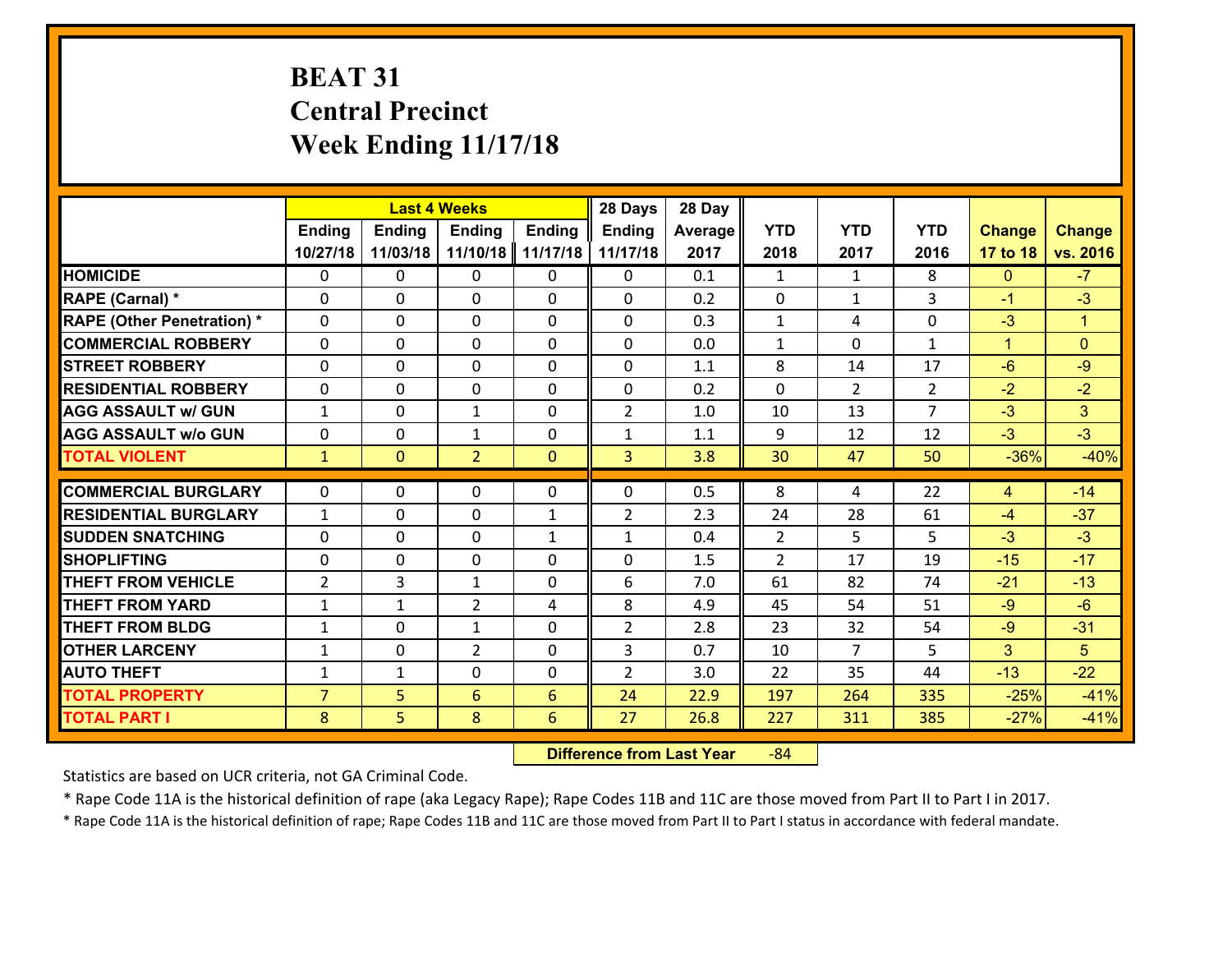# **BEAT 32 Central Precinct Week Ending 11/17/18**

|                                              |               | <b>Last 4 Weeks</b> |                |                     | 28 Days        | 28 Day       |                |                |                |                |                      |
|----------------------------------------------|---------------|---------------------|----------------|---------------------|----------------|--------------|----------------|----------------|----------------|----------------|----------------------|
|                                              | <b>Ending</b> | Ending              | <b>Ending</b>  | <b>Ending</b>       | <b>Ending</b>  | Average      | <b>YTD</b>     | <b>YTD</b>     | <b>YTD</b>     | <b>Change</b>  | <b>Change</b>        |
|                                              | 10/27/18      | 11/03/18            | 11/10/18       | 11/17/18            | 11/17/18       | 2017         | 2018           | 2017           | 2016           | 17 to 18       | vs. 2016             |
| <b>HOMICIDE</b>                              | $\mathbf{0}$  | 0                   | $\mathbf{0}$   | 0                   | 0              | 0.0          | $\Omega$       | $\Omega$       | $\Omega$       | $\mathbf{0}$   | $\mathbf{0}$         |
| RAPE (Carnal) *                              | $\Omega$      | 0                   | $\mathbf{0}$   | 0                   | $\Omega$       | 0.4          | 1              | 4              | $\mathbf{1}$   | $-3$           | $\mathbf{0}$         |
| <b>RAPE (Other Penetration) *</b>            | $\Omega$      | $\Omega$            | $\Omega$       | $\Omega$            | $\Omega$       | 0.2          | $\mathbf{1}$   | $\overline{2}$ | $\mathbf{1}$   | $-1$           | $\mathbf{0}$         |
| <b>COMMERCIAL ROBBERY</b>                    | 0             | 0                   | $\mathbf 0$    | 0                   | 0              | 0.5          | 4              | $\overline{7}$ | 3              | $-3$           | $\blacktriangleleft$ |
| <b>STREET ROBBERY</b>                        | $\Omega$      | 0                   | $\mathbf 0$    | $\Omega$            | 0              | 0.5          | 4              | 4              | $\overline{7}$ | $\mathbf 0$    | $-3$                 |
| <b>RESIDENTIAL ROBBERY</b>                   | $\Omega$      | $\Omega$            | $\mathbf 0$    | $\Omega$            | 0              | 0.0          | $\mathbf{1}$   | 0              | $\Omega$       | $\mathbf{1}$   | $\blacktriangleleft$ |
| <b>AGG ASSAULT w/ GUN</b>                    | $\Omega$      | 0                   | $\mathbf 0$    | $\Omega$            | $\Omega$       | 0.4          | $\overline{7}$ | 5              | $\mathbf{1}$   | $\overline{2}$ | $6\phantom{1}$       |
| <b>AGG ASSAULT w/o GUN</b>                   | 0             | 0                   | $\mathbf 0$    | 0                   | 0              | 0.5          | $\overline{7}$ | 5              | 3              | $\overline{2}$ | $\overline{4}$       |
| <b>TOTAL VIOLENT</b>                         | $\mathbf{0}$  | $\overline{0}$      | $\mathbf{0}$   | $\mathbf{0}$        | $\mathbf{0}$   | 2.5          | 25             | 27             | 16             | $-7%$          | 56%                  |
| <b>COMMERCIAL BURGLARY</b>                   | $\Omega$      | 0                   | 0              | 0                   | 0              | 0.3          | 2              | 3              | 14             | $-1$           | $-12$                |
| <b>RESIDENTIAL BURGLARY</b>                  | $\Omega$      | 0                   | 1              | $\mathbf{1}$        | $\overline{2}$ | 2.1          | 25             | 23             | 49             | $\overline{2}$ | $-24$                |
| <b>SUDDEN SNATCHING</b>                      | $\Omega$      | 0                   | $\mathbf{0}$   | $\Omega$            | 0              | 0.2          | $\Omega$       | $\mathfrak{D}$ | $\mathbf{1}$   | $-2$           | $-1$                 |
|                                              |               |                     |                |                     |                |              |                |                |                |                |                      |
|                                              |               |                     |                |                     |                |              |                |                |                |                |                      |
| <b>SHOPLIFTING</b>                           | $\Omega$      | $\mathbf{1}$        | $\mathbf 0$    | $\overline{2}$      | 3              | 3.8          | 65             | 45             | 32             | 20             | 33                   |
| <b>THEFT FROM VEHICLE</b>                    | 10            | $\overline{2}$      | $\mathbf{1}$   | $\mathbf{1}$        | 14             | 8.7          | 75             | 94             | 93             | $-19$          | $-18$                |
| <b>THEFT FROM YARD</b>                       | 1             | 0                   | $\overline{2}$ | $\Omega$            | 3              | 2.8          | 46             | 34             | 38             | 12             | 8                    |
| <b>THEFT FROM BLDG</b>                       | 0             | 1                   | $\mathbf 0$    | 0                   | $\mathbf{1}$   | 4.1          | 32             | 48             | 57             | $-16$          | $-25$                |
| <b>OTHER LARCENY</b>                         | 0             | 0                   | $\mathbf 0$    | 0                   | 0              | 1.0          | 18             | 9              | 0              | $9^{\circ}$    | 18                   |
| <b>AUTO THEFT</b>                            | 0             | 0                   | $\mathbf 0$    | 0                   | 0              | 2.3          | 18             | 28             | $\overline{2}$ | $-10$          | 16                   |
| <b>TOTAL PROPERTY</b><br><b>TOTAL PART I</b> | 11<br>11      | 4<br>4              | 4<br>4         | $\overline{4}$<br>4 | 23<br>23       | 25.4<br>27.8 | 281<br>306     | 286<br>313     | 286<br>302     | $-2%$<br>$-2%$ | $-2%$<br>1%          |

 **Difference from Last Year**‐7

Statistics are based on UCR criteria, not GA Criminal Code.

\* Rape Code 11A is the historical definition of rape (aka Legacy Rape); Rape Codes 11B and 11C are those moved from Part II to Part I in 2017.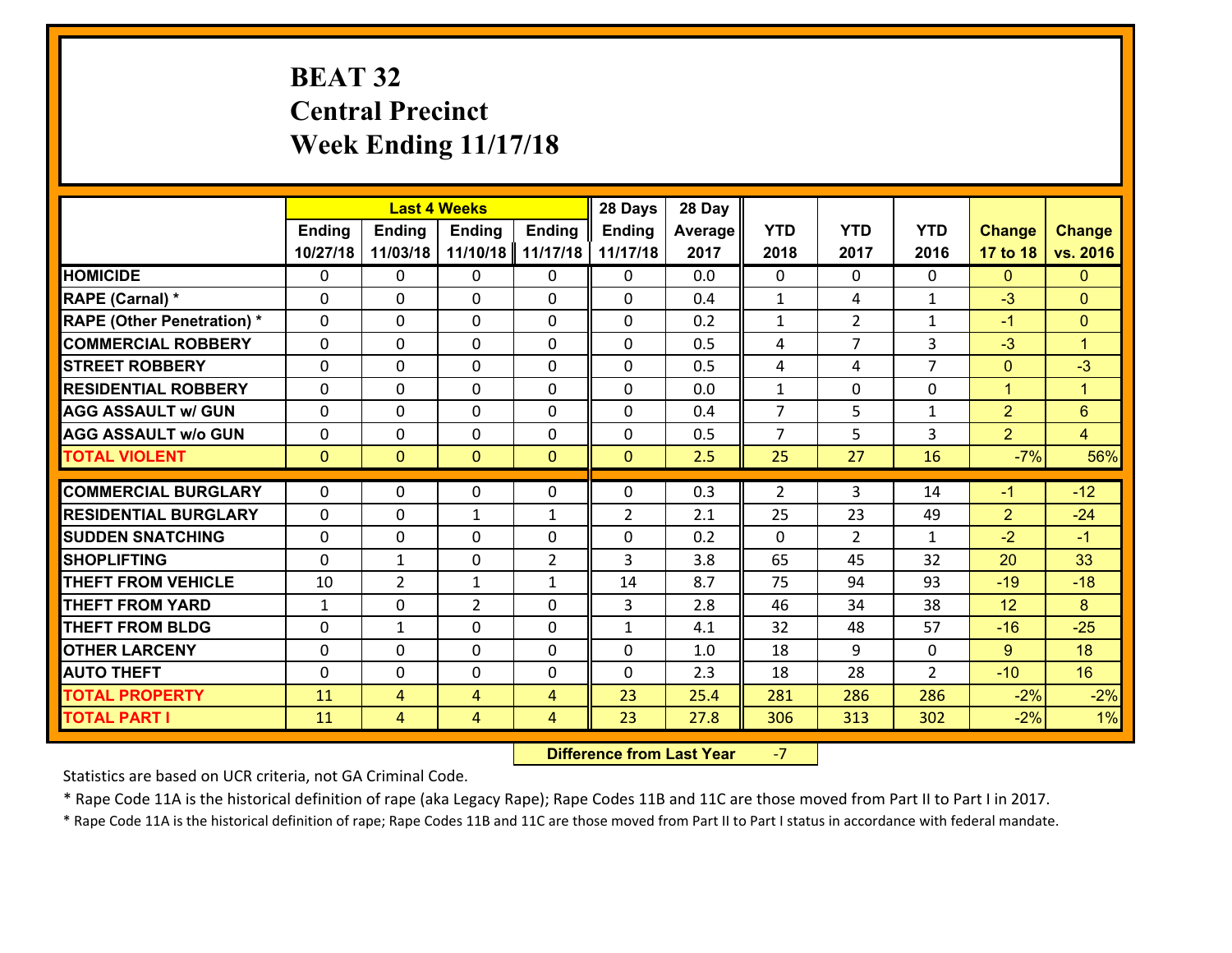# **BEAT 33 Central Precinct Week Ending 11/17/18**

|                                   |                 |                | <b>Last 4 Weeks</b> |                | 28 Days             | 28 Day  |                |                |                |                       |                                   |
|-----------------------------------|-----------------|----------------|---------------------|----------------|---------------------|---------|----------------|----------------|----------------|-----------------------|-----------------------------------|
|                                   | <b>Ending</b>   | <b>Ending</b>  | <b>Ending</b>       | <b>Ending</b>  | <b>Ending</b>       | Average | <b>YTD</b>     | <b>YTD</b>     | <b>YTD</b>     | <b>Change</b>         | <b>Change</b>                     |
|                                   | 10/27/18        | 11/03/18       | 11/10/18            | 11/17/18       | 11/17/18            | 2017    | 2018           | 2017           | 2016           | 17 to 18              | vs. 2016                          |
| <b>HOMICIDE</b>                   | $\Omega$        | 0              | $\Omega$            | 0              | $\Omega$            | 0.2     | $\Omega$       | $\overline{2}$ | 8              | $-2$                  | $-8$                              |
| RAPE (Carnal) *                   | 0               | 0              | $\mathbf{0}$        | 0              | $\Omega$            | 0.2     | 3              | $\overline{2}$ | 4              | $\mathbf{1}$          | $-1$                              |
| <b>RAPE (Other Penetration) *</b> | $\Omega$        | 0              | $\mathbf{1}$        | $\Omega$       | $\mathbf{1}$        | 0.1     | $\overline{2}$ | $\mathbf{1}$   | $\overline{2}$ | $\mathbf{1}$          | $\mathbf{0}$                      |
| <b>COMMERCIAL ROBBERY</b>         | 0               | 0              | 0                   | 0              | $\Omega$            | 0.5     | $\overline{2}$ | 6              | 3              | $-4$                  | $-1$                              |
| <b>STREET ROBBERY</b>             | $\mathbf{1}$    | 0              | $\mathbf 0$         | 0              | $\mathbf{1}$        | 1.5     | 20             | 17             | 25             | 3                     | $-5$                              |
| <b>RESIDENTIAL ROBBERY</b>        | $\Omega$        | $\Omega$       | $\mathbf 0$         | $\Omega$       | 0                   | 0.1     | $\Omega$       | $\mathbf{1}$   | 0              | $-1$                  | $\mathbf{0}$                      |
| <b>AGG ASSAULT w/ GUN</b>         | $\Omega$        | 0              | $\mathbf 0$         | $\Omega$       | 0                   | 1.4     | 10             | 17             | $\overline{7}$ | $-7$                  | 3                                 |
| <b>AGG ASSAULT w/o GUN</b>        | 0               | 0              | $\mathbf 0$         | $\mathbf{1}$   | $\mathbf{1}$        | 1.1     | 8              | 13             | 9              | $-5$                  | $-1$                              |
| <b>TOTAL VIOLENT</b>              | $\mathbf{1}$    | $\overline{0}$ | $\mathbf{1}$        | $\mathbf{1}$   | 3                   | 4.9     | 45             | 59             | 58             | $-24%$                | $-22%$                            |
| <b>COMMERCIAL BURGLARY</b>        | $\Omega$        | 0              | 1                   | $\Omega$       | $\mathbf{1}$        | 0.6     | 10             | $\overline{7}$ | 25             | 3                     | $-15$                             |
|                                   |                 |                |                     |                |                     |         |                |                |                |                       |                                   |
| <b>RESIDENTIAL BURGLARY</b>       | 0               | 1              | $\mathbf{1}$        | 0              | $\overline{2}$      | 1.7     | 18             | 18             | 46             | $\mathbf{0}$          | $-28$                             |
| <b>SUDDEN SNATCHING</b>           | 0               | 1              | $\mathbf 0$         | 0              | $\mathbf{1}$        | 0.3     | 5<br>57        | 4<br>70        | 3<br>47        | $\mathbf{1}$<br>$-13$ | $\overline{2}$<br>10 <sup>1</sup> |
| <b>SHOPLIFTING</b>                | 0               | 1              | $\overline{2}$      | $\mathbf{1}$   | 4<br>$\overline{7}$ | 5.4     |                |                |                |                       |                                   |
| <b>THEFT FROM VEHICLE</b>         | $\overline{2}$  | 4              | 1                   | 0              |                     | 5.6     | 54             | 71             | 84             | $-17$                 | $-30$                             |
| <b>THEFT FROM YARD</b>            | 3               | $\overline{2}$ | 1                   | 0              | 6                   | 3.2     | 42             | 37             | 65             | 5                     | $-23$                             |
| <b>THEFT FROM BLDG</b>            | $\mathbf{1}$    | $\overline{2}$ | $\mathbf 0$         | $\overline{2}$ | 5                   | 2.5     | 31             | 28             | 55             | 3                     | $-24$                             |
| <b>OTHER LARCENY</b>              | 0               | 0              | $\mathbf 0$         | 0              | 0                   | 0.8     | 8              | 10             | 6              | $-2$                  | $\overline{2}$                    |
| <b>AUTO THEFT</b>                 | $\mathbf{0}$    | $\overline{2}$ | $\mathbf{1}$        | 2              | 5                   | 3.0     | 39             | 37             | 44             | $\overline{2}$        | $-5$                              |
| <b>TOTAL PROPERTY</b>             | $6\phantom{1}6$ | 13             | $\overline{7}$      | 5              | 31                  | 23.1    | 264            | 282            | 375            | $-6%$                 | $-30%$                            |
| <b>TOTAL PART I</b>               | $\overline{7}$  | 13             | 8                   | 6              | 34                  | 28.0    | 309            | 341            | 433            | $-9%$                 | $-29%$                            |

 **Difference from Last Year**r -32

Statistics are based on UCR criteria, not GA Criminal Code.

\* Rape Code 11A is the historical definition of rape (aka Legacy Rape); Rape Codes 11B and 11C are those moved from Part II to Part I in 2017.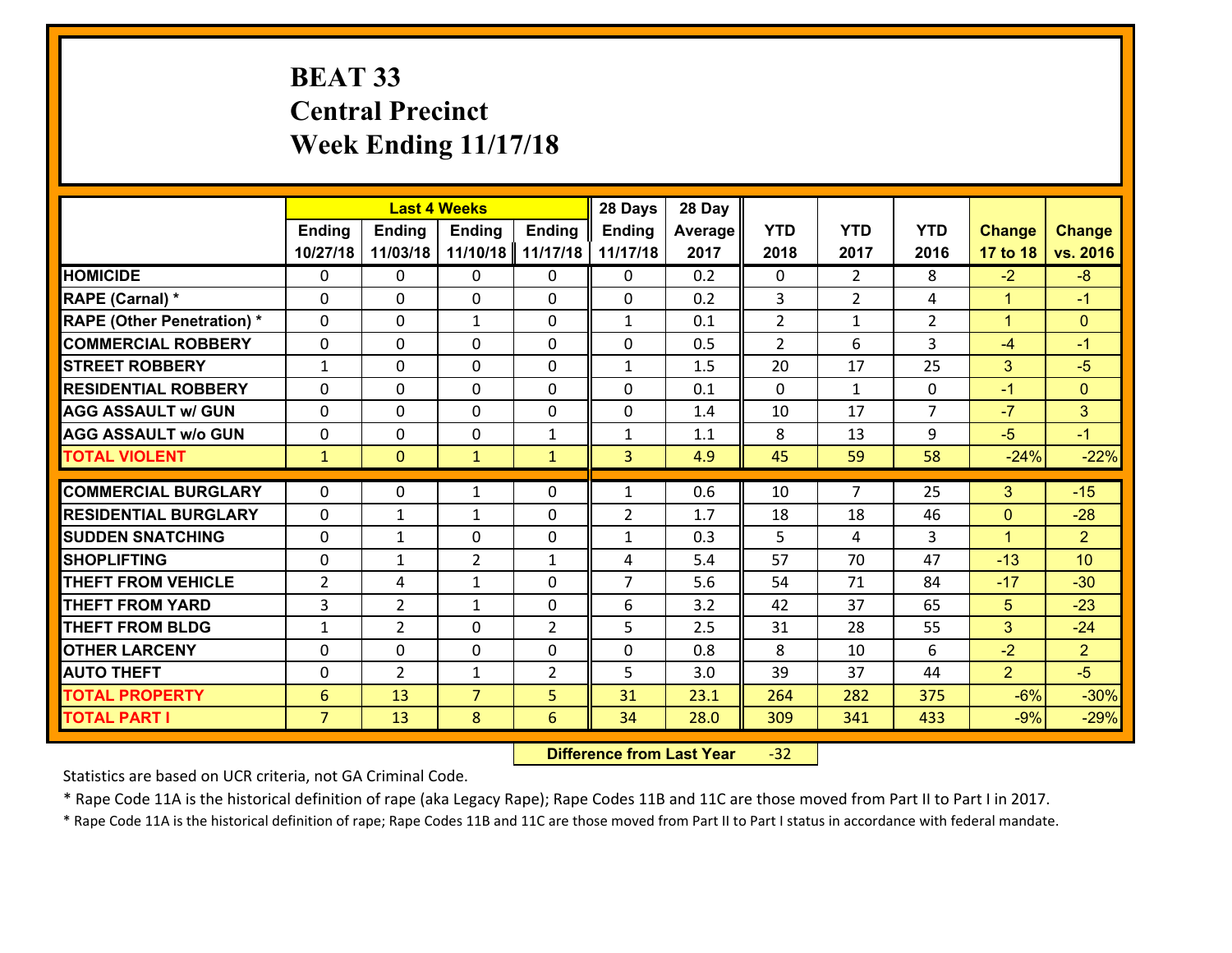# **BEAT 34 Central Precinct Week Ending 11/17/18**

|                                   | <b>Last 4 Weeks</b><br><b>Ending</b><br><b>Ending</b><br><b>Ending</b><br><b>Ending</b> |                |                | 28 Days        | 28 Day         |         |                     |                |                |                |                      |
|-----------------------------------|-----------------------------------------------------------------------------------------|----------------|----------------|----------------|----------------|---------|---------------------|----------------|----------------|----------------|----------------------|
|                                   |                                                                                         |                |                |                | <b>Ending</b>  | Average | <b>YTD</b>          | <b>YTD</b>     | <b>YTD</b>     | <b>Change</b>  | <b>Change</b>        |
|                                   | 10/27/18                                                                                | 11/03/18       | 11/10/18       | 11/17/18       | 11/17/18       | 2017    | 2018                | 2017           | 2016           | 17 to 18       | vs. 2016             |
| <b>HOMICIDE</b>                   | $\Omega$                                                                                | 0              | $\Omega$       | 0              | $\Omega$       | 0.3     | 1                   | 4              | 3              | $-3$           | $-2$                 |
| RAPE (Carnal) *                   | 0                                                                                       | 0              | $\mathbf{0}$   | 0              | 0              | 0.5     | $\mathbf{1}$        | 6              | 0              | $-5$           | $\blacktriangleleft$ |
| <b>RAPE (Other Penetration) *</b> | $\Omega$                                                                                | 0              | $\mathbf{0}$   | $\Omega$       | $\Omega$       | 0.0     | $\Omega$            | $\Omega$       | $\mathbf{1}$   | $\mathbf{0}$   | $-1$                 |
| <b>COMMERCIAL ROBBERY</b>         | 0                                                                                       | 0              | 0              | 0              | 0              | 0.1     | $\mathbf{0}$        | $\mathbf{1}$   | $\mathcal{L}$  | $-1$           | $-2$                 |
| <b>STREET ROBBERY</b>             | $\mathbf{1}$                                                                            | 0              | 1              | 0              | $\overline{2}$ | 0.7     | 9                   | 8              | 11             | $\mathbf{1}$   | $-2$                 |
| <b>RESIDENTIAL ROBBERY</b>        | $\Omega$                                                                                | $\Omega$       | $\mathbf 0$    | $\Omega$       | 0              | 0.3     | $\overline{2}$      | 4              | 3              | $-2$           | $-1$                 |
| <b>AGG ASSAULT w/ GUN</b>         | $\Omega$                                                                                | 0              | $\overline{2}$ | 0              | $\overline{2}$ | 2.4     | 20                  | 28             | 21             | $-8$           | $-1$                 |
| <b>AGG ASSAULT w/o GUN</b>        | 0                                                                                       | 0              | $\mathbf 0$    | 0              | 0              | 1.8     | 25                  | 21             | 11             | $\overline{4}$ | 14                   |
| <b>TOTAL VIOLENT</b>              | $\mathbf{1}$                                                                            | $\overline{0}$ | $\overline{3}$ | $\mathbf{0}$   | $\overline{4}$ | 6.1     | 58                  | 72             | 52             | $-19%$         | 12%                  |
| <b>COMMERCIAL BURGLARY</b>        | $\Omega$                                                                                | 0              | $\mathbf{0}$   | $\Omega$       | $\Omega$       | 0.4     | $\mathbf{1}$        | 5.             | $\overline{7}$ | $-4$           | $-6$                 |
|                                   |                                                                                         |                |                |                |                |         |                     |                |                |                |                      |
| <b>RESIDENTIAL BURGLARY</b>       | 0                                                                                       | 1              | 3              | 0              | 4              | 5.4     | 54                  | 62             | 72             | $-8$           | $-18$                |
| <b>SUDDEN SNATCHING</b>           | 0                                                                                       | 0              | $\mathbf 0$    | 0              | 0              | 0.5     | $\overline{2}$<br>6 | 6              | 4<br>6         | $-4$           | $-2$                 |
| <b>SHOPLIFTING</b>                | 0                                                                                       | 0              | $\mathbf 0$    | 0              | 0              | 2.8     |                     | 33             |                | $-27$          | $\overline{0}$       |
| <b>THEFT FROM VEHICLE</b>         | $\overline{3}$                                                                          | $\mathbf{1}$   | $\mathbf 0$    | 0              | 4              | 3.3     | 36                  | 39             | 39             | $-3$           | $-3$                 |
| <b>THEFT FROM YARD</b>            | 0                                                                                       | 0              | $\mathbf 0$    | $\overline{2}$ | $\overline{2}$ | 1.6     | 17                  | 20             | 21             | $-3$           | $-4$                 |
| <b>THEFT FROM BLDG</b>            | 0                                                                                       | 0              | 1              | $\mathbf{1}$   | $\overline{2}$ | 2.3     | 24                  | 28             | 29             | $-4$           | $-5$                 |
| <b>OTHER LARCENY</b>              | 0                                                                                       | 0              | $\mathbf 0$    | 0              | 0              | 0.2     | $\mathbf{1}$        | $\overline{2}$ | 4              | $-1$           | $-3$                 |
| <b>AUTO THEFT</b>                 | $\mathbf{1}$                                                                            | 0              | $\mathbf{0}$   | $\mathbf{1}$   | $\overline{2}$ | 3.2     | 29                  | 35             | 35             | $-6$           | $-6$                 |
| <b>TOTAL PROPERTY</b>             | $\overline{4}$                                                                          | $\overline{2}$ | 4              | 4              | 14             | 19.7    | 170                 | 230            | 217            | $-26%$         | $-22%$               |
| <b>TOTAL PART I</b>               | 5                                                                                       | $\overline{2}$ | $\overline{7}$ | 4              | 18             | 25.8    | 228                 | 302            | 269            | $-25%$         | $-15%$               |

 **Difference from Last Year**‐74

Statistics are based on UCR criteria, not GA Criminal Code.

\* Rape Code 11A is the historical definition of rape (aka Legacy Rape); Rape Codes 11B and 11C are those moved from Part II to Part I in 2017.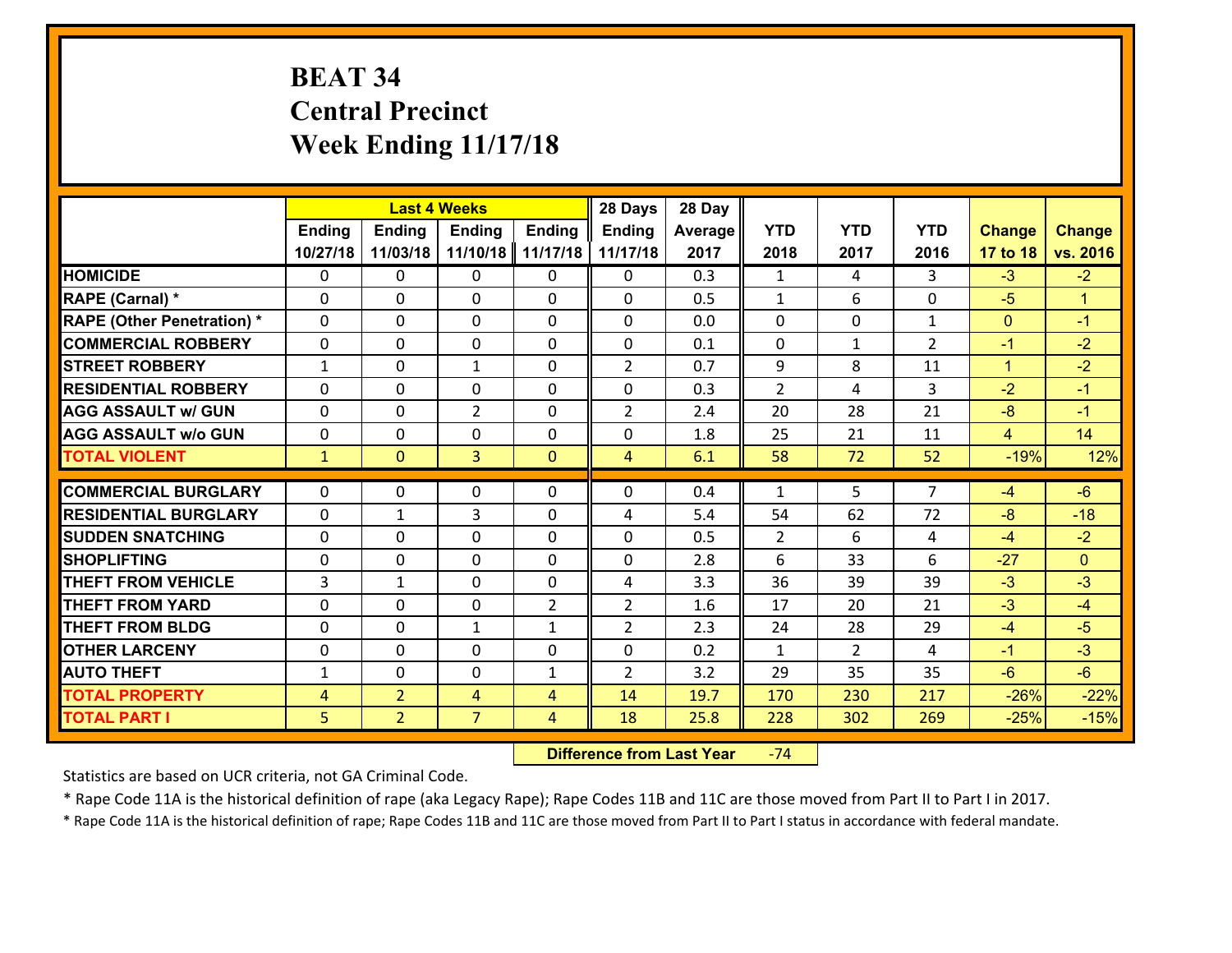# **BEAT 35 Central Precinct Week Ending 11/17/18**

|                                   |                | <b>Last 4 Weeks</b> |               |                | 28 Days        | 28 Day  |              |              |                |                |                      |
|-----------------------------------|----------------|---------------------|---------------|----------------|----------------|---------|--------------|--------------|----------------|----------------|----------------------|
|                                   | <b>Ending</b>  | <b>Ending</b>       | <b>Ending</b> | <b>Ending</b>  | <b>Ending</b>  | Average | <b>YTD</b>   | <b>YTD</b>   | <b>YTD</b>     | <b>Change</b>  | <b>Change</b>        |
|                                   | 10/27/18       | 11/03/18            | 11/10/18      | 11/17/18       | 11/17/18       | 2017    | 2018         | 2017         | 2016           | 17 to 18       | vs. 2016             |
| <b>HOMICIDE</b>                   | $\Omega$       | 0                   | 0             | $\Omega$       | 0              | 0.1     | $\mathbf{1}$ | $\mathbf{1}$ | 4              | $\mathbf{0}$   | $-3$                 |
| RAPE (Carnal) *                   | $\Omega$       | 0                   | $\mathbf{0}$  | 0              | 0              | 0.0     | 3            | 0            | $\overline{2}$ | 3              | $\blacktriangleleft$ |
| <b>RAPE (Other Penetration) *</b> | $\Omega$       | 0                   | $\mathbf{0}$  | 0              | 0              | 0.0     | 5            | $\Omega$     | $\mathbf{1}$   | 5              | 4                    |
| <b>COMMERCIAL ROBBERY</b>         | $\Omega$       | 0                   | $\mathbf{0}$  | $\Omega$       | 0              | 0.4     | $\mathbf{1}$ | 4            | 4              | $-3$           | $-3$                 |
| <b>STREET ROBBERY</b>             | $\Omega$       | 0                   | $\mathbf{0}$  | $\overline{2}$ | $\overline{2}$ | 0.6     | 8            | 5            | 17             | 3              | $-9$                 |
| <b>RESIDENTIAL ROBBERY</b>        | $\Omega$       | 0                   | $\mathbf{0}$  | $\Omega$       | $\Omega$       | 0.1     | $\Omega$     | $\mathbf{1}$ | 4              | $-1$           | $-4$                 |
| <b>AGG ASSAULT w/ GUN</b>         | 0              | 0                   | $\mathbf 0$   | $\Omega$       | 0              | 1.3     | 25           | 15           | 16             | 10             | 9                    |
| <b>AGG ASSAULT w/o GUN</b>        | $\mathbf{1}$   | 1                   | 1             | 0              | 3              | 1.2     | 15           | 14           | 9              | $\mathbf{1}$   | $6\phantom{a}$       |
| <b>TOTAL VIOLENT</b>              | $\mathbf{1}$   | $\mathbf{1}$        | $\mathbf{1}$  | $\overline{2}$ | 5              | 3.6     | 58           | 40           | 57             | 45%            | 2%                   |
| <b>COMMERCIAL BURGLARY</b>        | $\mathbf{0}$   | 0                   |               |                | 0              |         | 5            | 10           | 28             |                | $-23$                |
|                                   |                |                     | 0             | 0              |                | 1.0     |              |              |                | $-5$           |                      |
| <b>RESIDENTIAL BURGLARY</b>       | $\overline{2}$ | 0                   | $\mathbf{1}$  | $\Omega$       | 3              | 3.7     | 42           | 46           | 56             | $-4$           | $-14$                |
| <b>SUDDEN SNATCHING</b>           | 0              | 0                   | $\mathbf{0}$  | 0              |                |         | 2            | 3            |                |                | $-1$                 |
|                                   |                |                     |               |                | 0              | 0.2     |              |              | 3              | $-1$           |                      |
| <b>SHOPLIFTING</b>                | $\overline{2}$ | 0                   | $\mathbf{1}$  | $\overline{2}$ | 5              | 2.2     | 27           | 25           | 28             | $\overline{2}$ | $-1$                 |
| <b>THEFT FROM VEHICLE</b>         | $\overline{2}$ | 0                   | 3             | 3              | 8              | 3.6     | 44           | 41           | 57             | 3              | $-13$                |
| <b>THEFT FROM YARD</b>            | $\mathbf{1}$   | 3                   | $\mathbf{0}$  | $\Omega$       | 4              | 2.2     | 23           | 26           | 24             | $-3$           | $-1$                 |
| <b>THEFT FROM BLDG</b>            | $\Omega$       | $\Omega$            | $\Omega$      | $\Omega$       | $\Omega$       | 2.6     | 16           | 33           | 39             | $-17$          | $-23$                |
| <b>OTHER LARCENY</b>              | 0              | 0                   | $\mathbf{0}$  | $\Omega$       | 0              | 0.5     | 9            | 6            | 3              | 3              | 6                    |
| <b>AUTO THEFT</b>                 | 0              | 0                   | $\mathbf{0}$  | 0              | $\Omega$       | 2.5     | 43           | 30           | 30             | 13             | 13                   |
| <b>TOTAL PROPERTY</b>             | $\overline{7}$ | 3 <sup>1</sup>      | 5             | 5              | 20             | 18.6    | 211          | 220          | 268            | $-4%$          | $-21%$               |
| <b>TOTAL PART I</b>               | 8              | $\overline{4}$      | 6             | $\overline{7}$ | 25             | 22.2    | 269          | 260          | 325            | 3%             | $-17%$               |

 **Difference from Last Year**r 9

Statistics are based on UCR criteria, not GA Criminal Code.

\* Rape Code 11A is the historical definition of rape (aka Legacy Rape); Rape Codes 11B and 11C are those moved from Part II to Part I in 2017.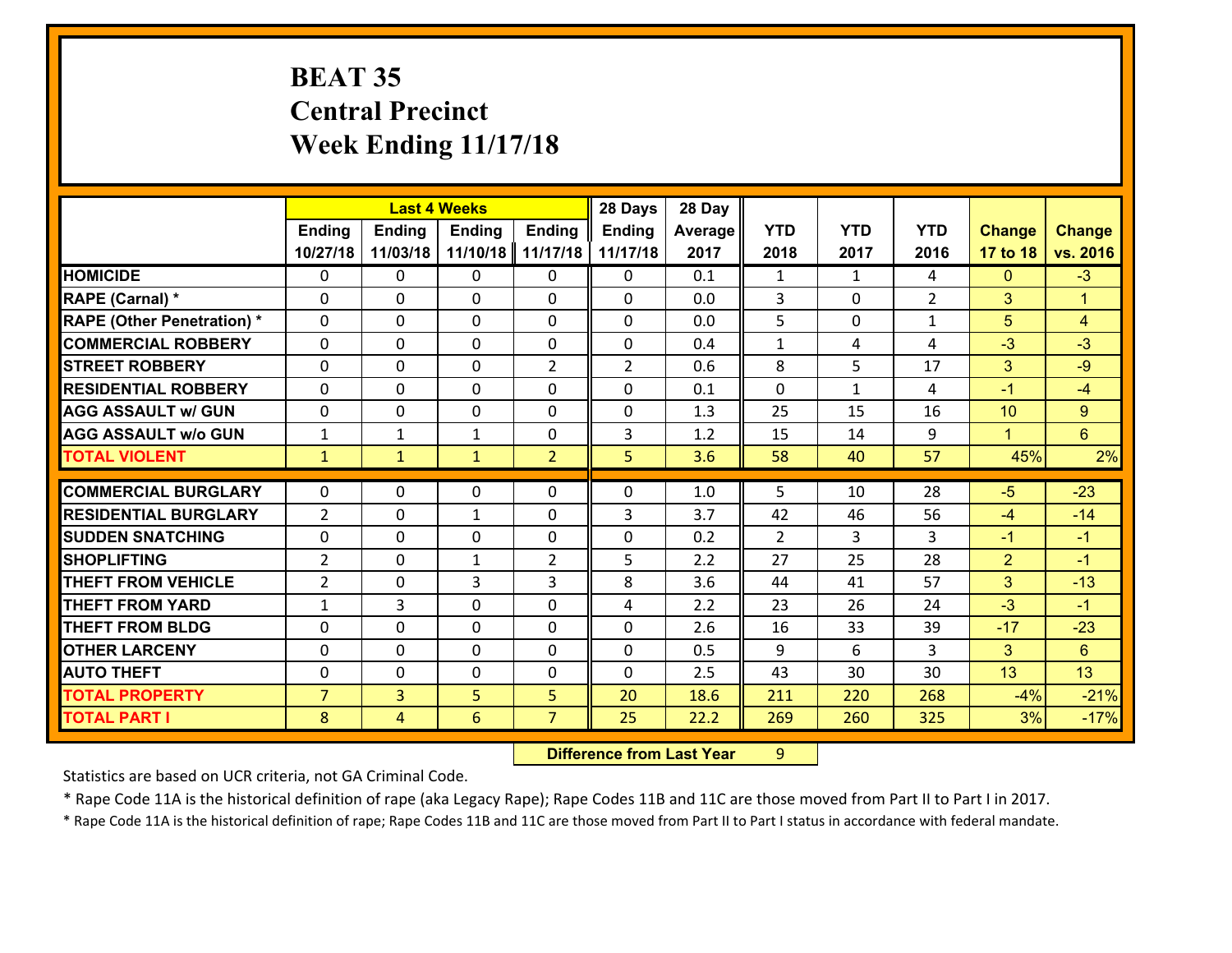# **BEAT 36 Central Precinct Week Ending 11/17/18**

|                                   |               |                | <b>Last 4 Weeks</b> |               | 28 Days        | 28 Day  |                |                |                |                |                      |
|-----------------------------------|---------------|----------------|---------------------|---------------|----------------|---------|----------------|----------------|----------------|----------------|----------------------|
|                                   | <b>Ending</b> | <b>Ending</b>  | <b>Ending</b>       | <b>Ending</b> | <b>Ending</b>  | Average | <b>YTD</b>     | <b>YTD</b>     | <b>YTD</b>     | <b>Change</b>  | <b>Change</b>        |
|                                   | 10/27/18      | 11/03/18       | 11/10/18            | 11/17/18      | 11/17/18       | 2017    | 2018           | 2017           | 2016           | 17 to 18       | vs. 2016             |
| <b>HOMICIDE</b>                   | $\Omega$      | 0              | 0                   | $\Omega$      | 0              | 0.0     | $\Omega$       | $\Omega$       | 0              | $\mathbf{0}$   | $\mathbf{0}$         |
| RAPE (Carnal) *                   | $\Omega$      | 0              | $\mathbf{0}$        | 0             | 0              | 0.2     | 3              | $\overline{2}$ | $\mathbf{1}$   | $\mathbf{1}$   | $\overline{2}$       |
| <b>RAPE (Other Penetration) *</b> | $\Omega$      | 0              | $\mathbf 0$         | $\Omega$      | $\Omega$       | 0.0     | $\Omega$       | $\Omega$       | $\mathbf{1}$   | $\mathbf{0}$   | $-1$                 |
| <b>COMMERCIAL ROBBERY</b>         | 0             | 0              | $\mathbf 0$         | 0             | 0              | 0.2     | 0              | 3              | $\overline{2}$ | $-3$           | $-2$                 |
| <b>STREET ROBBERY</b>             | $\Omega$      | 0              | $\Omega$            | $\Omega$      | $\Omega$       | 0.4     | 4              | 4              | $\overline{2}$ | $\mathbf{0}$   | $\overline{2}$       |
| <b>RESIDENTIAL ROBBERY</b>        | 0             | 0              | $\mathbf{0}$        | 0             | 0              | 0.1     | 5              | $\mathbf{1}$   | $\mathbf{1}$   | $\overline{4}$ | $\overline{4}$       |
| <b>AGG ASSAULT w/ GUN</b>         | $\Omega$      | 0              | $\mathbf{1}$        | $\Omega$      | $\mathbf{1}$   | 0.6     | 8              | 5              | 6              | 3              | $\overline{2}$       |
| <b>AGG ASSAULT w/o GUN</b>        | 0             | 0              | $\mathbf 0$         | $\Omega$      | 0              | 0.7     | $\overline{7}$ | 8              | 4              | $-1$           | 3 <sup>°</sup>       |
| <b>TOTAL VIOLENT</b>              | $\mathbf{0}$  | $\mathbf{0}$   | $\mathbf{1}$        | $\mathbf{0}$  | $\mathbf{1}$   | 2.1     | 27             | 23             | 17             | 17%            | 59%                  |
|                                   |               |                |                     |               |                |         |                |                |                |                |                      |
| <b>COMMERCIAL BURGLARY</b>        | $\mathbf{1}$  | 0              | 0                   | 0             | $\mathbf{1}$   | 0.8     | 6              | 10             | 6              | $-4$           | $\mathbf{0}$         |
| <b>RESIDENTIAL BURGLARY</b>       | $\Omega$      | 1              | $\mathbf{0}$        | $\Omega$      | 1              | 1.7     | 18             | 20             | 22             | $-2$           | $-4$                 |
|                                   |               |                |                     |               |                |         |                |                |                |                |                      |
| <b>SUDDEN SNATCHING</b>           | 0             | 0              | $\mathbf 0$         | 0             | 0              | 0.2     | $\mathbf{1}$   | $\overline{2}$ | $\overline{2}$ | $-1$           | $-1$                 |
| <b>SHOPLIFTING</b>                | $\Omega$      | 1              | $\mathbf 0$         | $\Omega$      | $\mathbf{1}$   | 2.6     | 38             | 29             | 21             | 9              | 17                   |
| <b>THEFT FROM VEHICLE</b>         | 0             | 0              | $\overline{2}$      | 0             | $\overline{2}$ | 3.3     | 37             | 31             | 45             | $6\phantom{1}$ | $-8$                 |
| <b>THEFT FROM YARD</b>            | $\mathbf{1}$  | 0              | $\mathbf{0}$        | $\Omega$      | $\mathbf{1}$   | 1.5     | 11             | 16             | 10             | $-5$           | $\blacktriangleleft$ |
| <b>THEFT FROM BLDG</b>            | $\Omega$      | 0              | $\mathbf{1}$        | $\Omega$      | $\mathbf{1}$   | 1.5     | 22             | 17             | 16             | 5              | 6                    |
| <b>OTHER LARCENY</b>              | 0             | 0              | $\mathbf{0}$        | 0             | $\Omega$       | 0.3     | 2              | 4              | $\overline{2}$ | $-2$           | $\mathbf{0}$         |
| <b>AUTO THEFT</b>                 | 1             | 1              | $\mathbf{1}$        | 0             | $\mathbf{3}$   | 2.0     | 20             | 21             | 11             | $-1$           | $9^{\circ}$          |
| <b>TOTAL PROPERTY</b>             | 3             | $\overline{3}$ | 4                   | $\Omega$      | 10             | 13.8    | 155            | 150            | 135            | 3%             | 15%                  |
| <b>TOTAL PART I</b>               | 3             | 3              | 5                   | $\mathbf{0}$  | 11             | 16.0    | 182            | 173            | 152            | 5%             | 20%                  |

 **Difference from Last Year**r 9

Statistics are based on UCR criteria, not GA Criminal Code.

\* Rape Code 11A is the historical definition of rape (aka Legacy Rape); Rape Codes 11B and 11C are those moved from Part II to Part I in 2017.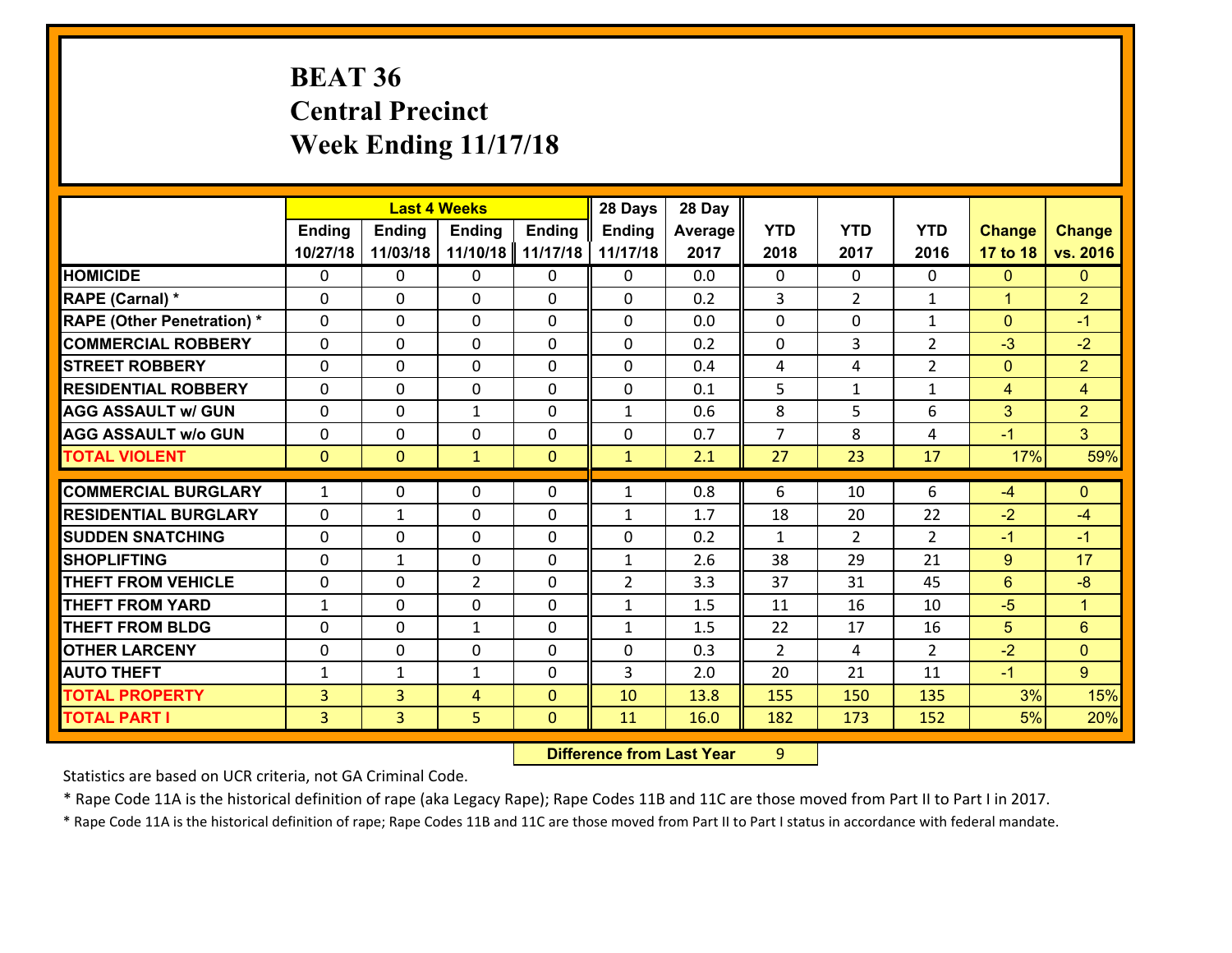

#### **COMPSTATSOUTH PRECINCTWeek Ending 11/17/18**

**PRECINCT COMMANDER:**

**LT. R RENYOLDS**

|                                                                                                  | Week<br><b>Ending</b><br>11/17/18 | Week<br><b>Ending</b><br>11/10/18 | Weekly<br>Avg<br>2017 | 28-Day<br><b>Ending</b><br>11/17/18 | 28-Day<br><b>Ending</b><br>10/20/18 | Avg<br>28-Day<br>2017                        | <b>YTD</b><br>2018 | <b>YTD</b><br>2017 | <b>YTD</b><br>2016 | <b>Change</b><br>17 to 18 | <b>Change</b><br>vs. 2016 |
|--------------------------------------------------------------------------------------------------|-----------------------------------|-----------------------------------|-----------------------|-------------------------------------|-------------------------------------|----------------------------------------------|--------------------|--------------------|--------------------|---------------------------|---------------------------|
| <b>HOMICIDE</b>                                                                                  | 0                                 | 0                                 | 0                     | 0                                   | $\mathbf{0}$                        | 0                                            | 3                  | 4                  | 6                  | -1                        | -3                        |
| RAPE (Carnal) *                                                                                  | $\mathbf{0}$                      | $\mathbf{0}$                      | $\mathbf{0}$          | $\overline{2}$                      | 3                                   | $\overline{1}$                               | 13                 | 8                  | 11                 | 5                         | $\overline{2}$            |
| <b>RAPE (Other Penetration) *</b>                                                                | $\mathbf{0}$                      | $\overline{0}$                    | $\mathbf 0$           | $\mathbf{0}$                        | $\mathbf 0$                         | $\overline{0}$                               | 12                 | $\overline{4}$     | $\overline{7}$     | $\overline{8}$            | 5                         |
| <b>COMMERCIAL ROBBERY</b>                                                                        | $\overline{2}$                    | 1                                 | $\mathbf{1}$          | 3                                   | $\overline{2}$                      | $\overline{2}$                               | 14                 | $\overline{33}$    | 32                 | $-19$                     | $-18$                     |
| <b>STREET ROBBERY</b>                                                                            | $\mathbf 0$                       | $\mathbf 0$                       | $\mathbf{1}$          | 1                                   | 5                                   | $\overline{2}$                               | 33                 | 32                 | 25                 | $\blacktriangleleft$      | 8                         |
| <b>RESIDENTIAL ROBBERY</b>                                                                       | $\mathbf 0$                       | $\mathbf 0$                       | $\mathbf 0$           | $\mathbf{0}$                        | $\overline{2}$                      | $\mathbf 0$                                  | 10                 | 3                  | 6                  | $\overline{7}$            | 4                         |
| <b>AGG ASSAULT w/ GUN</b>                                                                        | $\blacktriangleleft$              | 1                                 | $\mathbf 1$           | 6                                   | 5                                   | 3                                            | 25                 | 33                 | 20                 | -8                        | 5                         |
| <b>AGG ASSAULT w/o GUN</b>                                                                       | $\mathbf{0}$                      | 1                                 | $\mathbf{1}$          | 4                                   | 6                                   | 3                                            | 46                 | 38                 | 34                 | 8                         | 12                        |
| <b>TOTAL VIOLENT</b>                                                                             | 3                                 | $\overline{3}$                    | $\overline{3}$        | 16                                  | $\overline{23}$                     | 12                                           | 156                | 155                | 141                | $1\%$                     | 11%                       |
| <b>COMMERCIAL BURGLARY</b>                                                                       | $\blacktriangleleft$              |                                   | 1                     | 4                                   | 10                                  | 4                                            | 57                 | 59                 | 54                 | -2                        | 3                         |
| <b>RESIDENTIAL BURGLARY</b>                                                                      | 5                                 | 5                                 | 4                     | $\overline{19}$                     | $\overline{12}$                     | 14                                           | 182                | 177                | 208                | 5                         | $-26$                     |
| <b>SUDDEN SNATCHING</b>                                                                          | $\blacktriangleleft$              | $\overline{2}$                    | $\mathbf 0$           | 3                                   | $\overline{2}$                      | $\overline{1}$                               | 14                 | $\overline{11}$    | 9                  | $\overline{3}$            | 5                         |
| <b>SHOPLIFTING</b>                                                                               | 13                                | 16                                | $\overline{7}$        | 61                                  | 57                                  | 28                                           | 589                | 616                | 563                | $-27$                     | 26                        |
| <b>THEFT FROM VEHICLE</b>                                                                        | $\overline{7}$                    | $\overline{7}$                    | $\overline{7}$        | 34                                  | $\overline{47}$                     | $\overline{30}$                              | 335                | $\overline{379}$   | 252                | $-44$                     | $\overline{83}$           |
| <b>THEFT FROM YARD</b>                                                                           | $\mathbf{0}$                      | 1                                 | $\overline{2}$        | $\overline{4}$                      | $\overline{9}$                      | $\overline{8}$                               | 94                 | 92                 | 114                | $\overline{2}$            | $-20$                     |
| <b>THEFT FROM BLDG</b>                                                                           | 3                                 | 4                                 | 3                     | $\overline{12}$                     | $\overline{13}$                     | $\overline{13}$                              | 136                | 187                | 153                | $-51$                     | $-17$                     |
| <b>OTHER LARCENY</b>                                                                             | $\overline{\mathbf{0}}$           | 1                                 | $\mathbf{1}$          | $\overline{2}$                      | $\overline{2}$                      | $\overline{3}$                               | $\overline{24}$    | 33                 | 19                 | $-9$                      | 5                         |
| <b>AUTO THEFT</b>                                                                                | $\overline{7}$                    | $\overline{2}$                    | 3                     | 16                                  | 10                                  | 13                                           | 134                | 141                | 115                | $-7$                      | 19                        |
| <b>TOTAL PROPERTY</b>                                                                            | 37                                | 39                                | 28                    | 155                                 | 162                                 | 113                                          | 1565               | 1695               | 1487               | $-8%$                     | 5%                        |
| <b>TOTAL PART I</b>                                                                              | 40                                | 42                                | $\overline{31}$       | $\overline{171}$                    | 185                                 | 125                                          | 1721               | 1850               | 1628               | $-7%$                     | 6%                        |
| Statistics are based on UCR criteria, not GA Criminal Code, and are                              |                                   |                                   |                       |                                     | <b>Difference from Last Year</b>    |                                              | $-129$             |                    |                    |                           | Last Week Year-to-Date    |
| preliminary, based on RMS data at the time prepared, and are subject to change.                  |                                   |                                   |                       |                                     |                                     | <b>At-Fault Police Vehicle Accidents</b>     |                    |                    |                    | $\Omega$                  | 6                         |
| Cell Shading: white is within 0.6 standard deviation of the mean; red is above; green is below.  |                                   |                                   |                       |                                     |                                     | <b>Not At-Fault Police Vehicle Accidents</b> |                    |                    |                    | $\overline{0}$            | $\overline{13}$           |
| * Code 11A is the pre-2016 definition of rape; Codes 11B and 11C are by federal mandate in 2016. |                                   |                                   |                       |                                     |                                     | <b>Total Police Vehicle Accidents</b>        |                    |                    |                    | $\Omega$                  | 19                        |
|                                                                                                  | Week                              | <b>Week</b>                       | Weekly                | 28-Day                              | 28-Day                              | Avg                                          |                    |                    |                    |                           |                           |
| <b>Citizen Initiated Calls</b>                                                                   | <b>Ending</b>                     | <b>Ending</b>                     | Avg                   | <b>Ending</b>                       | Ending                              | 28-Day                                       | <b>YTD</b>         | <b>YTD</b>         | <b>YTD</b>         | <b>Change</b>             | <b>Change</b>             |
|                                                                                                  | 11/17/18                          | 11/10/18                          | 2017                  | 11/17/18                            | 10/20/18                            | 2017                                         | 2018               | 2017               | 2016               | 17 to 18                  | vs. 2016                  |
| <b>Midnight Shift</b>                                                                            | $\overline{74}$                   | 90                                | 91                    | 364                                 | 363                                 | 364                                          | 3950               | 4278               | 4237               | $-328$                    | $-287$                    |
| <b>Day Shift</b>                                                                                 | 248                               | 242                               | 247                   | 996                                 | 1043                                | 986                                          | 11317              | 11940              | 11858              | $-623$                    | $-541$                    |
| <b>Afternoon Shift</b>                                                                           | 367                               | 216                               | 39                    | 981                                 | 937                                 | 982                                          | 10953              | 11633              | 11589              | $-680$                    | $-636$                    |
| <b>TOTAL CITIZEN CFS</b>                                                                         | 689                               | 548                               | 377                   | 2341                                | 2343                                | 2332                                         | 26220              | 27851              | 27685              | $-5.9%$                   | $-5.3%$                   |
| <b>53S ShotSpotter Calls</b>                                                                     | 0                                 | 0                                 | 0                     | $\mathbf{0}$                        | $\mathbf{0}$                        | $\mathbf{0}$                                 | 0                  | $\Omega$           | 0                  | $\mathbf{0}$              | $\Omega$                  |
| <b>Sig 53 Shots Fired Calls</b>                                                                  | $\overline{7}$                    | 4                                 | 8                     | $\overline{26}$                     | $\overline{30}$                     | $\overline{33}$                              | 348                | 380                | 430                | $-32$                     | $-82$                     |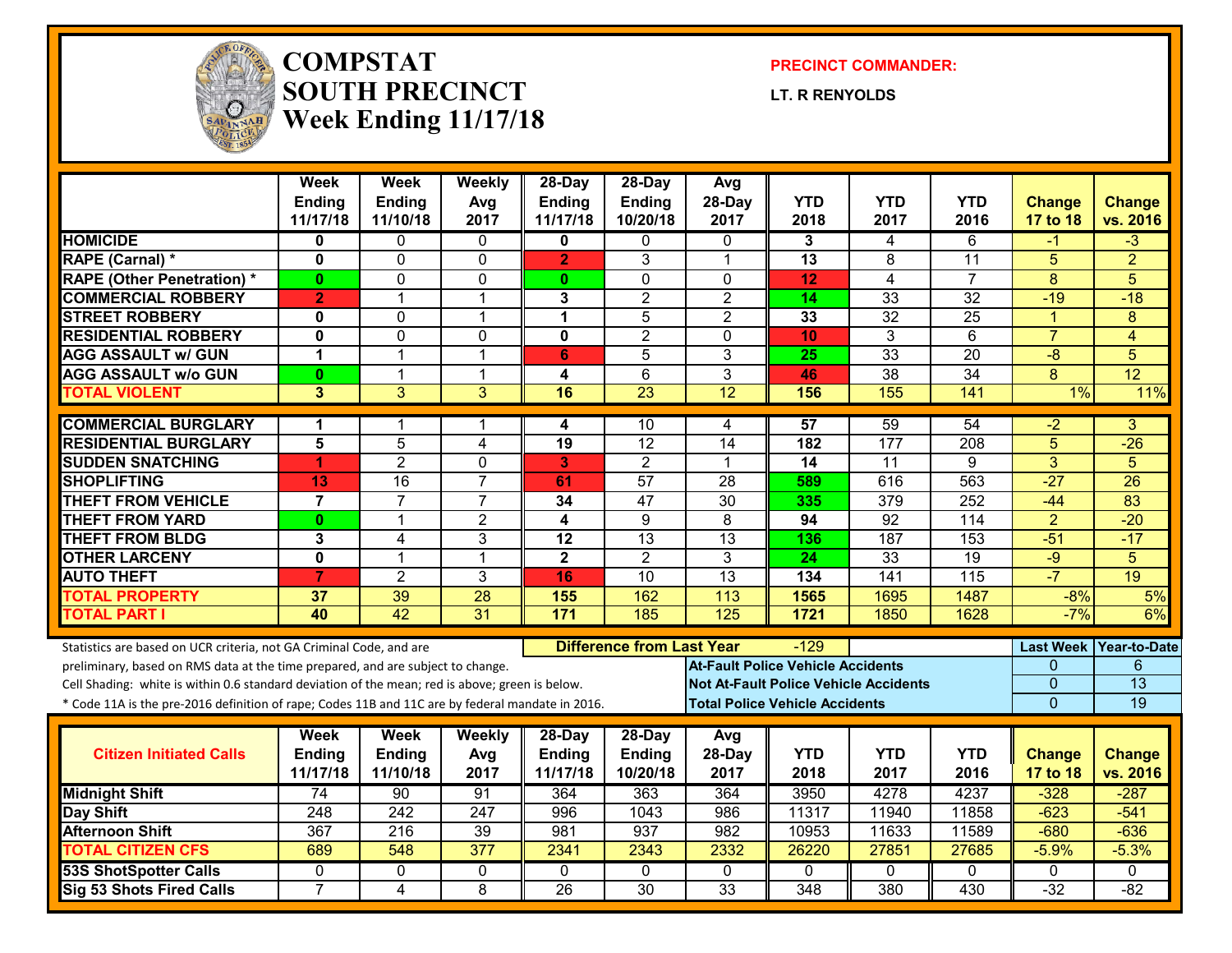# **BEAT 41 South Precinct Week Ending 11/17/18**

|                                   |                |                | <b>Last 4 Weeks</b> |               | 28 Days        | 28 Day  |                |                |                |                      |                      |
|-----------------------------------|----------------|----------------|---------------------|---------------|----------------|---------|----------------|----------------|----------------|----------------------|----------------------|
|                                   | <b>Ending</b>  | <b>Ending</b>  | <b>Ending</b>       | <b>Ending</b> | <b>Ending</b>  | Average | <b>YTD</b>     | <b>YTD</b>     | <b>YTD</b>     | <b>Change</b>        | <b>Change</b>        |
|                                   | 10/27/18       | 11/03/18       | 11/10/18            | 11/17/18      | 11/17/18       | 2017    | 2018           | 2017           | 2016           | 17 to 18             | vs. 2016             |
| <b>HOMICIDE</b>                   | $\Omega$       | 0              | $\Omega$            | 0             | 0              | 0.0     | $\Omega$       | $\Omega$       | 0              | $\Omega$             | $\mathbf{0}$         |
| RAPE (Carnal) *                   | $\mathbf{1}$   | 0              | $\mathbf{0}$        | 0             | $\mathbf{1}$   | 0.1     | $\mathbf{1}$   | $\mathbf{1}$   | $\overline{2}$ | $\mathbf{0}$         | $-1$                 |
| <b>RAPE (Other Penetration) *</b> | $\Omega$       | 0              | $\mathbf{0}$        | $\Omega$      | $\Omega$       | 0.0     | $\mathbf{1}$   | $\Omega$       | $\Omega$       | $\blacktriangleleft$ | $\blacktriangleleft$ |
| <b>COMMERCIAL ROBBERY</b>         | 0              | 0              | 0                   | $\mathbf{1}$  | $\mathbf{1}$   | 1.2     | $\overline{2}$ | 14             | 5              | $-12$                | $-3$                 |
| <b>STREET ROBBERY</b>             | $\Omega$       | 0              | $\mathbf 0$         | $\Omega$      | 0              | 0.3     | 4              | 3              | 4              | $\mathbf{1}$         | $\mathbf{0}$         |
| <b>RESIDENTIAL ROBBERY</b>        | $\Omega$       | $\Omega$       | $\mathbf 0$         | $\Omega$      | 0              | 0.1     | $\mathbf{1}$   | $\Omega$       | $\Omega$       | $\mathbf{1}$         | $\blacktriangleleft$ |
| <b>AGG ASSAULT w/ GUN</b>         | $\Omega$       | 0              | $\mathbf 0$         | $\Omega$      | 0              | 0.2     | $\mathbf 0$    | $\overline{2}$ | $\overline{2}$ | $-2$                 | $-2$                 |
| <b>AGG ASSAULT w/o GUN</b>        | 0              | 0              | $\mathbf 0$         | 0             | 0              | 0.3     | 3              | 4              | 6              | $-1$                 | $-3$                 |
| <b>TOTAL VIOLENT</b>              | $\mathbf{1}$   | $\overline{0}$ | $\mathbf{O}$        | $\mathbf{1}$  | $\overline{2}$ | 2.1     | 12             | 24             | 19             | $-50%$               | $-37%$               |
| <b>COMMERCIAL BURGLARY</b>        | $\Omega$       | 1              | $\mathbf{0}$        | $\Omega$      | $\mathbf{1}$   | 1.4     | 10             | 16             | 15             | $-6$                 | $-5$                 |
| <b>RESIDENTIAL BURGLARY</b>       | 0              | 1              | $\mathbf{1}$        | $\mathbf{1}$  | 3              | 2.1     | 15             | 27             | 33             | $-12$                | $-18$                |
| <b>SUDDEN SNATCHING</b>           | 0              | 0              | $\overline{2}$      | 0             | $\overline{2}$ | 0.2     | 5              | 3              | $\mathbf{1}$   | $\overline{2}$       | $\overline{4}$       |
| <b>SHOPLIFTING</b>                | 0              | 0              | $\mathbf 0$         | $\mathbf{1}$  | $\mathbf{1}$   | 4.4     | 19             | 51             | 40             | $-32$                | $-21$                |
| <b>THEFT FROM VEHICLE</b>         | $\mathbf{1}$   | $\mathbf{1}$   | $\overline{2}$      | $\mathbf{1}$  | 5              | 3.5     | 42             | 39             | 47             | $\overline{3}$       | $-5$                 |
| <b>THEFT FROM YARD</b>            | $\overline{2}$ | 0              | 1                   | 0             | 3              | 1.8     | 15             | 23             | 20             | $-8$                 | $-5$                 |
| <b>THEFT FROM BLDG</b>            | 0              | 0              | $\mathbf 0$         | $\mathbf{1}$  | $\mathbf{1}$   | 3.1     | 21             | 36             | 25             | $-15$                | $-4$                 |
| <b>OTHER LARCENY</b>              | 0              | 0              | $\mathbf 0$         | 0             | 0              | 0.4     | 3              | 3              | $\mathbf{1}$   | $\mathbf{0}$         | 2 <sup>1</sup>       |
| <b>AUTO THEFT</b>                 | $\mathbf{0}$   | 0              | $\mathbf{0}$        | $\mathbf{1}$  | $\mathbf{1}$   | 1.7     | 12             | 17             | 23             | $-5$                 | $-11$                |
| <b>TOTAL PROPERTY</b>             | $\overline{3}$ | 3              | 6                   | 5             | 17             | 18.6    | 142            | 215            | 205            | $-34%$               | $-31%$               |
|                                   |                | $\overline{3}$ |                     | 6             |                |         |                |                | 224            |                      | $-31%$               |
| <b>TOTAL PART I</b>               | $\overline{4}$ |                | 6                   |               | 19             | 20.8    | 154            | 239            |                | $-36%$               |                      |

 **Difference from Last Year**‐85

Statistics are based on UCR criteria, not GA Criminal Code.

\* Rape Code 11A is the historical definition of rape (aka Legacy Rape); Rape Codes 11B and 11C are those moved from Part II to Part I in 2017.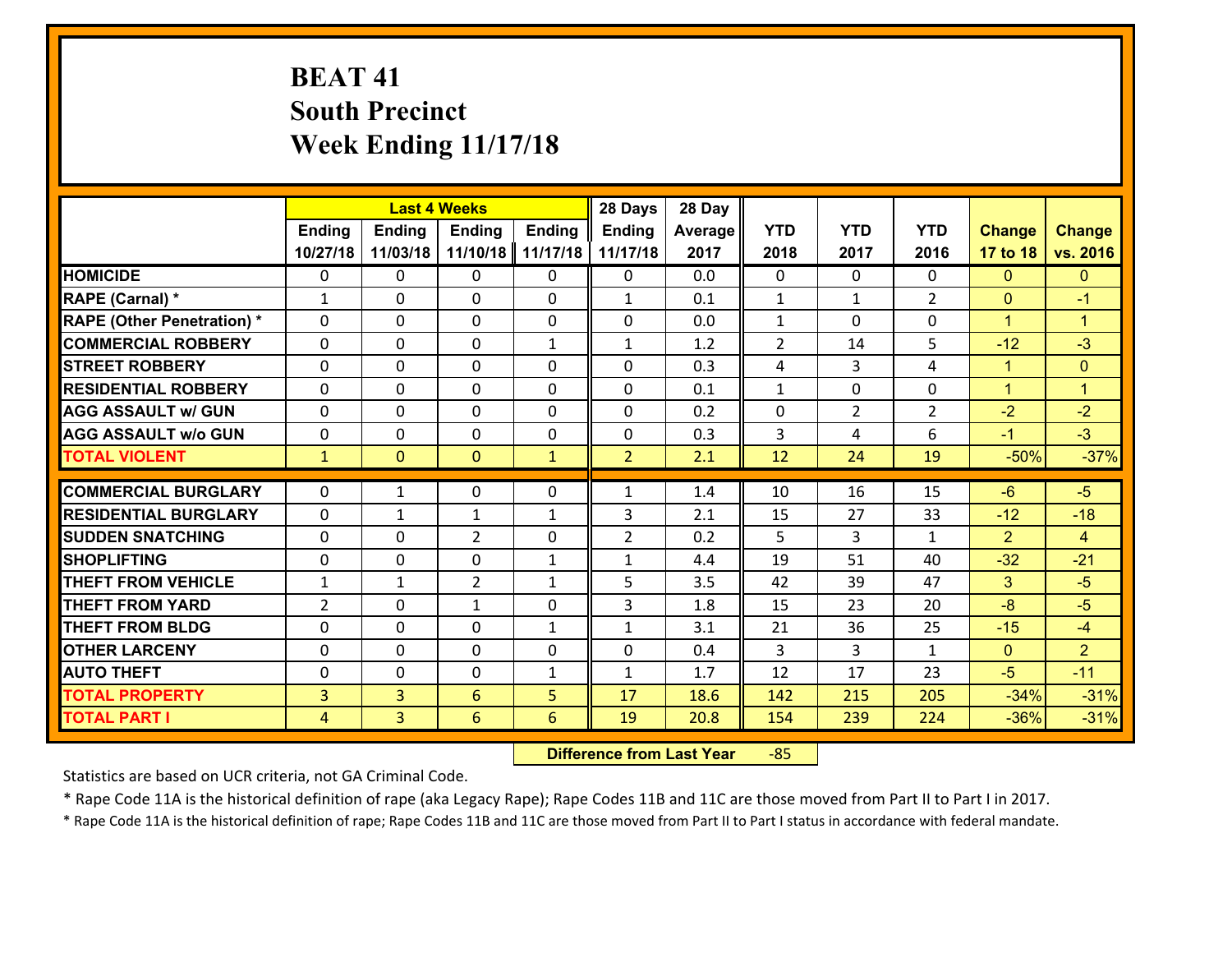# **BEAT 42 South Precinct Week Ending 11/17/18**

|                                   |                |                | <b>Last 4 Weeks</b>           |               | 28 Days        | 28 Day  |                |                |                     |                |                      |
|-----------------------------------|----------------|----------------|-------------------------------|---------------|----------------|---------|----------------|----------------|---------------------|----------------|----------------------|
|                                   | <b>Ending</b>  | <b>Ending</b>  | <b>Ending</b>                 | <b>Ending</b> | <b>Ending</b>  | Average | <b>YTD</b>     | <b>YTD</b>     | <b>YTD</b>          | <b>Change</b>  | <b>Change</b>        |
|                                   | 10/27/18       | 11/03/18       | 11/10/18                      | 11/17/18      | 11/17/18       | 2017    | 2018           | 2017           | 2016                | 17 to 18       | vs. 2016             |
| <b>HOMICIDE</b>                   | $\Omega$       | 0              | $\Omega$                      | 0             | 0              | 0.0     | $\Omega$       | $\Omega$       | 0                   | $\mathbf{0}$   | $\mathbf{0}$         |
| RAPE (Carnal) *                   | $\mathbf{1}$   | 0              | $\mathbf{0}$                  | 0             | $\mathbf{1}$   | 0.0     | 2              | $\mathbf{1}$   | $\mathbf{1}$        | $\mathbf{1}$   | $\blacktriangleleft$ |
| <b>RAPE (Other Penetration) *</b> | $\Omega$       | 0              | $\mathbf{0}$                  | $\Omega$      | $\Omega$       | 0.0     | 3              | $\mathbf{1}$   | $\Omega$            | $\overline{2}$ | 3                    |
| <b>COMMERCIAL ROBBERY</b>         | 0              | 0              | 0                             | $\mathbf{1}$  | $\mathbf{1}$   | 0.0     | $\overline{2}$ | 5              | 8                   | $-3$           | $-6$                 |
| <b>STREET ROBBERY</b>             | $\mathbf{1}$   | 0              | $\mathbf 0$                   | 0             | $\mathbf{1}$   | 0.0     | 5              | 4              | 3                   | $\mathbf{1}$   | $\overline{2}$       |
| <b>RESIDENTIAL ROBBERY</b>        | $\Omega$       | $\Omega$       | $\mathbf 0$                   | $\Omega$      | 0              | 0.0     | $\mathbf 0$    | $\mathbf{1}$   | $\overline{2}$      | $-1$           | $-2$                 |
| <b>AGG ASSAULT w/ GUN</b>         | $\Omega$       | 0              | $\mathbf 0$                   | $\Omega$      | 0              | 0.0     | $\overline{2}$ | 3              | 4                   | $-1$           | $-2$                 |
| <b>AGG ASSAULT w/o GUN</b>        | 0              | 0              | $\mathbf 0$                   | 0             | 0              | 0.0     | 9              | $\overline{2}$ | 5                   | $\overline{7}$ | $\overline{4}$       |
| <b>TOTAL VIOLENT</b>              | 2 <sup>1</sup> | $\overline{0}$ | $\mathbf{O}$                  | $\mathbf{1}$  | 3              | 0.0     | 23             | 17             | 23                  | 35%            | 0%                   |
| <b>COMMERCIAL BURGLARY</b>        | $\Omega$       | 0              | 1                             | $\Omega$      | $\mathbf{1}$   | 0.0     | 12             | 13             | 14                  | $-1$           | $-2$                 |
|                                   |                |                |                               |               |                |         |                | $\overline{7}$ |                     |                |                      |
| <b>RESIDENTIAL BURGLARY</b>       | $\mathbf{1}$   | 0              | $\mathbf 0$                   | 0             | $\mathbf{1}$   | 0.0     | 6              |                | 8                   | $-1$           | $-2$                 |
| <b>SUDDEN SNATCHING</b>           | 0              | 0              | $\mathbf 0$<br>$\overline{7}$ | 0             | 0              | 0.0     | $\overline{2}$ | 4              | $\mathbf{1}$<br>274 | $-2$<br>$-1$   | $\blacktriangleleft$ |
| <b>SHOPLIFTING</b>                | 6              | 10             |                               | 8             | 31             | 0.0     | 300            | 301            |                     |                | 26                   |
| <b>THEFT FROM VEHICLE</b>         | $\Omega$       | $\overline{2}$ | $\mathbf 0$                   | $\mathbf{1}$  | 3              | 0.0     | 46             | 56             | 39                  | $-10$          | $\overline{7}$       |
| <b>THEFT FROM YARD</b>            | 0              | 0              | $\mathbf 0$                   | 0             | 0              | 0.0     | 12             | 12             | 17                  | $\mathbf{0}$   | $-5$                 |
| <b>THEFT FROM BLDG</b>            | $\mathbf{1}$   | 0              | $\mathbf 0$                   | $\mathbf{1}$  | $\overline{2}$ | 0.0     | 20             | 37             | 28                  | $-17$          | $-8$                 |
| <b>OTHER LARCENY</b>              | 0              | 0              | $\mathbf 0$                   | 0             | 0              | 0.0     | $\mathbf{1}$   | 5              | $\overline{2}$      | $-4$           | $-1$                 |
| <b>AUTO THEFT</b>                 | $\mathbf{1}$   | 0              | $\mathbf{0}$                  | 2             | 3              | 0.0     | 20             | 17             | 14                  | 3 <sup>5</sup> | $6\overline{6}$      |
| <b>TOTAL PROPERTY</b>             | 9              | 12             | 8                             | 12            | 41             | 0.0     | 419            | 452            | 397                 | $-7%$          | 6%                   |
| <b>TOTAL PART I</b>               | 11             | 12             | 8                             | 13            | 44             | 0.0     | 442            | 469            | 420                 | $-6%$          | 5%                   |

 **Difference from Last Year**‐27

Statistics are based on UCR criteria, not GA Criminal Code.

\* Rape Code 11A is the historical definition of rape (aka Legacy Rape); Rape Codes 11B and 11C are those moved from Part II to Part I in 2017.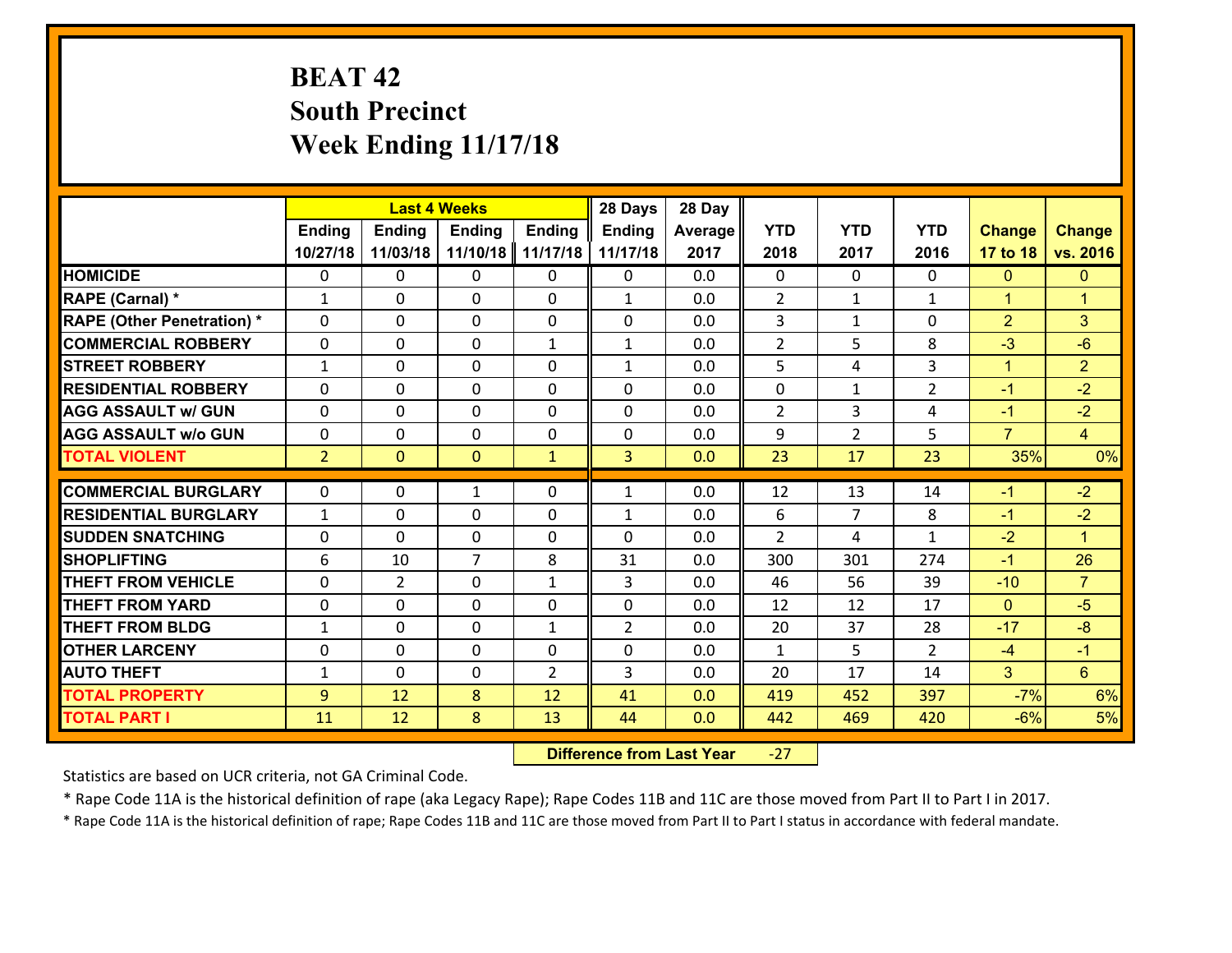# **BEAT 43 South Precinct Week Ending 11/17/18**

|                                   |                | <b>Last 4 Weeks</b> |                |                | 28 Days        | 28 Day  |                |                |              |                |                      |
|-----------------------------------|----------------|---------------------|----------------|----------------|----------------|---------|----------------|----------------|--------------|----------------|----------------------|
|                                   | Ending         | <b>Ending</b>       | <b>Ending</b>  | <b>Ending</b>  | <b>Ending</b>  | Average | <b>YTD</b>     | <b>YTD</b>     | <b>YTD</b>   | <b>Change</b>  | <b>Change</b>        |
|                                   | 10/27/18       | 11/03/18            | 11/10/18       | 11/17/18       | 11/17/18       | 2017    | 2018           | 2017           | 2016         | 17 to 18       | vs. 2016             |
| <b>HOMICIDE</b>                   | $\Omega$       | 0                   | 0              | $\Omega$       | 0              | 0.0     | $\mathbf{1}$   | $\Omega$       | 3            | 1              | $-2$                 |
| RAPE (Carnal) *                   | $\mathbf{0}$   | 0                   | $\mathbf{0}$   | 0              | $\Omega$       | 0.0     | 3              | $\Omega$       | $\mathbf{1}$ | 3              | $\overline{2}$       |
| <b>RAPE (Other Penetration) *</b> | $\Omega$       | 0                   | $\mathbf{0}$   | $\Omega$       | $\Omega$       | 0.1     | $\Omega$       | $\mathbf{1}$   | 0            | $-1$           | $\Omega$             |
| <b>COMMERCIAL ROBBERY</b>         | 0              | 0                   | $\mathbf{1}$   | 0              | $\mathbf{1}$   | 0.4     | 3              | 4              | 9            | $-1$           | $-6$                 |
| <b>STREET ROBBERY</b>             | $\Omega$       | 0                   | 0              | 0              | 0              | 0.5     | $\overline{7}$ | 6              | 6            | $\mathbf{1}$   | $\mathbf{1}$         |
| <b>RESIDENTIAL ROBBERY</b>        | $\Omega$       | 0                   | 0              | 0              | 0              | 0.1     | 4              | $\Omega$       | $\mathbf{1}$ | $\overline{4}$ | 3 <sup>1</sup>       |
| <b>AGG ASSAULT w/ GUN</b>         | $\mathbf{1}$   | 0                   | $\mathbf{1}$   | $\mathbf{1}$   | 3              | 0.5     | 6              | 5              | 0            | $\mathbf{1}$   | 6                    |
| <b>AGG ASSAULT w/o GUN</b>        | 0              | 0                   | 0              | 0              | 0              | 0.6     | 6              | $\overline{7}$ | 9            | $-1$           | $-3$                 |
| <b>TOTAL VIOLENT</b>              | $\mathbf{1}$   | $\mathbf{0}$        | $\overline{2}$ | $\mathbf{1}$   | $\overline{4}$ | 2.1     | 30             | 23             | 29           | 30%            | 3%                   |
| <b>COMMERCIAL BURGLARY</b>        | $\mathbf{1}$   | 0                   | $\mathbf{0}$   | $\Omega$       | $\mathbf{1}$   | 1.2     | 15             | 13             | 18           | $\overline{2}$ | $-3$                 |
| <b>RESIDENTIAL BURGLARY</b>       | $\Omega$       | 0                   | 0              | 0              | 0              | 2.6     | 30             | 32             | 38           | $-2$           | $-8$                 |
| <b>SUDDEN SNATCHING</b>           | 0              | 0                   | 0              | 0              | 0              | 0.2     | 4              | $\overline{2}$ | 3            | $\overline{2}$ | $\mathbf{1}$         |
| <b>SHOPLIFTING</b>                | $\overline{2}$ | $\overline{2}$      | 0              | 0              | 4              | 3.5     | 46             | 52             | 95           | $-6$           | $-49$                |
| <b>THEFT FROM VEHICLE</b>         | 4              | 3                   | $\mathbf{1}$   | $\mathbf{1}$   | 9              | 4.6     | 47             | 62             | 32           | $-15$          | 15                   |
| <b>THEFT FROM YARD</b>            | $\mathbf 0$    | 0                   | 0              | 0              | 0              | 1.2     | 20             | 12             | 18           | 8              | $\overline{2}$       |
| <b>THEFT FROM BLDG</b>            | 0              | $\mathbf{1}$        | 0              | 0              | 1              | 2.8     | 27             | 30             | 26           | $-3$           | $\blacktriangleleft$ |
| <b>OTHER LARCENY</b>              | 0              | 0                   | 0              | 0              | 0              | 0.2     | 3              | 3              | 3            | $\overline{0}$ | $\overline{0}$       |
| <b>AUTO THEFT</b>                 | $\mathbf{1}$   | $\overline{2}$      | $\mathbf{0}$   | $\mathbf{1}$   | 4              | 2.1     | 25             | 23             | 18           | $\overline{2}$ | $\overline{7}$       |
| <b>TOTAL PROPERTY</b>             | 8              | 8                   | $\mathbf{1}$   | $\overline{2}$ | 19             | 18.3    | 217            | 229            | 251          | $-5%$          | $-14%$               |
| <b>TOTAL PART I</b>               | 9              | 8                   | 3              | 3              | 23             | 20.5    |                | 252            | 280          | $-2%$          | $-12%$               |
|                                   |                |                     |                |                |                |         | 247            |                |              |                |                      |

 **Difference from Last Year**‐5

Statistics are based on UCR criteria, not GA Criminal Code.

\* Rape Code 11A is the historical definition of rape (aka Legacy Rape); Rape Codes 11B and 11C are those moved from Part II to Part I in 2017.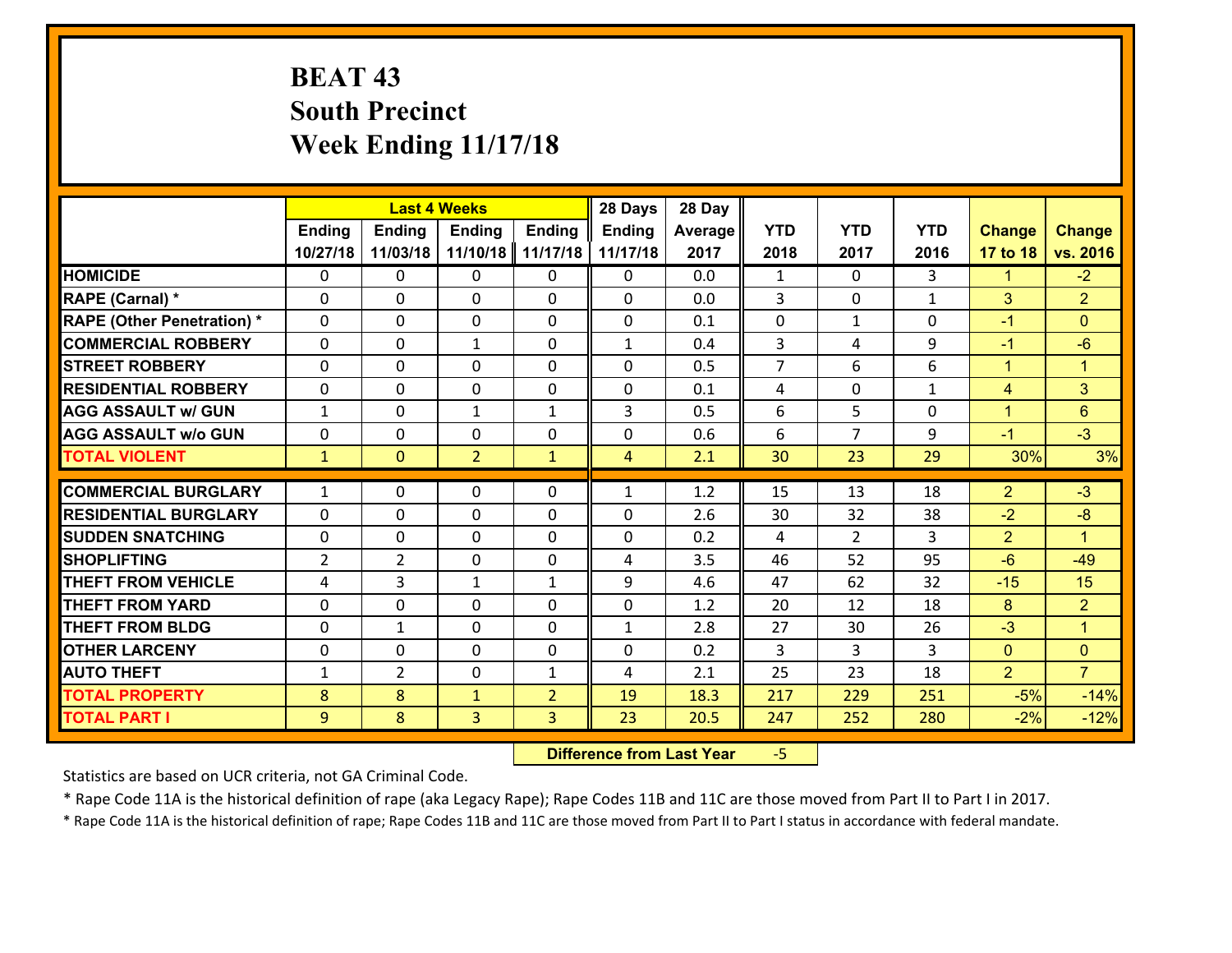# **BEAT 44 South Precinct Week Ending 11/17/18**

|                                   |                 | <b>Last 4 Weeks</b> |                |                | 28 Days        | 28 Day  |                |                |                |                |                      |
|-----------------------------------|-----------------|---------------------|----------------|----------------|----------------|---------|----------------|----------------|----------------|----------------|----------------------|
|                                   | <b>Ending</b>   | <b>Ending</b>       | <b>Ending</b>  | <b>Ending</b>  | <b>Ending</b>  | Average | <b>YTD</b>     | <b>YTD</b>     | <b>YTD</b>     | <b>Change</b>  | <b>Change</b>        |
|                                   | 10/27/18        | 11/03/18            | 11/10/18       | 11/17/18       | 11/17/18       | 2017    | 2018           | 2017           | 2016           | 17 to 18       | vs. 2016             |
| <b>HOMICIDE</b>                   | 0               | 0                   | $\mathbf{0}$   | 0              | 0              | 0.1     | 1              | $\mathbf{1}$   | $\mathbf{1}$   | $\mathbf{0}$   | $\mathbf{0}$         |
| RAPE (Carnal) *                   | $\Omega$        | 0                   | $\mathbf{0}$   | 0              | $\Omega$       | 0.1     | 2              | $\mathbf{1}$   | 3              | $\mathbf{1}$   | $-1$                 |
| <b>RAPE (Other Penetration) *</b> | $\Omega$        | 0                   | $\Omega$       | $\Omega$       | $\Omega$       | 0.0     | $\overline{2}$ | $\Omega$       | $\mathbf{1}$   | $\overline{2}$ | $\blacktriangleleft$ |
| <b>COMMERCIAL ROBBERY</b>         | $\Omega$        | $\Omega$            | $\mathbf 0$    | $\Omega$       | 0              | 0.2     | $\mathbf{1}$   | $\overline{2}$ | $\overline{2}$ | $-1$           | $-1$                 |
| <b>STREET ROBBERY</b>             | 0               | 0                   | $\mathbf 0$    | 0              | 0              | 0.6     | 5              | 5              | 5              | $\mathbf{0}$   | $\mathbf{0}$         |
| <b>RESIDENTIAL ROBBERY</b>        | $\Omega$        | 0                   | $\mathbf 0$    | 0              | 0              | 0.0     | 5              | 0              | $\mathbf{1}$   | 5              | $\overline{4}$       |
| <b>AGG ASSAULT w/ GUN</b>         | 0               | 0                   | $\mathbf 0$    | 0              | 0              | 0.7     | $\overline{7}$ | 8              | $\overline{2}$ | $-1$           | 5                    |
| <b>AGG ASSAULT w/o GUN</b>        | 0               | $\overline{2}$      | $\mathbf{1}$   | 0              | 3              | 0.5     | 11             | 4              | $\overline{7}$ | $\overline{7}$ | $\overline{4}$       |
| <b>TOTAL VIOLENT</b>              | $\mathbf{0}$    | $\overline{2}$      | $\mathbf{1}$   | $\mathbf{0}$   | $\overline{3}$ | 2.1     | 34             | 21             | 22             | 62%            | 55%                  |
|                                   |                 |                     |                |                |                |         |                |                |                |                |                      |
| <b>COMMERCIAL BURGLARY</b>        | $\Omega$        | 0                   | $\mathbf{0}$   | 0              | 0              | 0.5     | 1              | $\mathbf{1}$   | $\mathbf{1}$   | $\mathbf{0}$   | $\mathbf{0}$         |
| <b>RESIDENTIAL BURGLARY</b>       | $\mathbf{1}$    | 0                   | $\mathbf 0$    | $\mathbf{1}$   | $\overline{2}$ | 3.9     | 33             | 35             | 50             | $-2$           | $-17$                |
| <b>SUDDEN SNATCHING</b>           | $\Omega$        | $\Omega$            | $\mathbf 0$    | $\Omega$       | $\Omega$       | 0.0     | $\Omega$       | $\Omega$       | $\mathbf{1}$   | $\Omega$       | $-1$                 |
| <b>SHOPLIFTING</b>                | $\Omega$        | $\overline{2}$      | $\mathbf 0$    | $\mathbf{1}$   | 3              | 3.4     | 54             | 15             | 13             | 39             | 41                   |
| <b>THEFT FROM VEHICLE</b>         | $\overline{2}$  | 1                   | 0              | 0              | 3              | 8.6     | 66             | 66             | 47             | $\mathbf{0}$   | 19                   |
| <b>THEFT FROM YARD</b>            | $\mathbf{1}$    | 0                   | $\mathbf 0$    | 0              | $\mathbf{1}$   | 1.7     | 12             | 11             | 16             | $\mathbf{1}$   | $-4$                 |
| <b>THEFT FROM BLDG</b>            | $\mathbf{1}$    | 0                   | $\mathbf 0$    | 0              | $\mathbf{1}$   | 2.7     | 11             | 26             | 25             | $-15$          | $-14$                |
| <b>OTHER LARCENY</b>              | 0               | 0                   | $\mathbf 0$    | 0              | 0              | 0.5     | 6              | 4              | 4              | $\overline{2}$ | $\overline{2}$       |
| <b>AUTO THEFT</b>                 | $\mathbf{1}$    | 1                   | $\overline{2}$ | 0              | 4              | 3.0     | 21             | 22             | 25             | $-1$           | $-4$                 |
| <b>TOTAL PROPERTY</b>             | $6\phantom{1}6$ | 4                   | $\overline{2}$ | $\overline{2}$ | 14             | 24.2    | 204            | 180            | 182            | 13%            | 12%                  |
| <b>TOTAL PART I</b>               | 6               | 6                   | $\overline{3}$ | $\overline{2}$ | 17             | 26.4    | 238            | 201            | 204            | 18%            | 17%                  |

 **Difference from Last Year**r 37

Statistics are based on UCR criteria, not GA Criminal Code.

\* Rape Code 11A is the historical definition of rape (aka Legacy Rape); Rape Codes 11B and 11C are those moved from Part II to Part I in 2017.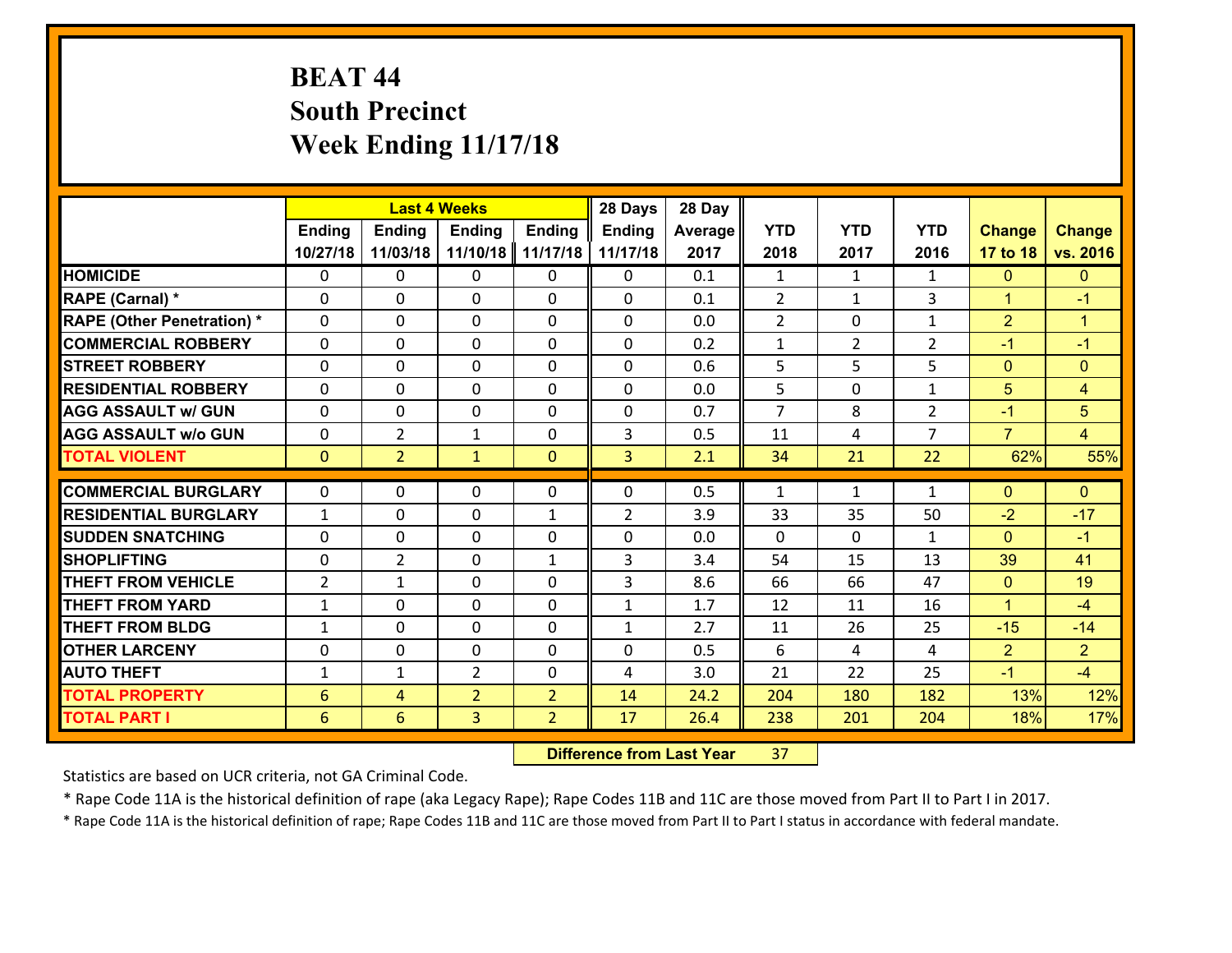# **BEAT 45 South Precinct Week Ending 11/17/18**

|                                   |                | <b>Last 4 Weeks</b> |                |               | 28 Days        | 28 Day  |                |              |                |                |                |
|-----------------------------------|----------------|---------------------|----------------|---------------|----------------|---------|----------------|--------------|----------------|----------------|----------------|
|                                   | <b>Ending</b>  | Ending              | <b>Ending</b>  | <b>Ending</b> | <b>Ending</b>  | Average | <b>YTD</b>     | <b>YTD</b>   | <b>YTD</b>     | <b>Change</b>  | <b>Change</b>  |
|                                   | 10/27/18       | 11/03/18            | 11/10/18       | 11/17/18      | 11/17/18       | 2017    | 2018           | 2017         | 2016           | 17 to 18       | vs. 2016       |
| <b>HOMICIDE</b>                   | $\Omega$       | 0                   | 0              | 0             | 0              | 0.1     | 1              | $\mathbf{1}$ | $\mathbf{1}$   | $\mathbf{0}$   | $\mathbf{0}$   |
| RAPE (Carnal) *                   | $\Omega$       | 0                   | $\Omega$       | $\Omega$      | $\Omega$       | 0.1     | 3              | $\mathbf{1}$ | $\mathbf{1}$   | $\overline{2}$ | $\overline{2}$ |
| <b>RAPE (Other Penetration) *</b> | $\Omega$       | 0                   | $\Omega$       | $\Omega$      | $\Omega$       | 0.1     | $\overline{2}$ | $\mathbf{1}$ | $\overline{2}$ | $\mathbf{1}$   | $\Omega$       |
| <b>COMMERCIAL ROBBERY</b>         | $\Omega$       | 0                   | $\Omega$       | $\Omega$      | $\Omega$       | 0.2     | 3              | 3            | $\overline{2}$ | $\Omega$       | $\mathbf{1}$   |
| <b>STREET ROBBERY</b>             | $\mathbf{0}$   | 0                   | $\mathbf{0}$   | $\Omega$      | 0              | 0.5     | 4              | 8            | 0              | $-4$           | $\overline{4}$ |
| <b>RESIDENTIAL ROBBERY</b>        | $\mathbf 0$    | 0                   | $\mathbf 0$    | 0             | 0              | 0.1     | $\mathbf 0$    | $\mathbf{1}$ | 0              | $-1$           | $\overline{0}$ |
| <b>AGG ASSAULT w/ GUN</b>         | $\mathbf 0$    | 0                   | $\mathbf 0$    | 0             | 0              | 0.6     | $\overline{3}$ | 9            | 3              | $-6$           | $\overline{0}$ |
| <b>AGG ASSAULT w/o GUN</b>        | $\mathbf 0$    | 0                   | $\mathbf 0$    | 0             | 0              | 0.2     | 8              | 3            | 3              | 5              | 5              |
| <b>TOTAL VIOLENT</b>              | $\overline{0}$ | $\overline{0}$      | $\mathbf{0}$   | $\mathbf{0}$  | $\mathbf{0}$   | 1.8     | 24             | 27           | 12             | $-11%$         | 100%           |
| <b>COMMERCIAL BURGLARY</b>        | $\Omega$       | 0                   | $\mathbf{0}$   | $\Omega$      | 0              | 0.3     | 6              | 6            | $\overline{2}$ | $\Omega$       | 4              |
| <b>RESIDENTIAL BURGLARY</b>       | $\mathbf{0}$   | 1                   | 1              | $\mathbf{1}$  | 3              | 2.8     | 31             | 41           | 37             | $-10$          | $-6$           |
| <b>SUDDEN SNATCHING</b>           | $\mathbf 0$    | 0                   | $\mathbf 0$    | $\mathbf{1}$  | $\mathbf{1}$   | 0.0     | $\overline{2}$ | $\Omega$     | $\mathbf{1}$   | $\overline{2}$ | $\mathbf{1}$   |
| <b>SHOPLIFTING</b>                | 4              | 0                   | 3              | 0             | $\overline{7}$ | 5.8     | 55             | 68           | 82             | $-13$          | $-27$          |
| <b>THEFT FROM VEHICLE</b>         | $\mathbf 0$    | $\overline{3}$      | $\overline{2}$ | 0             | 5              | 4.4     | 44             | 70           | 33             | $-26$          | 11             |
| <b>THEFT FROM YARD</b>            | $\mathbf 0$    | 0                   | $\mathbf 0$    | 0             | 0              | 1.1     | 20             | 16           | 23             | $\overline{4}$ | $-3$           |
| <b>THEFT FROM BLDG</b>            | $\mathbf{0}$   | $\mathbf{1}$        | $\mathbf{1}$   | $\mathbf{1}$  | 3              | 1.2     | 17             | 21           | 17             | $-4$           | $\overline{0}$ |
| <b>OTHER LARCENY</b>              | $\mathbf 0$    | 0                   | $\mathbf{1}$   | 0             | 1              | 0.6     | 5              | 8            | 3              | $-3$           | $\overline{2}$ |
| <b>AUTO THEFT</b>                 | $\mathbf 1$    | $\mathbf{0}$        | $\mathbf{0}$   | 3             | 4              | 1.8     | 18             | 25           | 14             | $-7$           | $\overline{4}$ |
| <b>TOTAL PROPERTY</b>             | 5              | 5                   | 8              | 6             | 24             | 18.0    | 198            | 255          | 212            | $-22%$         | $-7%$          |
| <b>TOTAL PART I</b>               | 5              | 5                   | 8              | 6             | 24             | 19.8    | 222            | 282          | 224            | $-21%$         | $-1%$          |
|                                   |                |                     |                |               |                |         |                |              |                |                |                |

 **Difference from Last Year**r -60

Statistics are based on UCR criteria, not GA Criminal Code.

\* Rape Code 11A is the historical definition of rape (aka Legacy Rape); Rape Codes 11B and 11C are those moved from Part II to Part I in 2017.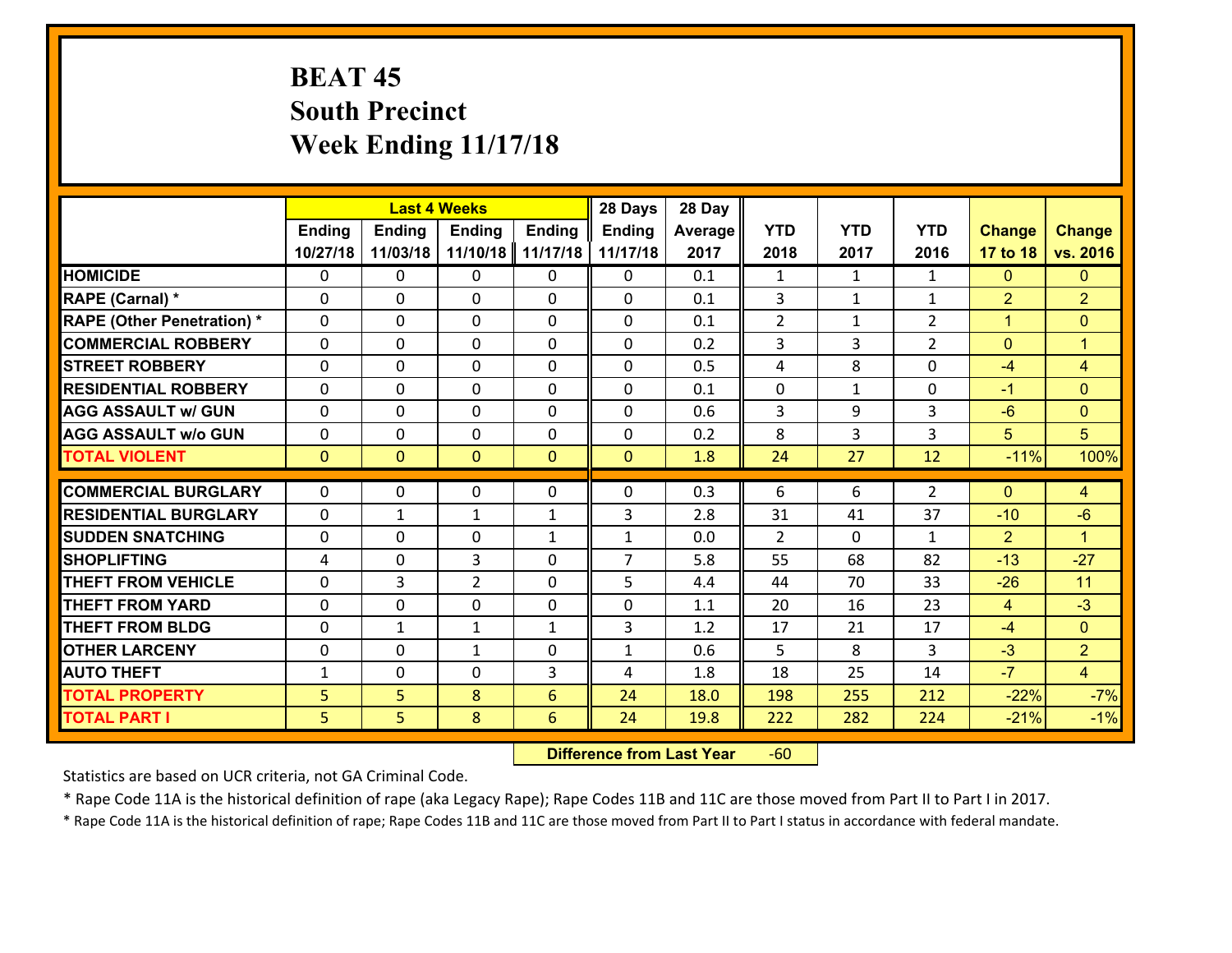# **BEAT 46 South Precinct Week Ending 11/17/18**

|                                   |                 |                | <b>Last 4 Weeks</b> |                | 28 Days        | 28 Day  |                |                |                |                |                |
|-----------------------------------|-----------------|----------------|---------------------|----------------|----------------|---------|----------------|----------------|----------------|----------------|----------------|
|                                   | <b>Ending</b>   | <b>Ending</b>  | <b>Ending</b>       | <b>Ending</b>  | <b>Ending</b>  | Average | <b>YTD</b>     | <b>YTD</b>     | <b>YTD</b>     | <b>Change</b>  | <b>Change</b>  |
|                                   | 10/27/18        | 11/03/18       | 11/10/18            | 11/17/18       | 11/17/18       | 2017    | 2018           | 2017           | 2016           | 17 to 18       | vs. 2016       |
| <b>HOMICIDE</b>                   | 0               | 0              | $\mathbf{0}$        | 0              | 0              | 0.2     | $\mathbf 0$    | $\overline{2}$ | $\mathbf{1}$   | $-2$           | $-1$           |
| RAPE (Carnal) *                   | $\Omega$        | 0              | $\mathbf{0}$        | 0              | 0              | 0.2     | 1              | 3              | 3              | $-2$           | $-2$           |
| <b>RAPE (Other Penetration) *</b> | $\Omega$        | 0              | $\Omega$            | $\Omega$       | $\Omega$       | 0.2     | 3              | $\mathbf{1}$   | 3              | $\overline{2}$ | $\Omega$       |
| <b>COMMERCIAL ROBBERY</b>         | $\Omega$        | 0              | $\mathbf 0$         | $\Omega$       | 0              | 0.4     | 3              | 5              | 6              | $-2$           | $-3$           |
| <b>STREET ROBBERY</b>             | 0               | 0              | $\mathbf 0$         | 0              | 0              | 0.5     | $\overline{7}$ | 6              | $\overline{7}$ | $\mathbf{1}$   | $\mathbf{0}$   |
| <b>RESIDENTIAL ROBBERY</b>        | 0               | 0              | $\mathbf 0$         | 0              | 0              | 0.1     | $\mathbf 0$    | $\mathbf{1}$   | $\overline{2}$ | $-1$           | $-2$           |
| <b>AGG ASSAULT w/ GUN</b>         | $\overline{2}$  | $\mathbf{1}$   | $\mathbf 0$         | 0              | 3              | 0.5     | $\overline{7}$ | 4              | 8              | 3              | $-1$           |
| <b>AGG ASSAULT w/o GUN</b>        | 0               | 0              | $\mathbf 0$         | 0              | $\mathbf 0$    | 1.2     | 8              | 15             | 4              | $-7$           | $\overline{4}$ |
| <b>TOTAL VIOLENT</b>              | 2 <sup>1</sup>  | $\mathbf{1}$   | $\mathbf{0}$        | $\mathbf{0}$   | 3              | 3.2     | 29             | 37             | 34             | $-22%$         | $-15%$         |
| <b>COMMERCIAL BURGLARY</b>        |                 |                |                     |                |                |         |                | $\overline{7}$ |                |                |                |
|                                   | $\Omega$        | 0              | 0                   | $\mathbf{1}$   | 1              | 0.5     | 13             |                | 4              | 6              | 9              |
| <b>RESIDENTIAL BURGLARY</b>       | $\Omega$        | 1              | 1                   | $\overline{2}$ | 4              | 2.4     | 47             | 27             | 28             | 20             | 19             |
| <b>SUDDEN SNATCHING</b>           | $\Omega$        | 0              | $\mathbf 0$         | $\Omega$       | $\Omega$       | 0.2     | $\mathbf{1}$   | $\overline{2}$ | $\mathcal{L}$  | $-1$           | $-1$           |
| <b>SHOPLIFTING</b>                | 4               | $\overline{2}$ | 6                   | 3              | 15             | 10.0    | 114            | 121            | 57             | $-7$           | 57             |
| <b>THEFT FROM VEHICLE</b>         | 1               | 1              | $\overline{2}$      | 3              | $\overline{7}$ | 6.2     | 68             | 66             | 37             | $\overline{2}$ | 31             |
| <b>THEFT FROM YARD</b>            | 0               | 0              | $\mathbf 0$         | 0              | 0              | 1.1     | 11             | 11             | 17             | $\mathbf{0}$   | $-6$           |
| <b>THEFT FROM BLDG</b>            | 0               | $\mathbf{1}$   | 3                   | 0              | 4              | 2.5     | 33             | 29             | 29             | $\overline{4}$ | $\overline{4}$ |
| <b>OTHER LARCENY</b>              | $\mathbf{1}$    | 0              | $\mathbf 0$         | 0              | $\mathbf{1}$   | 0.5     | 4              | $\overline{7}$ | 5              | $-3$           | $-1$           |
| <b>AUTO THEFT</b>                 | 0               | 0              | $\mathbf 0$         | 0              | 0              | 3.0     | 33             | 34             | 12             | $-1$           | 21             |
| <b>TOTAL PROPERTY</b>             | $6\phantom{1}6$ | 5              | 12                  | 9              | 32             | 26.3    | 324            | 304            | 191            | 7%             | 70%            |
| <b>TOTAL PART I</b>               | 8               | 6              | 12                  | 9              | 35             | 29.5    | 353            | 341            | 225            | 4%             | 57%            |

 **Difference from Last Year**r 12

Statistics are based on UCR criteria, not GA Criminal Code.

\* Rape Code 11A is the historical definition of rape (aka Legacy Rape); Rape Codes 11B and 11C are those moved from Part II to Part I in 2017.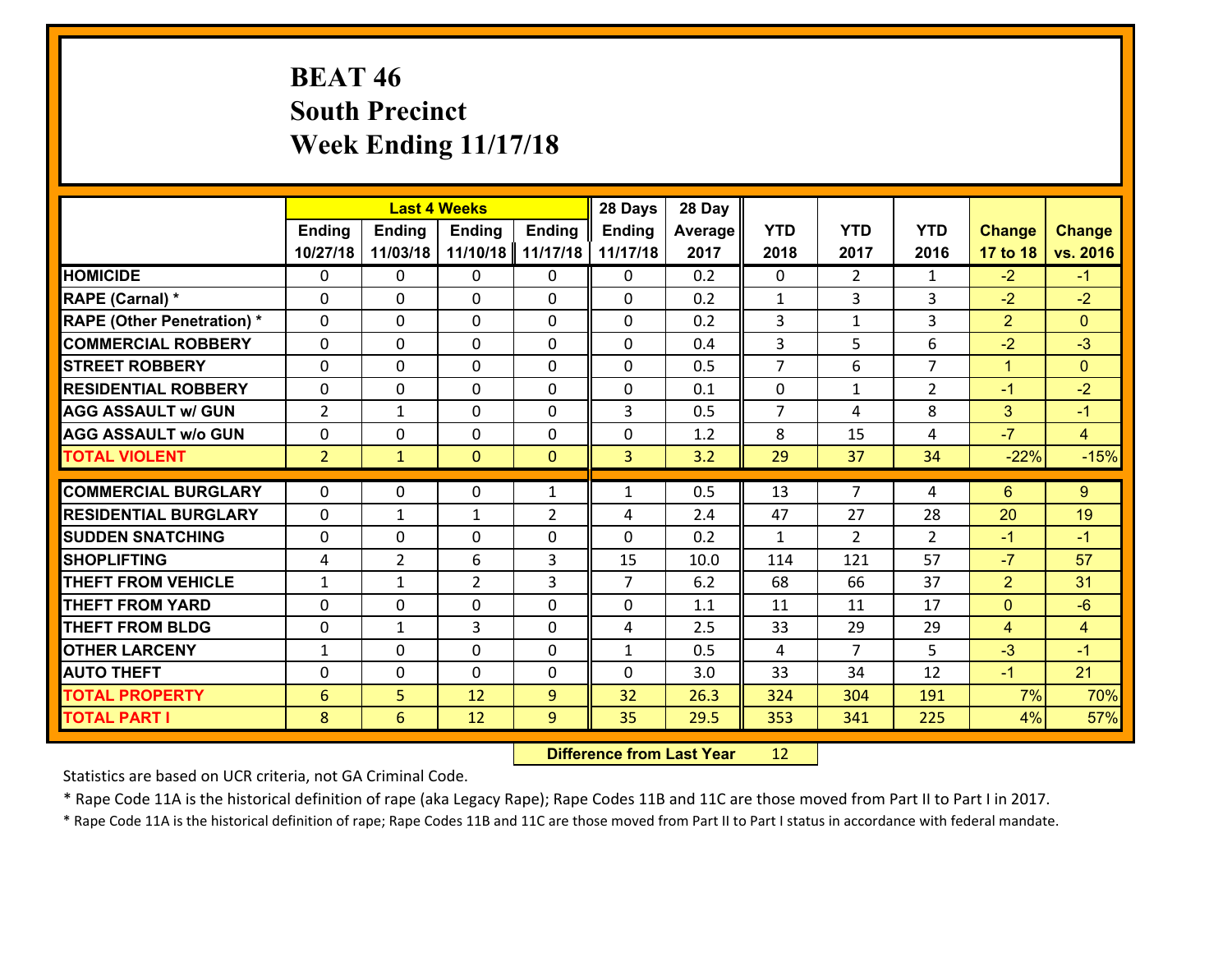# **BEAT 47 South Precinct Week Ending 11/17/18**

|                                   |                | <b>Last 4 Weeks</b><br><b>Ending</b><br>Ending<br><b>Ending</b><br>Ending |                |              | 28 Days        | 28 Day  |                |                |                    |                      |                      |
|-----------------------------------|----------------|---------------------------------------------------------------------------|----------------|--------------|----------------|---------|----------------|----------------|--------------------|----------------------|----------------------|
|                                   |                |                                                                           |                |              | <b>Ending</b>  | Average | <b>YTD</b>     | <b>YTD</b>     | <b>YTD</b>         | <b>Change</b>        | <b>Change</b>        |
|                                   | 10/27/18       | 11/03/18                                                                  | 11/10/18       | 11/17/18     | 11/17/18       | 2017    | 2018           | 2017           | 2016               | 17 to 18             | vs. 2016             |
| <b>HOMICIDE</b>                   | $\Omega$       | 0                                                                         | $\Omega$       | $\mathbf{0}$ | 0              | 0.0     | $\Omega$       | $\Omega$       | $\Omega$           | $\mathbf{0}$         | $\mathbf{0}$         |
| RAPE (Carnal) *                   | $\Omega$       | 0                                                                         | $\Omega$       | $\Omega$     | $\Omega$       | 0.2     | $\mathbf{1}$   | $\mathbf{1}$   | $\Omega$           | $\mathbf{0}$         | $\overline{1}$       |
| <b>RAPE (Other Penetration) *</b> | $\Omega$       | 0                                                                         | $\mathbf 0$    | 0            | 0              | 0.0     | $\mathbf{1}$   | 0              | $\mathbf{1}$       | $\mathbf{1}$         | $\mathbf{0}$         |
| <b>COMMERCIAL ROBBERY</b>         | $\mathbf{0}$   | 0                                                                         | 0              | 0            | 0              | 0.1     | 0              | 0              | 0                  | $\mathbf{0}$         | $\mathbf{0}$         |
| <b>STREET ROBBERY</b>             | $\mathbf{0}$   | 0                                                                         | $\mathbf 0$    | 0            | 0              | 0.0     | $\mathbf{1}$   | 0              | $\Omega$           | $\mathbf{1}$         | $\mathbf{1}$         |
| <b>RESIDENTIAL ROBBERY</b>        | $\mathbf 0$    | 0                                                                         | $\mathbf 0$    | 0            | 0              | 0.0     | $\mathbf 0$    | 0              | 0                  | $\mathbf{0}$         | $\mathbf{0}$         |
| <b>AGG ASSAULT w/ GUN</b>         | $\mathbf 0$    | 0                                                                         | $\mathbf 0$    | 0            | 0              | 0.2     | 0              | $\overline{2}$ | $\mathbf{1}$       | $-2$                 | $-1$                 |
| <b>AGG ASSAULT w/o GUN</b>        | $\mathbf{1}$   | 0                                                                         | $\mathbf 0$    | 0            | $\mathbf{1}$   | 0.3     | $\mathbf{1}$   | 3              | 0                  | $-2$                 | $\blacktriangleleft$ |
| <b>TOTAL VIOLENT</b>              | $\mathbf{1}$   | $\mathbf{O}$                                                              | $\mathbf{0}$   | $\mathbf{0}$ | $\mathbf{1}$   | 0.7     | $\overline{4}$ | 6              | $\overline{2}$     | $-33%$               | 100%                 |
| <b>COMMERCIAL BURGLARY</b>        | $\Omega$       | $\mathbf{0}$                                                              | 0              | $\mathbf{0}$ | 0              | 0.3     | $\Omega$       | 3              | $\Omega$           | $-3$                 | $\mathbf{0}$         |
| <b>RESIDENTIAL BURGLARY</b>       |                |                                                                           |                |              |                |         |                |                |                    |                      |                      |
|                                   | $\mathbf 0$    | 4                                                                         | $\overline{2}$ | 0            | 6              | 0.7     | 20             | 8              | 14                 | 12                   | 6                    |
| <b>SUDDEN SNATCHING</b>           | $\mathbf 0$    | 0                                                                         | $\mathbf{0}$   | 0            | 0<br>$\Omega$  | 0.0     | $\mathbf{0}$   | $\Omega$<br>8  | 0<br>$\mathcal{L}$ | $\mathbf{0}$<br>$-7$ | $\mathbf{0}$         |
| <b>SHOPLIFTING</b>                | $\Omega$       | 0                                                                         | $\Omega$       | $\Omega$     |                | 0.9     | $\mathbf{1}$   |                |                    |                      | $-1$                 |
| <b>THEFT FROM VEHICLE</b>         | $\mathbf{1}$   | 0                                                                         | $\mathbf{0}$   | $\mathbf{1}$ | $\overline{2}$ | 2.7     | 22             | 20             | 17                 | $\overline{2}$       | 5                    |
| <b>THEFT FROM YARD</b>            | $\mathbf{0}$   | 0                                                                         | $\mathbf{0}$   | 0            | 0              | 0.7     | 4              | $\overline{7}$ | 3                  | $-3$                 | $\overline{1}$       |
| <b>THEFT FROM BLDG</b>            | $\mathbf 0$    | 0                                                                         | $\mathbf 0$    | 0            | 0              | 0.9     | $\overline{7}$ | 8              | 3                  | $-1$                 | $\overline{4}$       |
| <b>OTHER LARCENY</b>              | $\mathbf 0$    | 0                                                                         | $\mathbf 0$    | 0            | 0              | 0.3     | $\overline{2}$ | 3              | $\mathbf{1}$       | $-1$                 | $\mathbf{1}$         |
| <b>AUTO THEFT</b>                 | $\mathbf{0}$   | $\mathbf{0}$                                                              | $\mathbf{0}$   | 0            | 0              | 0.9     | 5              | 3              | 9                  | $\overline{2}$       | $-4$                 |
| <b>TOTAL PROPERTY</b>             | $\mathbf{1}$   | 4                                                                         | $\overline{2}$ | $\mathbf{1}$ | 8              | 7.4     | 61             | 60             | 49                 | 2%                   | 24%                  |
| <b>TOTAL PART I</b>               | $\overline{2}$ | $\overline{4}$                                                            | $\overline{2}$ | $\mathbf{1}$ | 9              | 8.1     | 65             | 66             | 51                 | $-2%$                | 27%                  |

 **Difference from Last Year**r -1

Statistics are based on UCR criteria, not GA Criminal Code.

\* Rape Code 11A is the historical definition of rape (aka Legacy Rape); Rape Codes 11B and 11C are those moved from Part II to Part I in 2017.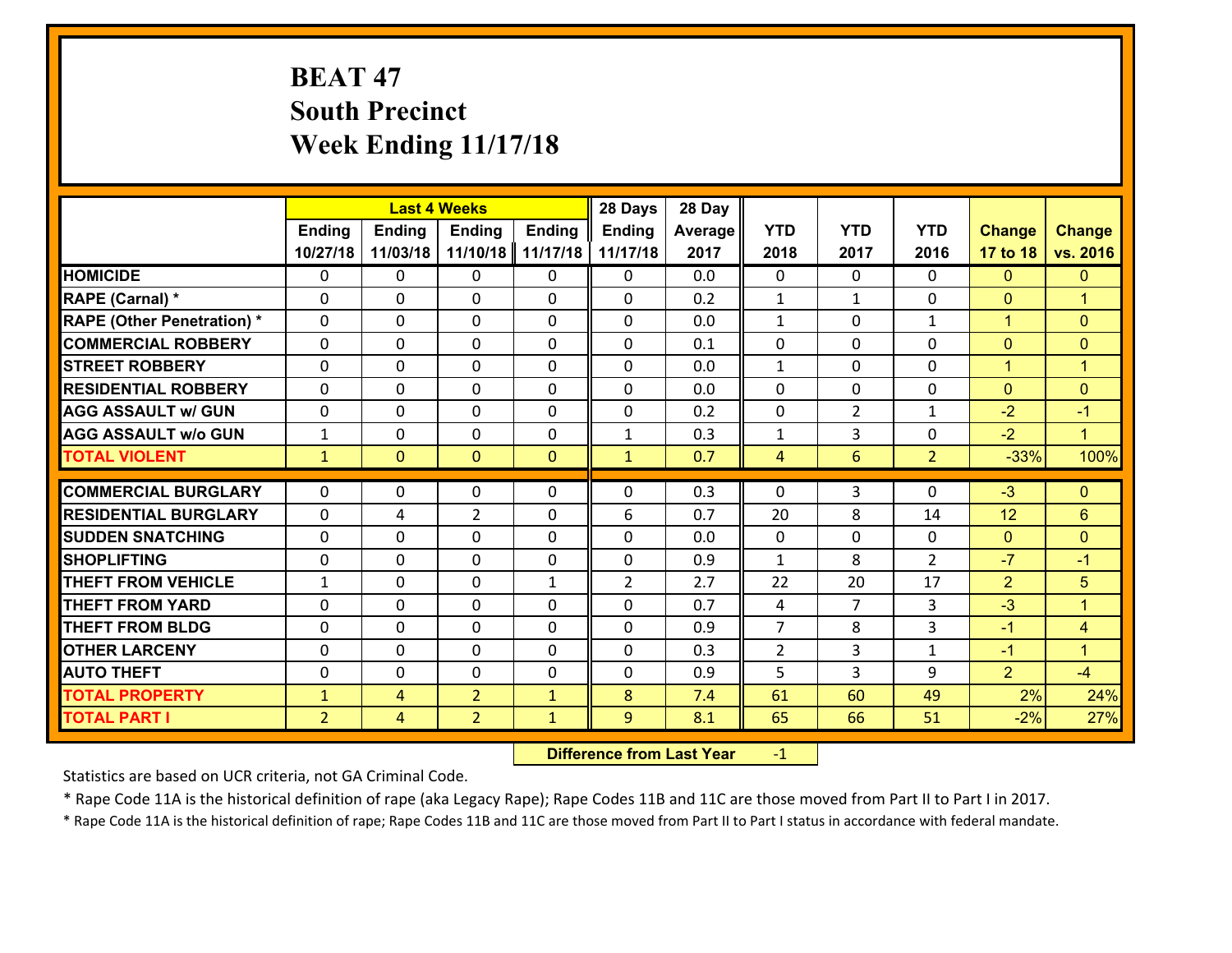

#### **COMPSTATEAST PRECINCTWeek Ending 11/17/18**

**PRECINCT COMMANDER:**

**CAPT. GEORGE GUNDICH**



|                                                                                                  | <b>Week</b><br><b>Ending</b> | <b>Week</b><br><b>Ending</b> | Weekly<br>Avg   | 28-Day<br><b>Ending</b> | $28$ -Day<br><b>Ending</b> | Avg<br>28-Day                            | <b>YTD</b>                                   | <b>YTD</b>      | <b>YTD</b>       | <b>Change</b>                | <b>Change</b>   |
|--------------------------------------------------------------------------------------------------|------------------------------|------------------------------|-----------------|-------------------------|----------------------------|------------------------------------------|----------------------------------------------|-----------------|------------------|------------------------------|-----------------|
|                                                                                                  | 11/17/18                     | 11/10/18                     | 2017            | 11/17/18                | 10/20/18                   | 2017                                     | 2018                                         | 2017            | 2016             | 17 to 18                     | vs. 2016        |
| <b>HOMICIDE</b>                                                                                  | 0                            |                              | 0               | $\overline{2}$          | $\Omega$                   | 1                                        | $\overline{11}$                              | $\overline{13}$ | 10               | $-2$                         |                 |
| RAPE (Carnal) *                                                                                  | 0                            | 0                            | $\mathbf 0$     | $\mathbf{0}$            | $\mathbf 0$                | $\mathbf{0}$                             | 9                                            | 8               | $\overline{7}$   | $\mathbf{1}$                 | $\overline{2}$  |
| <b>RAPE (Other Penetration) *</b>                                                                | $\bf{0}$                     | 0                            | 0               | 0                       | 1                          | $\mathbf{1}$                             | 5                                            | 11              | 8                | $-6$                         | $-3$            |
| <b>COMMERCIAL ROBBERY</b>                                                                        | $\mathbf{0}$                 | 1                            | $\overline{1}$  | $\overline{\mathbf{2}}$ | $\Omega$                   | $\overline{2}$                           | $\overline{7}$                               | 28              | $\overline{12}$  | $-21$                        | $-5$            |
| <b>STREET ROBBERY</b>                                                                            | $\overline{2}$               | 0                            | 1               | $\overline{\mathbf{4}}$ | 3                          | 3                                        | 37                                           | 43              | 72               | $-6$                         | $-35$           |
| <b>RESIDENTIAL ROBBERY</b>                                                                       | 0                            | $\mathbf{1}$                 | $\mathbf 0$     | $\mathbf 1$             | $\mathbf 0$                | 1                                        | 3.                                           | $\overline{7}$  | 13               | $-4$                         | $-10$           |
| <b>AGG ASSAULT w/ GUN</b>                                                                        | 3                            | 3                            | $\overline{1}$  | 8                       | 9                          | $\overline{4}$                           | 75                                           | 60              | $\overline{84}$  | 15                           | $-9$            |
| <b>AGG ASSAULT w/o GUN</b>                                                                       | 1                            | $\overline{3}$               | $\overline{1}$  | 6                       | $\overline{13}$            | 5                                        | 80                                           | 66              | 49               | 14                           | $\overline{31}$ |
| <b>TOTAL VIOLENT</b>                                                                             | 6                            | 9                            | 4               | $\overline{23}$         | $\overline{26}$            | $\overline{17}$                          | 227                                          | 236             | $\overline{255}$ | $-4%$                        | $-11%$          |
| <b>COMMERCIAL BURGLARY</b>                                                                       | $\mathbf{0}$                 | $\overline{2}$               | $\mathbf{0}$    | 3                       | $\mathbf{0}$               | $\overline{2}$                           | $\overline{20}$                              | $\overline{25}$ | 59               | -5                           | $-39$           |
| <b>RESIDENTIAL BURGLARY</b>                                                                      | 3                            | 6                            | 5               | 25                      | $\overline{23}$            | $\overline{18}$                          | 219                                          | 253             | 404              | $-34$                        | $-185$          |
| <b>SUDDEN SNATCHING</b>                                                                          | $\mathbf 0$                  | 0                            | $\mathbf{0}$    | $\mathbf{0}$            | 3                          | 1                                        | 15                                           | $\overline{17}$ | 11               | $-2$                         | $\overline{4}$  |
| <b>SHOPLIFTING</b>                                                                               | $\mathbf{0}$                 | $\overline{4}$               | 5               | 20                      | $\overline{16}$            | $\overline{22}$                          | 267                                          | 282             | $\overline{232}$ | $-15$                        | $\overline{35}$ |
| <b>THEFT FROM VEHICLE</b>                                                                        | $\overline{\mathbf{5}}$      | $\overline{8}$               | $\overline{7}$  | 25                      | 30                         | $\overline{27}$                          | 314                                          | 358             | 298              | $-44$                        | 16              |
| <b>THEFT FROM YARD</b>                                                                           | $\bf{0}$                     | 3                            | $\mathbf{3}$    | 13                      | 8                          | 10                                       | 130                                          | 139             | 114              | $-9$                         | 16              |
| <b>THEFT FROM BLDG</b>                                                                           | $\overline{\mathbf{2}}$      | 3                            | 3               | $\overline{10}$         | $\overline{7}$             | $\overline{12}$                          | 137                                          | 171             | $\overline{221}$ | $-34$                        | $-84$           |
| <b>OTHER LARCENY</b>                                                                             | 4                            | 0                            | $\overline{1}$  | $\overline{7}$          | 6                          | $\overline{2}$                           | 59                                           | $\overline{34}$ | $\overline{17}$  | $\overline{25}$              | 42              |
| <b>AUTO THEFT</b>                                                                                | 6                            | $\overline{2}$               | 3               | 15                      | 10                         | 11                                       | 152                                          | 150             | 175              | $\overline{2}$               | $-23$           |
| <b>TOTAL PROPERTY</b>                                                                            | 20                           | 28                           | $\overline{27}$ | 118                     | 103                        | 106                                      | 1313                                         | 1429            | 1531             | $-8%$                        | $-14%$          |
| <b>TOTAL PART I</b>                                                                              | $\overline{26}$              | $\overline{37}$              | 31              | 141                     | $\overline{129}$           | $\overline{123}$                         | 1540                                         | 1665            | 1786             | $-8%$                        | $-14%$          |
| Statistics are based on UCR criteria, not GA Criminal Code, and are                              |                              |                              |                 |                         |                            | <b>Difference from Last Year</b><br>-125 |                                              |                 |                  |                              | Year-to-Date    |
| preliminary, based on RMS data at the time prepared, and are subject to change.                  |                              |                              |                 |                         |                            |                                          | <b>At-Fault Police Vehicle Accidents</b>     |                 |                  | <b>Last Week</b><br>$\Omega$ | 9               |
| Cell Shading: white is within 0.6 standard deviation of the mean; red is above; green is below.  |                              |                              |                 |                         |                            |                                          | <b>Not At-Fault Police Vehicle Accidents</b> |                 |                  | $\mathbf{0}$                 | 4               |
| * Code 11A is the pre-2016 definition of rape; Codes 11B and 11C are by federal mandate in 2016. |                              |                              |                 |                         |                            |                                          | <b>Total Police Vehicle Accidents</b>        |                 |                  | $\overline{0}$               | 13              |
|                                                                                                  | Week                         | <b>Week</b>                  | Weekly          | 28-Day                  | $28-Day$                   | Avg                                      |                                              |                 |                  |                              |                 |
| <b>Citizen Initiated Calls</b>                                                                   | <b>Ending</b>                | Ending                       | Avg             | Ending                  | Ending                     | 28-Day                                   | <b>YTD</b>                                   | <b>YTD</b>      | <b>YTD</b>       | <b>Change</b>                | <b>Change</b>   |
|                                                                                                  | 11/17/18                     | 11/10/18                     | 2017            | 11/17/18                | 10/20/18                   | 2017                                     | 2018                                         | 2017            | 2016             | 17 to 18                     | vs. 2016        |
| <b>Midnight Shift</b>                                                                            | 73                           | 108                          | 114             | 391                     | 412                        | 455                                      | 4181                                         | 4486            | 4580             | $-305$                       | $-399$          |
| Day Shift                                                                                        | 248                          | 244                          | 282             | 1002                    | 924                        | 1127                                     | 11193                                        | 11318           | 11463            | $-125$                       | $-270$          |
| <b>Afternoon Shift</b>                                                                           | 236                          | 239                          | 47              | 1006                    | 1025                       | 1177                                     | 11846                                        | 12328           | 12498            | $-482$                       | $-652$          |
| <b>TOTAL CITIZEN CFS</b>                                                                         | $\overline{557}$             | $\overline{557}$             | 443             | 2399                    | 2361                       | 2758                                     | 27220                                        | 28132           | 28541            | $-3.2%$                      | $-4.6%$         |
| <b>53S ShotSpotter Calls</b>                                                                     | 3                            | $\overline{2}$               | 8               | $\overline{11}$         | $\overline{19}$            | $\overline{31}$                          | $\overline{248}$                             | 330             | 482              | $-82$                        | $-234$          |
| <b>Sig 53 Shots Fired Calls</b>                                                                  | $\overline{21}$              | 12                           | 16              | 55                      | $\overline{73}$            | 64                                       | 0                                            | 723             | 1039             | $-723$                       | $-1039$         |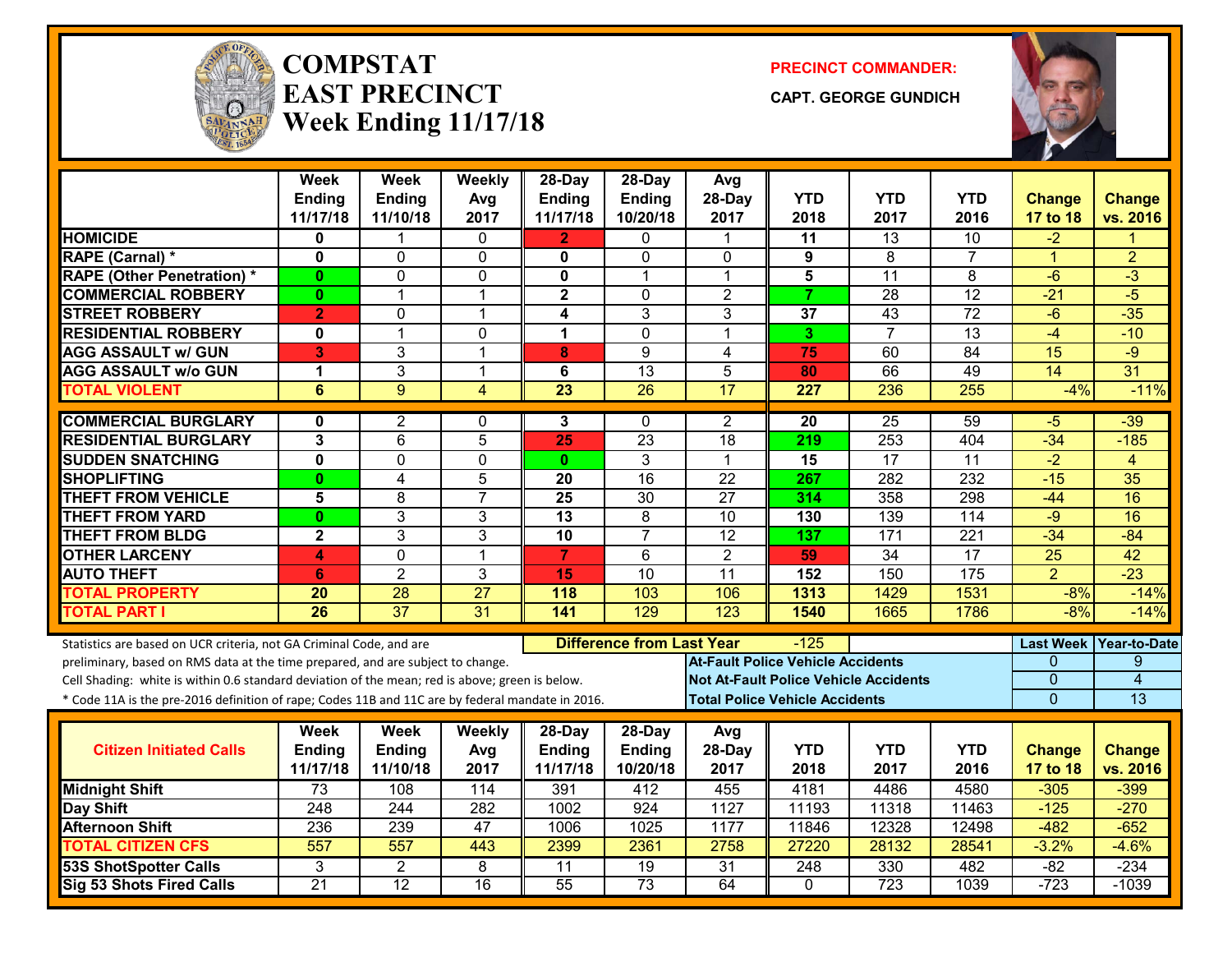## **BEAT 51 East Precinct Week Ending 11/17/18**

|                                   | <b>Last 4 Weeks</b> |               |                |                | 28 Days        | 28 Day  |                |                |                |                      |                |
|-----------------------------------|---------------------|---------------|----------------|----------------|----------------|---------|----------------|----------------|----------------|----------------------|----------------|
|                                   | <b>Ending</b>       | <b>Ending</b> | <b>Ending</b>  | <b>Ending</b>  | <b>Ending</b>  | Average | <b>YTD</b>     | <b>YTD</b>     | <b>YTD</b>     | <b>Change</b>        | Change         |
|                                   | 10/27/18            | 11/03/18      | 11/10/18       | 11/17/18       | 11/17/18       | 2017    | 2018           | 2017           | 2016           | 17 to 18             | vs. 2016       |
| <b>HOMICIDE</b>                   | $\mathbf 0$         | 0             | $\mathbf{0}$   | $\mathbf{0}$   | $\mathbf{0}$   | 0.0     | $\overline{2}$ | $\overline{2}$ | $\mathbf{1}$   | $\mathbf{0}$         | $\mathbf 1$    |
| RAPE (Carnal) *                   | $\Omega$            | 0             | $\Omega$       | 0              | $\Omega$       | 0.0     | $\overline{3}$ | $\overline{2}$ | $\mathbf{1}$   | $\blacktriangleleft$ | $\overline{2}$ |
| <b>RAPE (Other Penetration) *</b> | $\mathbf 0$         | 0             | $\mathbf 0$    | 0              | 0              | 0.0     | $\mathbf{1}$   | $\overline{2}$ | 0              | $-1$                 | $\mathbf{1}$   |
| <b>COMMERCIAL ROBBERY</b>         | $\mathbf 0$         | 0             | $\mathbf{0}$   | 0              | 0              | 0.0     | $\mathbf{1}$   | $\overline{2}$ | $\mathbf{1}$   | $-1$                 | $\overline{0}$ |
| <b>STREET ROBBERY</b>             | $\mathbf 0$         | 0             | $\Omega$       | 0              | $\Omega$       | 0.1     | 6              | 11             | 6              | $-5$                 | $\overline{0}$ |
| <b>RESIDENTIAL ROBBERY</b>        | $\mathbf 0$         | 0             | $\mathbf 0$    | 0              | 0              | 0.0     | $\mathbf 0$    | $\mathbf{1}$   | $\mathbf{1}$   | $-1$                 | $-1$           |
| <b>AGG ASSAULT w/ GUN</b>         | $\mathbf 0$         | 0             | $\mathbf{1}$   | $\mathbf{1}$   | $\overline{2}$ | 0.1     | 18             | 11             | 22             | $\overline{7}$       | $-4$           |
| <b>AGG ASSAULT w/o GUN</b>        | $\mathbf 1$         | 0             | $\mathbf 0$    | $\mathbf{1}$   | $\overline{2}$ | 0.2     | 23             | 15             | 14             | 8                    | 9 <sup>°</sup> |
| <b>TOTAL VIOLENT</b>              | $\mathbf{1}$        | $\mathbf{0}$  | $\mathbf{1}$   | $\overline{2}$ | 4              | 0.6     | 54             | 46             | 46             | 17%                  | 17%            |
|                                   |                     |               |                |                |                |         |                |                |                |                      |                |
| <b>COMMERCIAL BURGLARY</b>        | $\mathbf 0$         | 0             | $\mathbf{0}$   | $\Omega$       | 0              | 0.1     | 4              | $\overline{7}$ | 12             | $-3$                 | $-8$           |
| <b>RESIDENTIAL BURGLARY</b>       | $\Omega$            | $\mathbf{1}$  | $\mathbf{0}$   | $\Omega$       | $\mathbf{1}$   | 0.5     | 22             | 36             | 44             | $-14$                | $-22$          |
| <b>SUDDEN SNATCHING</b>           | $\Omega$            | 0             | $\Omega$       | $\Omega$       | $\Omega$       | 0.1     | 5              | 5              | $\mathbf{1}$   | $\Omega$             | $\overline{4}$ |
| <b>SHOPLIFTING</b>                | $\Omega$            | 1             | $\mathbf{0}$   | $\Omega$       | $\mathbf{1}$   | 0.4     | 25             | 34             | 32             | $-9$                 | $-7$           |
| <b>THEFT FROM VEHICLE</b>         | $\overline{2}$      | $\mathbf{1}$  | $\mathbf{0}$   | $\Omega$       | 3              | 0.4     | 57             | 31             | 32             | 26                   | 25             |
| <b>THEFT FROM YARD</b>            | $\mathbf{1}$        | 0             | $\mathbf 0$    | 0              | $\mathbf{1}$   | 0.2     | 14             | 22             | 25             | $-8$                 | $-11$          |
| <b>THEFT FROM BLDG</b>            | $\mathbf{1}$        | $\mathbf{1}$  | $\mathbf{1}$   | $\mathbf{1}$   | 4              | 0.4     | 25             | 33             | 30             | $-8$                 | $-5$           |
| <b>OTHER LARCENY</b>              | $\mathbf 0$         | 0             | $\mathbf 0$    | $\overline{2}$ | $\overline{2}$ | 0.1     | 13             | 5              | $\overline{2}$ | 8                    | 11             |
| <b>AUTO THEFT</b>                 | $\mathbf{1}$        | 0             | $\mathbf 0$    | $\overline{2}$ | 3              | 0.3     | 29             | 25             | 21             | $\overline{4}$       | 8 <sup>°</sup> |
| <b>TOTAL PROPERTY</b>             | 5                   | 4             | $\mathbf{1}$   | 5              | 15             | 2.5     | 194            | 198            | 199            | $-2%$                | $-3%$          |
| <b>TOTAL PART I</b>               | 6                   | 4             | $\overline{2}$ | $\overline{7}$ | 19             | 3.1     | 248            | 244            | 245            | 2%                   | 1%             |

 **Difference from Last Year**r 4

Statistics are based on UCR criteria, not GA Criminal Code.

\* Rape Code 11A is the historical definition of rape (aka Legacy Rape); Rape Codes 11B and 11C are those moved from Part II to Part I in 2017.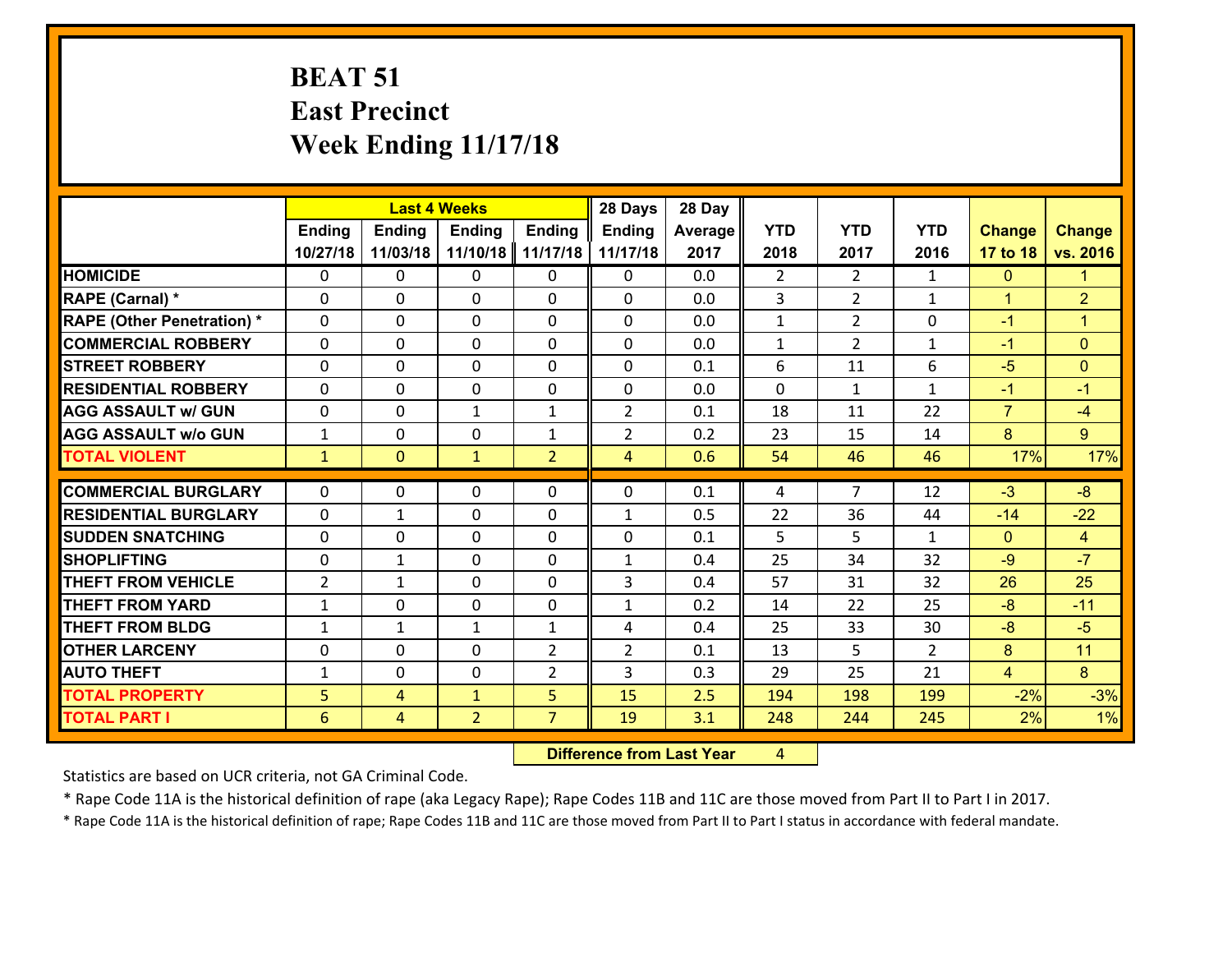## **BEAT 52 East Precinct Week Ending 11/17/18**

|                                   |                | <b>Last 4 Weeks</b> |                |                | 28 Days        | 28 Day  |                |                |                |                |                      |
|-----------------------------------|----------------|---------------------|----------------|----------------|----------------|---------|----------------|----------------|----------------|----------------|----------------------|
|                                   | Ending         | <b>Ending</b>       | <b>Ending</b>  | <b>Ending</b>  | <b>Ending</b>  | Average | <b>YTD</b>     | <b>YTD</b>     | <b>YTD</b>     | <b>Change</b>  | <b>Change</b>        |
|                                   | 10/27/18       | 11/03/18            | 11/10/18       | 11/17/18       | 11/17/18       | 2017    | 2018           | 2017           | 2016           | 17 to 18       | vs. 2016             |
| <b>HOMICIDE</b>                   | $\Omega$       | 0                   | 0              | $\Omega$       | 0              | 0.0     | $\mathbf{1}$   | $\Omega$       | 3              | $\mathbf{1}$   | $-2$                 |
| RAPE (Carnal) *                   | $\mathbf{0}$   | 0                   | $\mathbf{0}$   | 0              | $\Omega$       | 0.1     | 2              | $\mathbf{1}$   | $\mathbf{1}$   | $\mathbf{1}$   | $\mathbf{1}$         |
| <b>RAPE (Other Penetration) *</b> | $\Omega$       | 0                   | $\mathbf{0}$   | $\Omega$       | $\Omega$       | 0.2     | $\Omega$       | $\overline{2}$ | $\mathbf{1}$   | $-2$           | $-1$                 |
| <b>COMMERCIAL ROBBERY</b>         | 0              | 0                   | 0              | 0              | 0              | 0.0     | $\mathbf{1}$   | $\Omega$       | 0              | $\mathbf{1}$   | $\blacktriangleleft$ |
| <b>STREET ROBBERY</b>             | $\Omega$       | $\mathbf{1}$        | 0              | 0              | $\mathbf{1}$   | 1.1     | 5              | 12             | 20             | $-7$           | $-15$                |
| <b>RESIDENTIAL ROBBERY</b>        | $\Omega$       | 0                   | 0              | 0              | 0              | 0.3     | $\Omega$       | 3              | $\mathbf{1}$   | $-3$           | $-1$                 |
| <b>AGG ASSAULT w/ GUN</b>         | $\mathbf{1}$   | 0                   | 0              | 0              | $\mathbf{1}$   | 0.5     | 12             | 6              | 19             | 6              | $-7$                 |
| <b>AGG ASSAULT w/o GUN</b>        | $\mathbf{1}$   | 0                   | $\mathbf{1}$   | 0              | $\overline{2}$ | 1.2     | 15             | 15             | 9              | $\mathbf{0}$   | $6^{\circ}$          |
| <b>TOTAL VIOLENT</b>              | 2 <sup>1</sup> | $\mathbf{1}$        | $\mathbf{1}$   | $\overline{0}$ | $\overline{4}$ | 3.4     | 36             | 39             | 54             | $-8%$          | $-33%$               |
| <b>COMMERCIAL BURGLARY</b>        | $\Omega$       | 0                   | $\mathbf{1}$   | $\Omega$       | $\mathbf{1}$   | 0.2     | 4              | $\mathbf{1}$   | $\overline{7}$ | 3              | $-3$                 |
| <b>RESIDENTIAL BURGLARY</b>       | $\overline{2}$ | $\mathbf{1}$        | 4              | 0              | $\overline{7}$ | 2.6     | 48             | 31             | 61             | 17             | $-13$                |
| <b>SUDDEN SNATCHING</b>           | 0              | 0                   | 0              | 0              | 0              | 0.3     | $\mathbf{1}$   | 4              | 0              | $-3$           | $\blacktriangleleft$ |
| <b>SHOPLIFTING</b>                | 0              | 0                   | 0              | 0              | 0              | 0.3     | $\overline{2}$ | 3              | 3              | $-1$           | $-1$                 |
| <b>THEFT FROM VEHICLE</b>         | $\overline{2}$ | $\mathbf{1}$        | $\mathbf{1}$   | $\overline{2}$ | 6              | 7.2     | 50             | 89             | 50             | $-39$          | $\Omega$             |
| <b>THEFT FROM YARD</b>            | $\mathbf 0$    | $\mathbf{1}$        | 0              | 0              | $\mathbf{1}$   | 1.8     | 17             | 22             | 18             | $-5$           | $-1$                 |
| <b>THEFT FROM BLDG</b>            | 0              | 0                   | 0              | 0              | 0              | 1.3     | 17             | 15             | 30             | $\overline{2}$ | $-13$                |
| <b>OTHER LARCENY</b>              | $\mathbf{1}$   | 0                   | 0              | 0              | $\mathbf{1}$   | 0.5     | 9              | 6              | 6              | 3              | 3 <sup>1</sup>       |
| <b>AUTO THEFT</b>                 | $\mathbf{1}$   | 0                   | $\mathbf{0}$   | $\mathbf{1}$   | $\overline{2}$ | 2.5     | 27             | 28             | 27             | $-1$           | $\overline{0}$       |
| <b>TOTAL PROPERTY</b>             | 6              | 3                   | 6              | 3              | 18             | 16.6    | 175            | 199            | 202            | $-12%$         | $-13%$               |
| <b>TOTAL PART I</b>               | 8              | $\overline{4}$      | $\overline{7}$ | $\overline{3}$ | 22             | 20.0    | 211            | 238            | 256            | $-11%$         | $-18%$               |
|                                   |                |                     |                |                |                |         |                |                |                |                |                      |

 **Difference from Last Year**‐27

Statistics are based on UCR criteria, not GA Criminal Code.

\* Rape Code 11A is the historical definition of rape (aka Legacy Rape); Rape Codes 11B and 11C are those moved from Part II to Part I in 2017.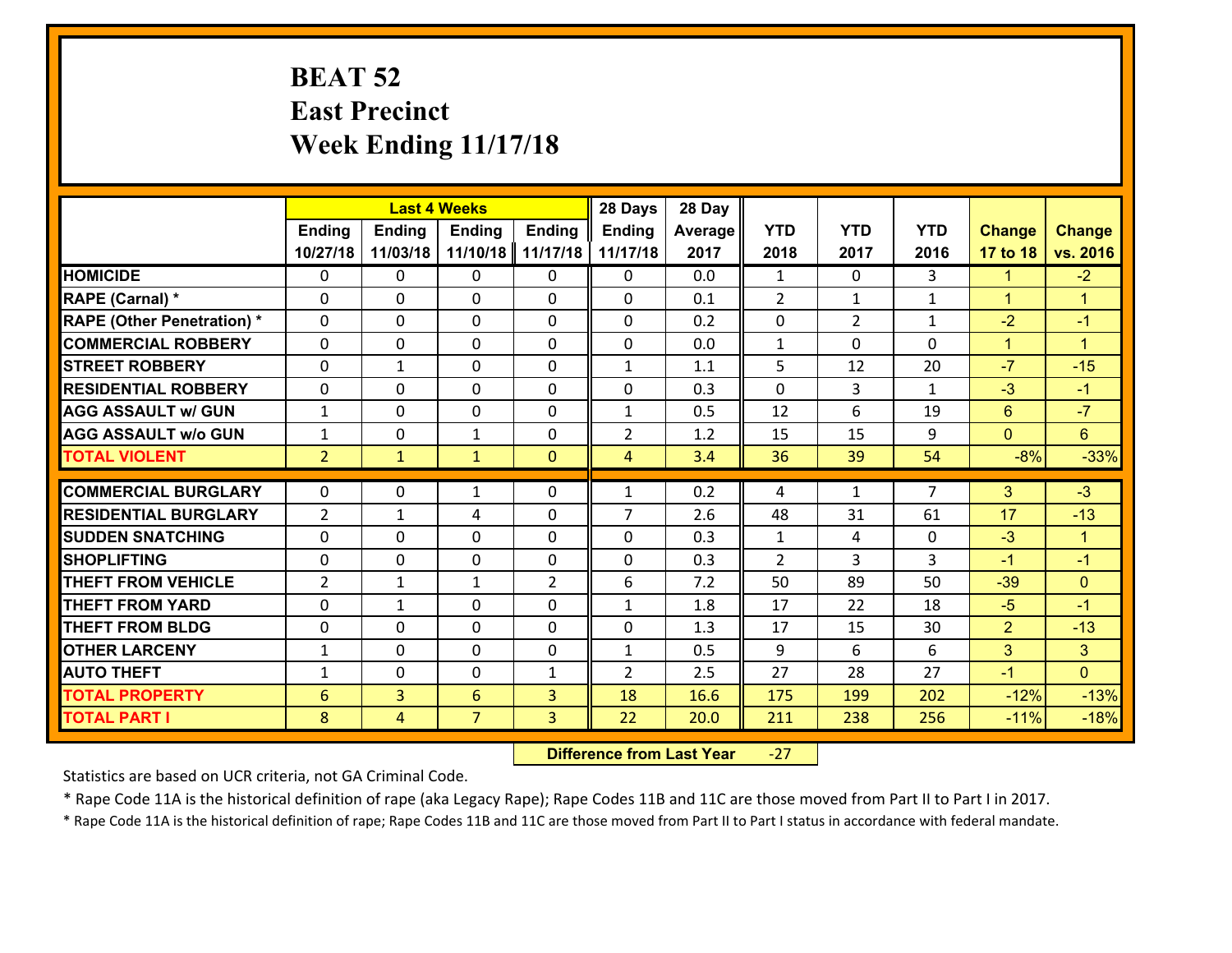## **BEAT 53 East Precinct Week Ending 11/17/18**

|                                   | <b>Last 4 Weeks</b> |                |                |                | 28 Days        | 28 Day  |                |                |                |                      |                |
|-----------------------------------|---------------------|----------------|----------------|----------------|----------------|---------|----------------|----------------|----------------|----------------------|----------------|
|                                   | <b>Ending</b>       | <b>Ending</b>  | <b>Ending</b>  | <b>Ending</b>  | Ending         | Average | <b>YTD</b>     | <b>YTD</b>     | <b>YTD</b>     | <b>Change</b>        | <b>Change</b>  |
|                                   | 10/27/18            | 11/03/18       | 11/10/18       | 11/17/18       | 11/17/18       | 2017    | 2018           | 2017           | 2016           | 17 to 18             | vs. 2016       |
| <b>HOMICIDE</b>                   | $\Omega$            | 1              | $\Omega$       | 0              | $\mathbf{1}$   | 0.5     | $\mathbf{1}$   | $\overline{7}$ | $\mathbf{1}$   | $-6$                 | $\Omega$       |
| RAPE (Carnal) *                   | $\Omega$            | $\Omega$       | $\Omega$       | $\Omega$       | 0              | 0.1     | $\mathcal{L}$  | $\mathbf{1}$   | $\overline{2}$ | $\blacktriangleleft$ | $\Omega$       |
| <b>RAPE (Other Penetration) *</b> | $\Omega$            | 0              | $\mathbf 0$    | 0              | 0              | 0.2     | 0              | 3              | 3              | $-3$                 | $-3$           |
| <b>COMMERCIAL ROBBERY</b>         | $\mathbf 0$         | $\mathbf{1}$   | $\mathbf 0$    | 0              | $\mathbf{1}$   | 0.1     | $\mathbf 0$    | $\mathbf{1}$   | 0              | $-1$                 | $\overline{0}$ |
| <b>STREET ROBBERY</b>             | $\mathbf 0$         | 0              | $\mathbf 0$    | 0              | 0              | 0.3     | $\overline{7}$ | 4              | 13             | 3                    | $-6$           |
| <b>RESIDENTIAL ROBBERY</b>        | $\mathbf 0$         | 0              | $\mathbf 0$    | 0              | 0              | 0.2     | $\mathbf{0}$   | $\overline{2}$ | 4              | $-2$                 | $-4$           |
| <b>AGG ASSAULT w/ GUN</b>         | $\mathbf 0$         | 0              | $\mathbf 0$    | $\mathbf{1}$   | $\mathbf{1}$   | 1.7     | 17             | 21             | 15             | $-4$                 | $\overline{2}$ |
| <b>AGG ASSAULT w/o GUN</b>        | $\mathbf 0$         | 0              | 0              | 0              | 0              | 1.2     | 14             | 16             | 6              | $-2$                 | 8              |
| <b>TOTAL VIOLENT</b>              | $\overline{0}$      | $\overline{2}$ | $\overline{0}$ | $\mathbf{1}$   | $\overline{3}$ | 4.3     | 41             | 55             | 44             | $-25%$               | $-7%$          |
|                                   |                     |                |                |                |                |         |                |                |                |                      |                |
| <b>COMMERCIAL BURGLARY</b>        | $\Omega$            | $\mathbf{1}$   | $\mathbf{0}$   | $\Omega$       | $\mathbf{1}$   | 0.1     | 4              | $\mathbf{1}$   | 3              | 3                    | $\mathbf{1}$   |
| <b>RESIDENTIAL BURGLARY</b>       | $\overline{2}$      | 0              | $\mathbf{0}$   | $\mathbf{1}$   | 3              | 2.5     | 40             | 30             | 85             | 10                   | $-45$          |
| <b>SUDDEN SNATCHING</b>           | $\mathbf 0$         | 0              | $\mathbf{0}$   | 0              | 0              | 0.2     | 3              | $\overline{2}$ | 4              | $\blacktriangleleft$ | $-1$           |
| <b>SHOPLIFTING</b>                | $\mathbf 0$         | 0              | $\mathbf 0$    | 0              | 0              | 0.1     | 11             | $\mathbf{1}$   | 4              | 10                   | $\overline{7}$ |
| <b>THEFT FROM VEHICLE</b>         | $\mathbf{1}$        | 0              | 3              | $\mathbf{1}$   | 5              | 6.3     | 56             | 73             | 59             | $-17$                | $-3$           |
| <b>THEFT FROM YARD</b>            | $\mathbf{1}$        | $\overline{2}$ | $\mathbf{1}$   | 0              | 4              | 2.2     | 30             | 27             | 21             | 3                    | 9              |
| <b>THEFT FROM BLDG</b>            | $\mathbf 0$         | 0              | $\mathbf{1}$   | $\mathbf{1}$   | $\overline{2}$ | 4.4     | 30             | 52             | 62             | $-22$                | $-32$          |
| <b>OTHER LARCENY</b>              | $\mathbf 0$         | $\mathbf{1}$   | $\mathbf 0$    | $\mathbf{1}$   | $\overline{2}$ | 0.3     | 12             | 4              | $\mathbf{1}$   | 8                    | 11             |
| <b>AUTO THEFT</b>                 | $\mathbf{1}$        | $\mathbf{1}$   | $\mathbf 0$    | $\overline{2}$ | 4              | 2.7     | 30             | 28             | 34             | $\overline{2}$       | $-4$           |
| <b>TOTAL PROPERTY</b>             | 5                   | 5              | 5              | 6              | 21             | 18.7    | 216            | 218            | 273            | $-1%$                | $-21%$         |
| <b>TOTAL PART I</b>               | 5                   | $\overline{7}$ | 5              | $\overline{7}$ | 24             | 23.0    | 257            | 273            | 317            | $-6%$                | $-19%$         |

 **Difference from Last Year**r -16

Statistics are based on UCR criteria, not GA Criminal Code.

\* Rape Code 11A is the historical definition of rape (aka Legacy Rape); Rape Codes 11B and 11C are those moved from Part II to Part I in 2017.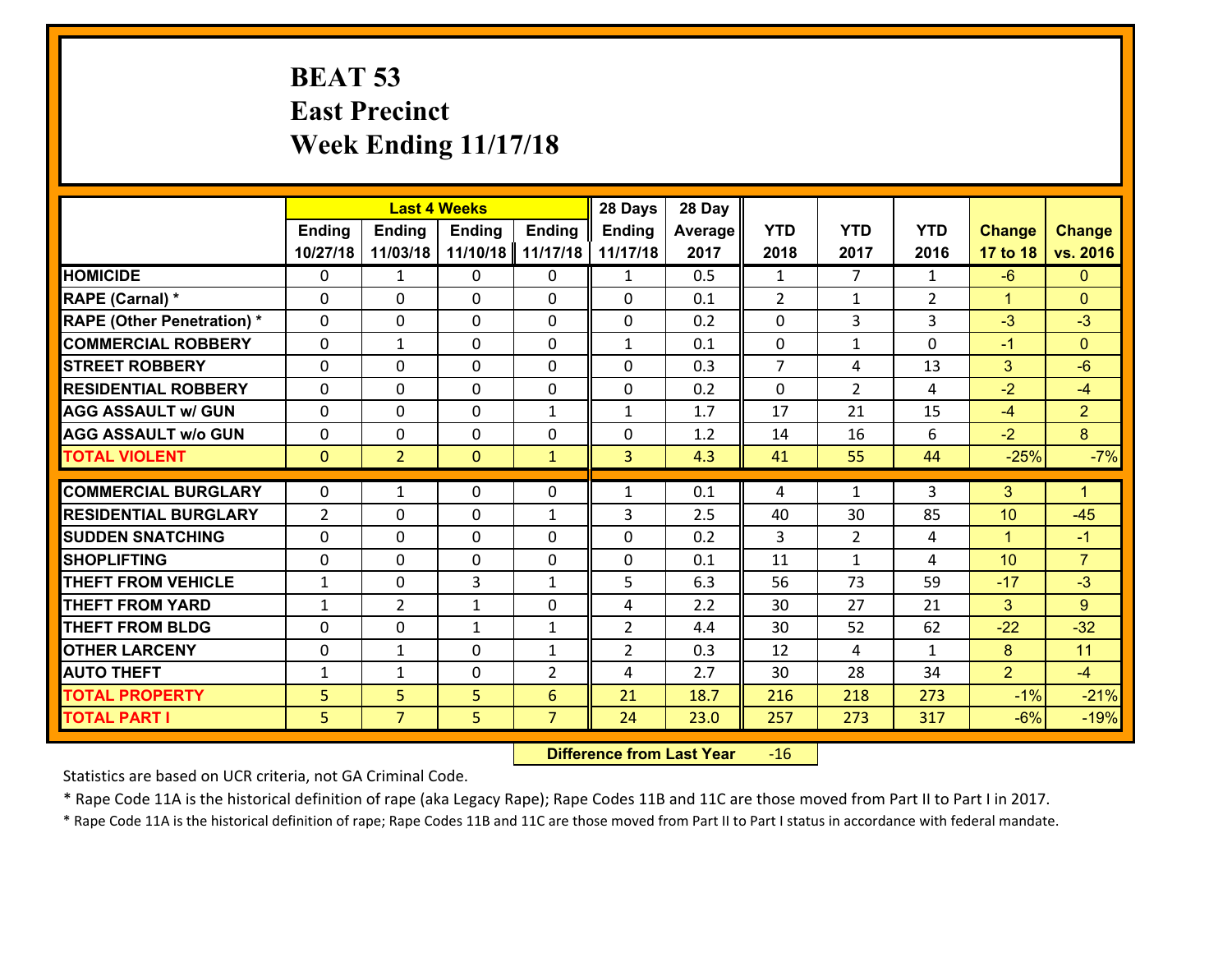## **BEAT 54 East Precinct Week Ending 11/17/18**

|                                   |                | 28 Days<br><b>Last 4 Weeks</b> |                |                |                | 28 Day  |                |              |                |                |                |
|-----------------------------------|----------------|--------------------------------|----------------|----------------|----------------|---------|----------------|--------------|----------------|----------------|----------------|
|                                   | <b>Ending</b>  | <b>Ending</b>                  | <b>Endina</b>  | <b>Ending</b>  | <b>Ending</b>  | Average | <b>YTD</b>     | <b>YTD</b>   | <b>YTD</b>     | <b>Change</b>  | <b>Change</b>  |
|                                   | 10/27/18       | 11/03/18                       | 11/10/18       | 11/17/18       | 11/17/18       | 2017    | 2018           | 2017         | 2016           | 17 to 18       | vs. 2016       |
| <b>HOMICIDE</b>                   | $\Omega$       | 0                              | $\mathbf{1}$   | 0              | $\mathbf{1}$   | 0.2     | 5              | 3            | $\mathbf{1}$   | $\overline{2}$ | 4              |
| <b>RAPE (Carnal) *</b>            | $\Omega$       | $\Omega$                       | $\mathbf 0$    | $\Omega$       | $\Omega$       | 0.1     | $\mathbf{1}$   | $\mathbf{1}$ | $\mathbf{1}$   | $\Omega$       | $\Omega$       |
| <b>RAPE (Other Penetration) *</b> | 0              | 0                              | $\mathbf 0$    | 0              | 0              | 0.1     | $\mathbf{1}$   | $\mathbf{1}$ | $\mathbf{1}$   | $\mathbf{0}$   | $\mathbf{0}$   |
| <b>COMMERCIAL ROBBERY</b>         | 0              | 0                              | $\mathbf 0$    | 0              | 0              | 0.9     | $\overline{4}$ | 14           | 5              | $-10$          | $-1$           |
| <b>STREET ROBBERY</b>             | $\mathbf{1}$   | 0                              | $\mathbf 0$    | $\mathbf{1}$   | $\overline{2}$ | 0.8     | 11             | 11           | 21             | $\mathbf{0}$   | $-10$          |
| <b>RESIDENTIAL ROBBERY</b>        | 0              | 0                              | $\mathbf 0$    | 0              | 0              | 0.0     | $\overline{2}$ | $\Omega$     | 4              | $\overline{2}$ | $-2$           |
| <b>AGG ASSAULT w/ GUN</b>         | 0              | 0                              | $\mathbf 0$    | $\mathbf{1}$   | $\mathbf{1}$   | 1.1     | 14             | 14           | 19             | $\mathbf{0}$   | $-5$           |
| <b>AGG ASSAULT w/o GUN</b>        | 0              | 0                              | $\mathbf 0$    | 0              | $\mathbf 0$    | 0.8     | 15             | 14           | 8              | $\mathbf{1}$   | $\overline{7}$ |
| <b>TOTAL VIOLENT</b>              | $\mathbf{1}$   | $\overline{0}$                 | $\mathbf{1}$   | $\overline{2}$ | $\overline{4}$ | 4.0     | 53             | 58           | 60             | $-9%$          | $-12%$         |
|                                   |                |                                |                |                |                |         |                |              |                |                |                |
| <b>COMMERCIAL BURGLARY</b>        | $\Omega$       | 0                              | $\mathbf{0}$   | $\Omega$       | 0              | 0.7     | $\overline{2}$ | 9            | 13             | $-7$           | $-11$          |
| <b>RESIDENTIAL BURGLARY</b>       | $\mathbf{1}$   | 3                              | $\overline{2}$ | $\mathbf{1}$   | $\overline{7}$ | 5.1     | 54             | 67           | 92             | $-13$          | $-38$          |
| <b>SUDDEN SNATCHING</b>           | 0              | 0                              | $\mathbf 0$    | $\Omega$       | 0              | 0.1     | $\Omega$       | $\mathbf{1}$ | $\overline{2}$ | $-1$           | $-2$           |
| <b>SHOPLIFTING</b>                | $\mathbf{1}$   | $\overline{2}$                 | $\mathbf 0$    | 0              | 3              | 5.0     | 57             | 56           | 70             | $\mathbf{1}$   | $-13$          |
| <b>THEFT FROM VEHICLE</b>         | $\mathbf{1}$   | 1                              | 1              | $\mathbf{1}$   | 4              | 5.3     | 55             | 71           | 62             | $-16$          | $-7$           |
| <b>THEFT FROM YARD</b>            | $\overline{2}$ | 1                              | $\overline{2}$ | 0              | 5              | 2.3     | 32             | 26           | 21             | 6              | 11             |
| <b>THEFT FROM BLDG</b>            | $\mathbf{1}$   | $\mathbf{1}$                   | $\mathbf 0$    | $\Omega$       | $\overline{2}$ | 2.3     | 28             | 32           | 44             | $-4$           | $-16$          |
| <b>OTHER LARCENY</b>              | $\mathbf{1}$   | $\mathbf 0$                    | $\mathbf 0$    | $\mathbf 0$    | $\mathbf{1}$   | 0.2     | 13             | 4            | 6              | 9              | $\overline{7}$ |
| <b>AUTO THEFT</b>                 | $\Omega$       | $\mathbf{1}$                   | $\mathbf{1}$   | $\mathbf{1}$   | 3              | 1.9     | 32             | 30           | 38             | $\overline{2}$ | $-6$           |
| <b>TOTAL PROPERTY</b>             | $\overline{7}$ | 9                              | 6              | $\overline{3}$ | 25             | 22.9    | 273            | 296          | 348            | $-8%$          | $-22%$         |
| <b>TOTAL PART I</b>               | 8              | 9                              | $\overline{7}$ | 5              | 29             | 26.8    | 326            | 354          | 408            | $-8%$          | $-20%$         |

 **Difference from Last Year**‐28

Statistics are based on UCR criteria, not GA Criminal Code.

\* Rape Code 11A is the historical definition of rape (aka Legacy Rape); Rape Codes 11B and 11C are those moved from Part II to Part I in 2017.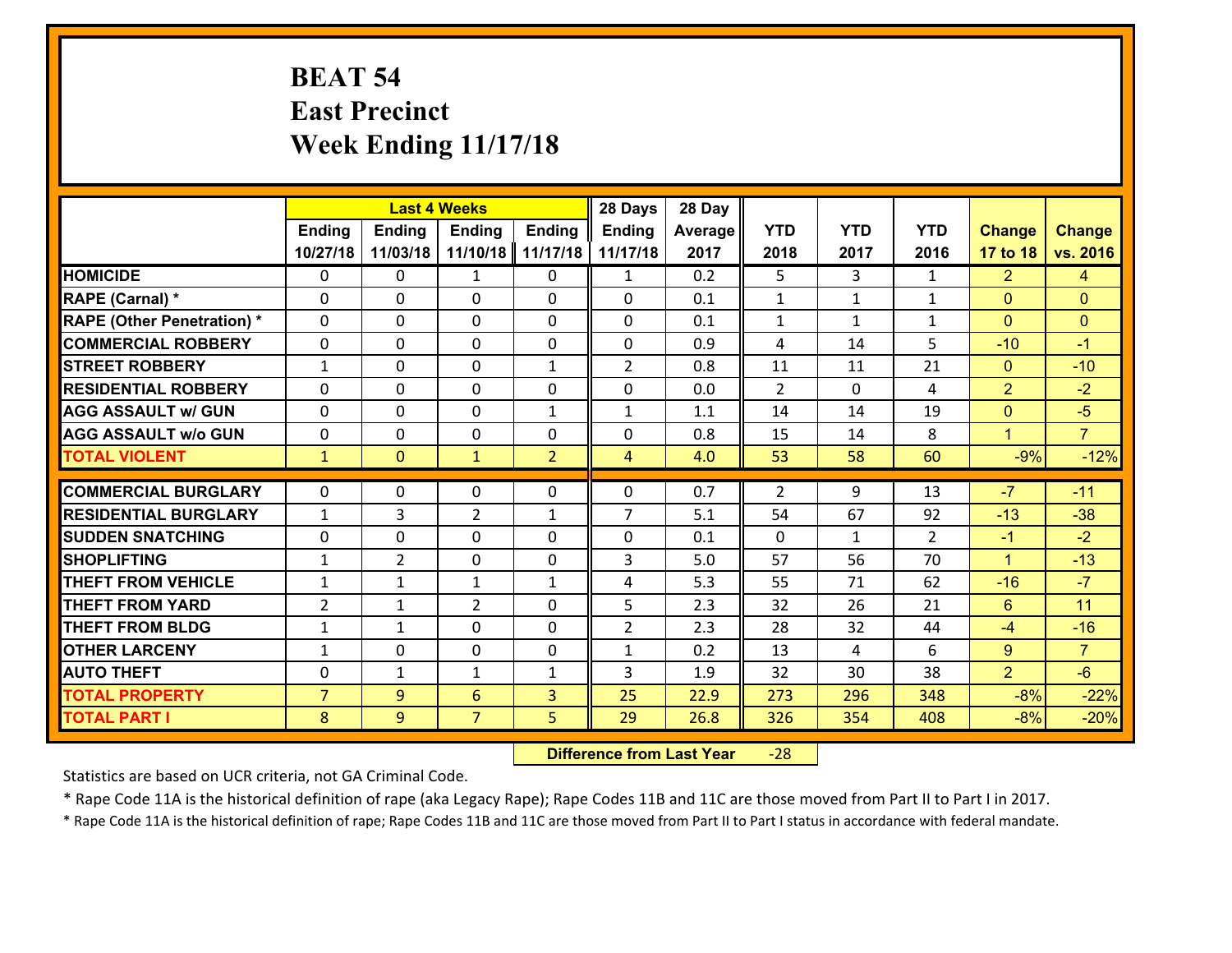#### **BEAT 55 East Precinct Week Ending 11/17/18**

|                                   | <b>Last 4 Weeks</b> |                |                |               | 28 Days        | 28 Day         |                |                |              |                |                      |
|-----------------------------------|---------------------|----------------|----------------|---------------|----------------|----------------|----------------|----------------|--------------|----------------|----------------------|
|                                   | <b>Ending</b>       | Ending         | <b>Ending</b>  | <b>Ending</b> | <b>Ending</b>  | <b>Average</b> | <b>YTD</b>     | <b>YTD</b>     | <b>YTD</b>   | <b>Change</b>  | <b>Change</b>        |
|                                   | 10/27/18            | 11/03/18       | 11/10/18       | 11/17/18      | 11/17/18       | 2017           | 2018           | 2017           | 2016         | 17 to 18       | vs. 2016             |
| <b>HOMICIDE</b>                   | $\Omega$            | 0              | 0              | $\mathbf{0}$  | 0              | 0.0            | $\mathbf{1}$   | $\Omega$       | 0            | $\mathbf{1}$   | $\blacktriangleleft$ |
| <b>RAPE (Carnal) *</b>            | $\Omega$            | $\Omega$       | 0              | $\Omega$      | $\Omega$       | 0.0            | $\Omega$       | $\mathbf{1}$   | $\mathbf{1}$ | $-1$           | $-1$                 |
| <b>RAPE (Other Penetration) *</b> | 0                   | 0              | 0              | 0             | 0              | 0.0            | $\mathbf 0$    | $\Omega$       | $\mathbf{1}$ | $\mathbf{0}$   | $-1$                 |
| <b>COMMERCIAL ROBBERY</b>         | 0                   | 0              | $\mathbf{1}$   | 0             | $\mathbf{1}$   | 1.0            | $\mathbf{1}$   | 11             | 4            | $-10$          | $-3$                 |
| <b>STREET ROBBERY</b>             | 0                   | 0              | 0              | 0             | 0              | 0.2            | 4              | $\mathbf{1}$   | 6            | 3              | $-2$                 |
| <b>RESIDENTIAL ROBBERY</b>        | 0                   | 0              | $\mathbf{1}$   | 0             | 1              | 0.0            | $\mathbf{1}$   | $\mathbf{1}$   | 0            | $\mathbf{0}$   | $\mathbf{1}$         |
| <b>AGG ASSAULT w/ GUN</b>         | 0                   | $\mathbf{1}$   | $\overline{2}$ | 0             | 3              | 0.5            | 11             | 5              | 6            | $6\phantom{1}$ | $5\overline{)}$      |
| <b>AGG ASSAULT W/o GUN</b>        | 0                   | 0              | 0              | 0             | 0              | 0.5            | 4              | $\overline{2}$ | 5            | $\overline{2}$ | $-1$                 |
| <b>TOTAL VIOLENT</b>              | $\overline{0}$      | $\mathbf{1}$   | $\overline{4}$ | $\mathbf{0}$  | 5              | 2.2            | 22             | 21             | 23           | 5%             | $-4%$                |
| <b>COMMERCIAL BURGLARY</b>        | $\Omega$            | 0              | $\mathbf{1}$   | 0             | $\mathbf{1}$   | 0.3            | 4              | 4              | 14           | $\Omega$       | $-10$                |
|                                   |                     |                |                |               |                |                |                |                |              |                |                      |
| <b>RESIDENTIAL BURGLARY</b>       | $\Omega$            | $\mathbf{1}$   | 0              | 0             | 1              | 3.4            | 19             | 44             | 51           | $-25$          | $-32$                |
| <b>SUDDEN SNATCHING</b>           | 0                   | 0              | 0              | 0             | $\Omega$       | 0.2            | 3              | 4              | $\mathbf{1}$ | $-1$           | 2                    |
| <b>SHOPLIFTING</b>                | 5                   | $\overline{7}$ | 3              | 0             | 15             | 13.8           | 167            | 181            | 113          | $-14$          | 54                   |
| <b>THEFT FROM VEHICLE</b>         | 0                   | $\mathbf{1}$   | $\mathbf{1}$   | 0             | $\overline{2}$ | 4.1            | 50             | 48             | 62           | $\overline{2}$ | $-12$                |
| <b>THEFT FROM YARD</b>            | 0                   | 1              | 0              | 0             | 1              | 1.5            | 20             | 17             | 15           | 3              | 5                    |
| <b>THEFT FROM BLDG</b>            | 0                   | 0              | $\mathbf{1}$   | 0             | $\mathbf{1}$   | 1.5            | 18             | 17             | 34           | $\mathbf{1}$   | $-16$                |
| <b>OTHER LARCENY</b>              | $\mathbf 0$         | $\mathbf 0$    | 0              | $\mathbf{1}$  | $\mathbf{1}$   | 0.6            | $\overline{7}$ | $\overline{7}$ | $\mathbf{1}$ | $\overline{0}$ | $6\phantom{1}$       |
| <b>AUTO THEFT</b>                 | $\Omega$            | $\overline{2}$ | $\mathbf{1}$   | 0             | 3              | 1.7            | 18             | 14             | 29           | $\overline{4}$ | $-11$                |
| <b>TOTAL PROPERTY</b>             | 5 <sup>1</sup>      | 12             | $\overline{7}$ | $\mathbf{1}$  | 25             | 27.2           | 306            | 336            | 320          | $-9%$          | $-4%$                |
| <b>TOTAL PART I</b>               | 5                   | 13             | 11             | $\mathbf{1}$  | 30             | 29.4           | 328            | 357            | 343          | $-8%$          | $-4%$                |

 **Difference from Last Year**r -29

Statistics are based on UCR criteria, not GA Criminal Code.

\* Rape Code 11A is the historical definition of rape (aka Legacy Rape); Rape Codes 11B and 11C are those moved from Part II to Part I in 2017.